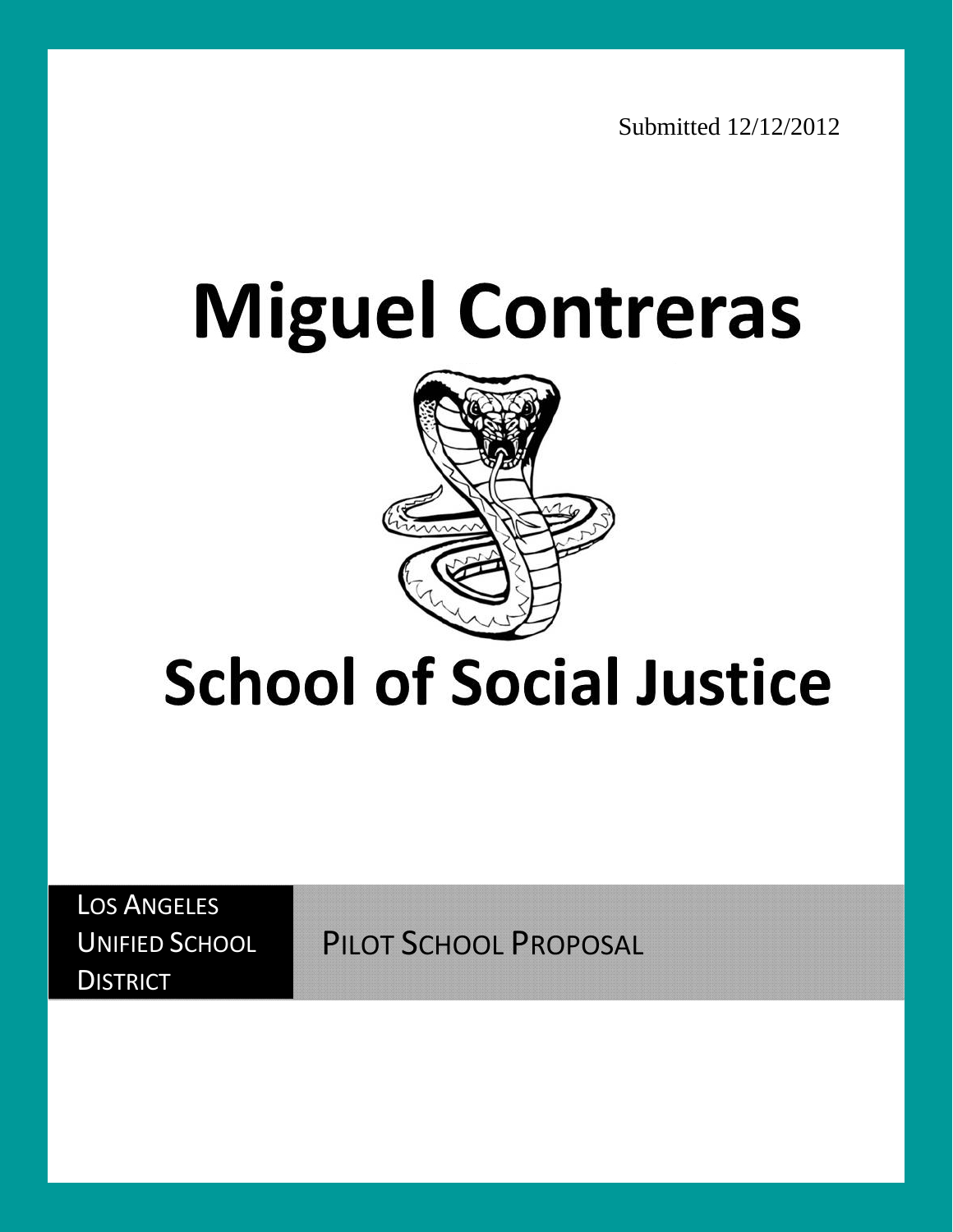## **Table of Contents**

| A. Mission Statement                                      | 1                |
|-----------------------------------------------------------|------------------|
| <b>B.</b> Vision Statement                                | 1                |
| C. School Data Profile / Analysis                         |                  |
| 1. Where is the School Now?                               | $\boldsymbol{2}$ |
| 2. Most Central / Urgent Issues                           | 3                |
| D. Rationale For Choosing a Pilot                         | 4                |
| <b>E.</b> Pilot School Transformation                     |                  |
| 1. Curriculum, Instruction, and Instruction               | 5                |
| <b>Schedule and Calendar</b><br>2.                        | 11               |
| 3. Staffing                                               | 12               |
| 4. Professional Development                               | 15               |
| <b>5. School Culture</b>                                  | 16               |
| <b>School Governance</b><br>6.                            | 17               |
| 7. Budget                                                 | 19               |
| 8. Family and Community Engagement                        | 19               |
| <b>F.</b> School Planning Team                            |                  |
| 1. Members                                                | 20               |
| 2. Parent and Community Engagement in Development of Plan | 21               |
| G. Implementation                                         | 22               |
| <b>H.</b> Required Attachments                            |                  |
| 1. Attachment A - Letter of Intent                        | ii.              |
| 2. Attachment B - Elect to Work Agreement                 | iii              |
| 3. Attachment C - Data Tables                             | хi               |
| 4. Attachment D - Student Survey                          | xiv              |
| <b>Attachment E - School Committee Membership</b><br>5.   | xvii             |
| 6. Attachment F - Staff Voting Results                    | xviii            |
| <b>Attachment G - Works Cited</b><br>7.                   | xix              |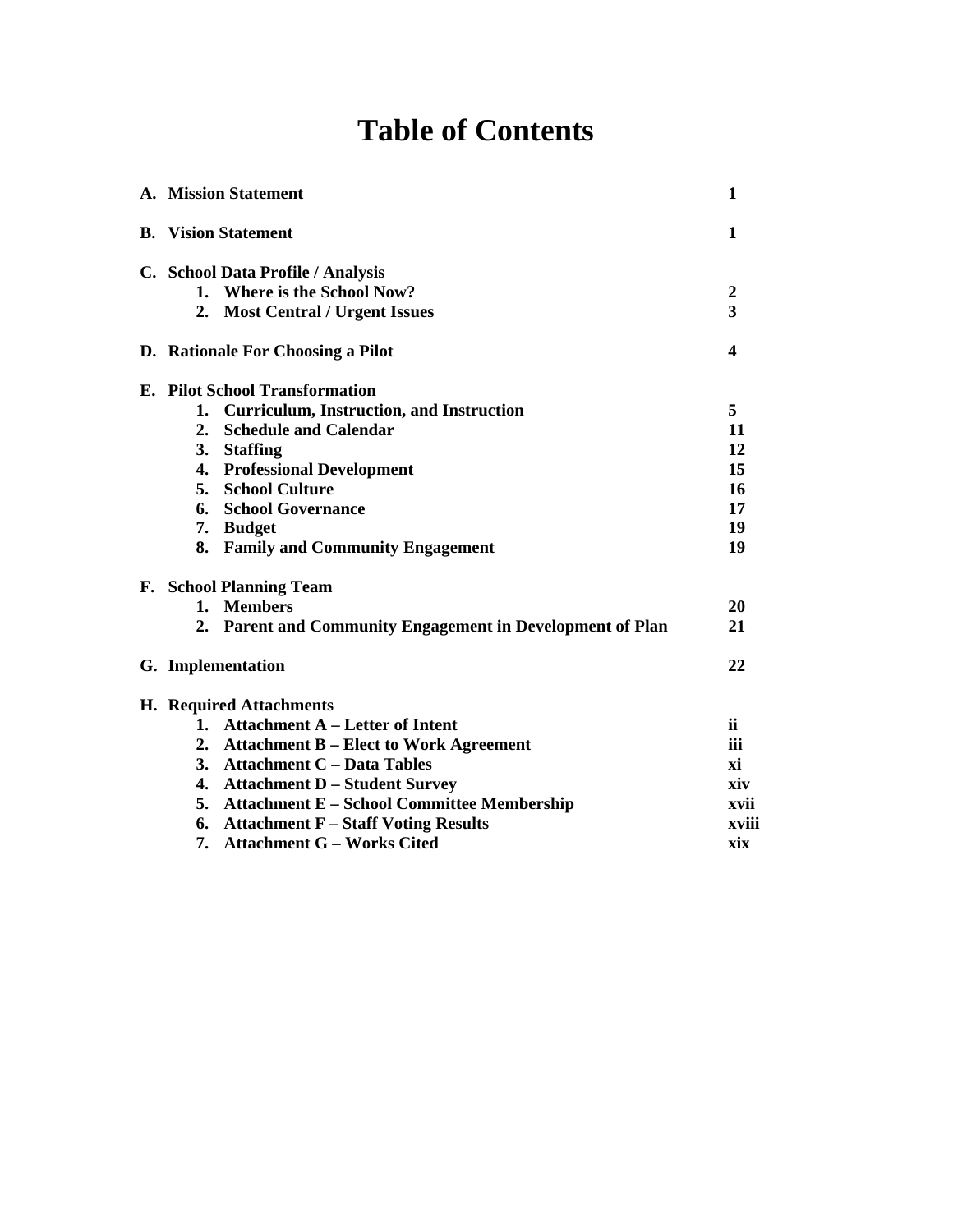## **A. MISSION STATEMENT**

#### **Mission**

The mission of the Miguel Contreras School of Social Justice is to provide a college preparatory curriculum that develops career readiness. Through an intensive study of diverse perspectives, this curriculum will explore issues of human rights and social concerns, and stimulate intellectual curiosity. Graduates of the Miguel Contreras School of Social Justice will continue to educate, motivate, organize and mobilize as lifelong advocates of dynamic social progress.

## **B. VISION STATEMENT**

#### **Vision**

#### EDUCATE

Graduates of the Miguel Contreras School of Social Justice will obtain a unique educational experience that is academically rigorous, personalized to reflect diverse student experience, and enriched with service learning projects. At the core of the school's curricular design are the academic goals set forth in the current California State Content Standards, though our teachers are being trained in the California Common Core Standards as they are developed. Additionally, students will fulfill the University of California A-G requirements giving them eligibility to pursue post-secondary educational options at a 4 year college or university. To address student need, there will be an emphasis on numeracy and literacy skills. Inquiry-based instruction will utilize higher level questioning and thinking, and teacher-developed benchmarks will measure student success or need for remediation. Each semester, students will explore and develop a deeper understanding of social issues and human rights concerns through their involvement in service learning projects. These projects will be developed through student voice, student choice, and student involvement; they will enable students to apply 21st century skills learned in the classroom to real-life applications. The service learning projects will encourage students to take ownership of their education, while developing an appreciation for the value of learning. The educational experience of graduates will prepare them for their post-secondary options.

#### MOTIVATE

The School of Social Justice will nurture a culture in which students will feel safe and be motivated to apply their learned content, skills, and shared experiences. The administration, faculty, and staff will create a familial learning environment by providing nurturing professional and personal relationships with students. Individual perspective and divergent thinking will be validated to help students identify their own unique interests, and students' personal experience will be connected to their in-class education and service learning projects. With assignments tackling such issues as immigration reform, teen obesity, gender and sexual orientation equality, students' personal connections will motivate involvement and ownership.

#### **ORGANIZE**

The School of Social Justice will teach students the importance of organization as it applies to everything from individual daily academic needs to larger social justice movements. Students will be taught to identify challenges, to establish goals, and to develop a course of action for success. Students will evaluate current resources, identify short-comings and understand how and when to seek support from others. Students will practice establishing and meeting timelines. Through reflection, self-evaluation, and persistence students will become successful at completing projects and reaching goals.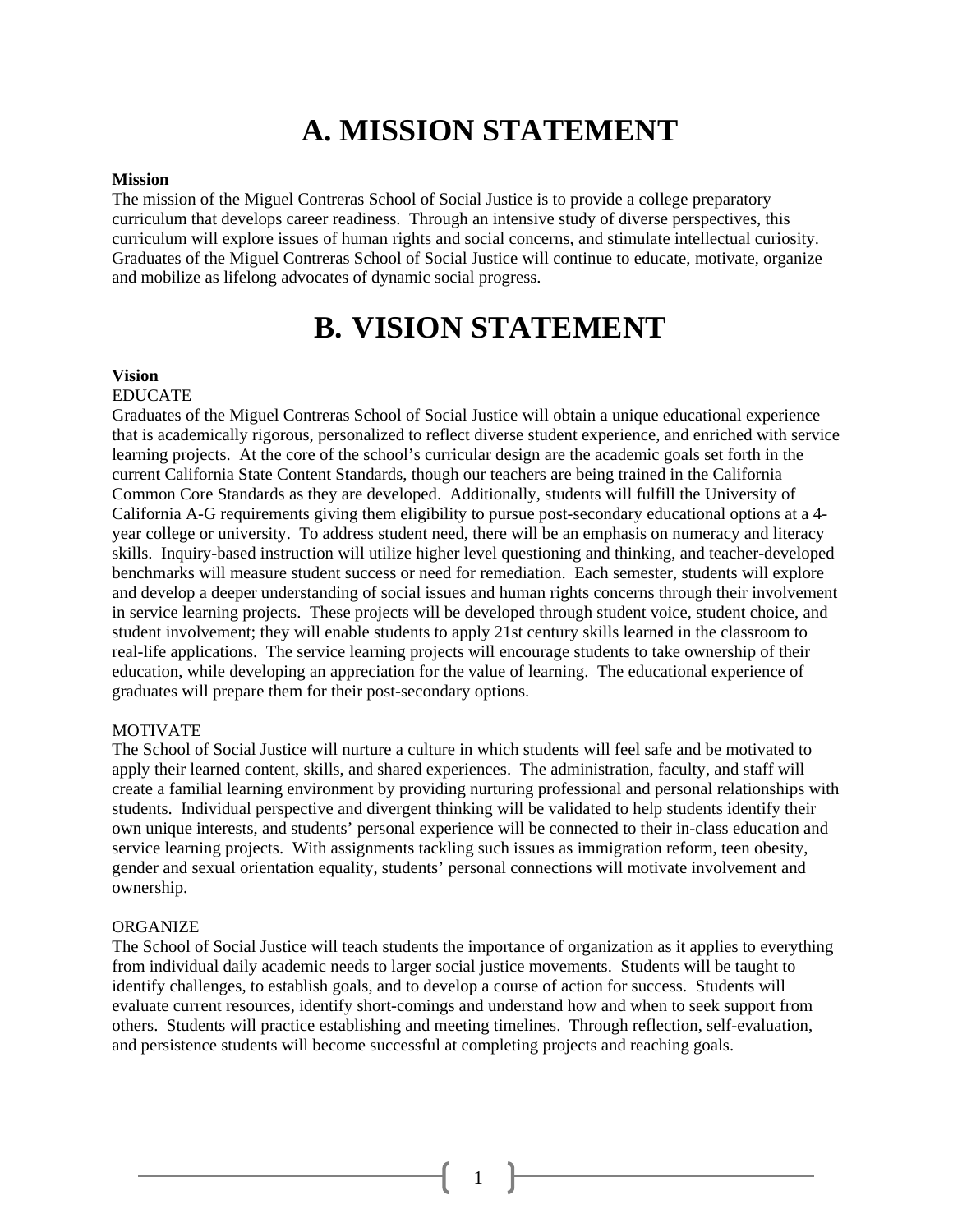#### MOBILIZE

The School of Social Justice will instruct students how to mobilize to create positive change. Within the classroom, students will work individually and in teams on assignments such as issues-based research, project-based learning, public speaking and debate, and senior projects to offer different perspectives. Extending beyond the classroom to other campus outlets, students will participate in public service, instructional assemblies and performances, political rallies and campaigns, and extracurricular clubs such as the Gay-Straight Alliance, the environmental club Urban Empowerment, and the social justice art club Pulse. In the community, students will participate in civic actions, establishing connections with other high schools, colleges and universities, and parent/adult education.

## **C. SCHOOL DATA PROFILE/ANALYSIS**

#### **1. Where is the school now? What do the data/information collected and analyzed tell you about the school?**

The Miguel Contreras School of Social Justice (SSJ) draws students from the Belmont Zone of Choice. The demographics of the students enrolling in SSJ have remained relatively stable since the school first opened in the 2006-2007 school year, with the campus being comprised of 90+% Hispanic/Latino students. The main demographic shift has been a continued increase in the percentage of Latino students in the student body (See Attachment C, Figure 1).

The demographics of the school mirror that of the surrounding community. 85 percent of our students are eligible for the Federal Free/Reduced Lunch program for economically disadvantaged families. The Pico-Union neighborhood has high proportion of immigrant families, with many of these families being undocumented. The parent education level in most households is a high school diploma or less and very few of parents have completed at least some college. These income and education demographics present educational challenges that expand the range of what is necessary to teach our students in order for them to be successful in high school and beyond.

Academically, the School of Social Justice has made significant improvements since 2006-2007. The students are demonstrating greatly increased skills in the English/Social Studies areas as measured by the California Standards Test (CST), with greater numbers of students scoring in the Advanced/Proficient range and fewer students in the Below Basic/Far Below Basic categories (See Attachment C, Figures 2ac). In 2012, 35, 40, and 35% (9<sup>th</sup>, 10<sup>th</sup>, and 11<sup>th</sup> grade, respectively) of the students scored in the Proficient/Advanced range on the ELA CST, up from 18, 18, and 19% in 2006. Social Studies proficiency has gone from 17 to 27% in World History and 22 to 37% in US History between 2006 and 2012. Scores on the CSTs show a slower rate of improvement for SSJ students in the math and sciences (See Attachment C, Figures 3a-e). Algebra I proficiency is up to 14% from 7% in 2006. First time passage rate on the CAHSEE is another indicator of the improvement of SSJ students since 2006 with ELA going from 67% to 76% and Math showing a large jump from 54% to 77% (See Attachment C, Figure 4). Additionally, we have seen an increase of over 10% in the graduation rate since 2008 to 66% for the class of 2012 (See Attachment C, Figure 5)

The main factor behind these improved scores is the strength of the School of Social Justice faculty. In a survey completed in the Fall of 2012 (See Attachment D), SSJ students overwhelming reported that their teachers had high expectations for them and held them to high standards. The average scores on a 10 point scale ranged from 7.29 to 9.11 across the different content areas (See Attachment C, Figure 6) with students reporting that they felt that their teachers did a good job teaching and helping them learn new material. Consistent with the improvements seen in CST scores, the English and History departments received higher ratings than the Math and Science departments. Additionally, the students indicated that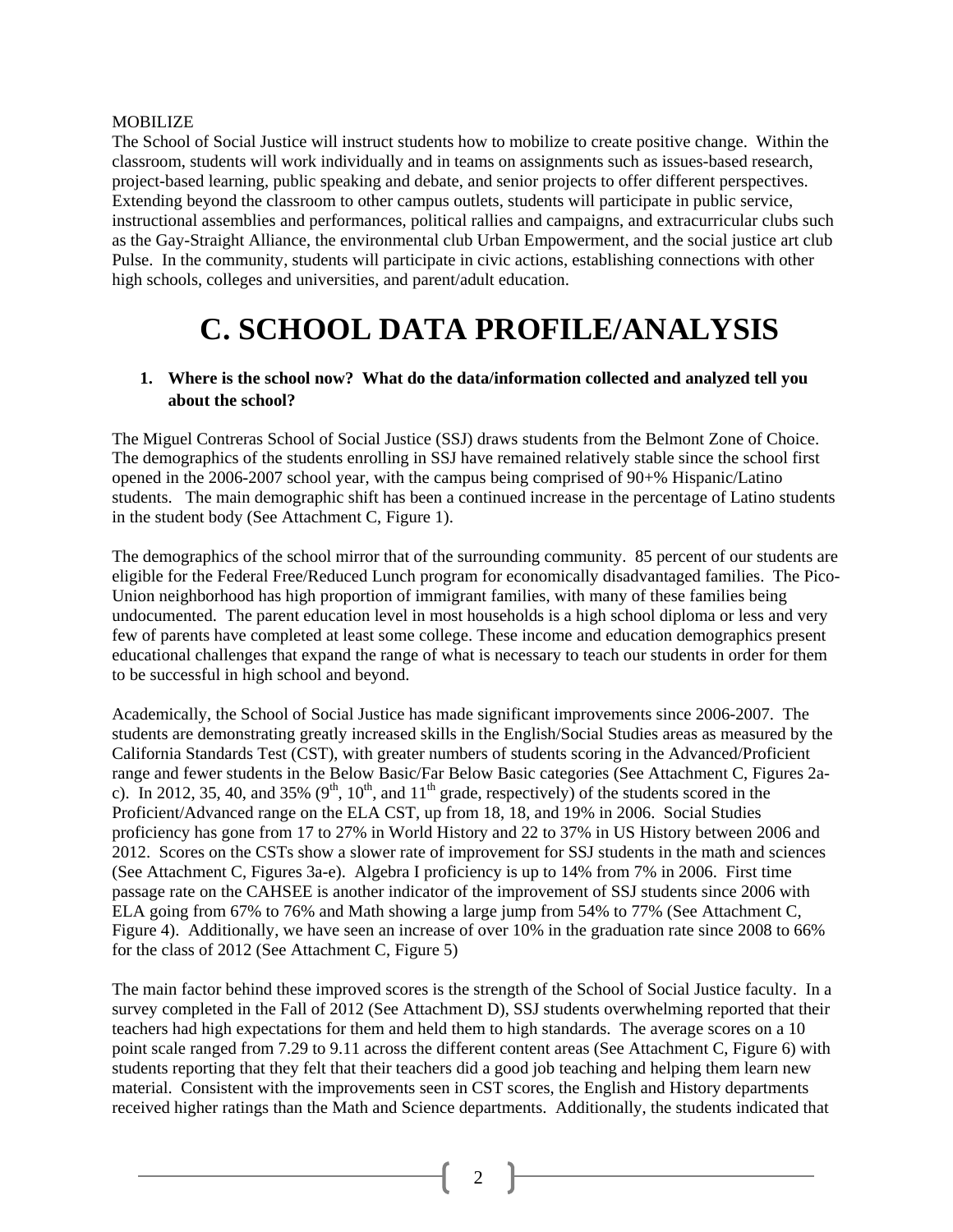the teachers were available for help ( $m=7.8$ , on a 10 point scale) and that the teachers care about the students being successful (m=7.5, on a 10 point scale).

The data clearly demonstrates that the School of Social Justice has shown improvement across the board in all academic areas. Yet, even with this improvement, there is still much more growth that needs to take place. Our juniors and seniors test far below the overall national average and the national average for Hispanic/Latino students on the SATs and ACTs. Each year more students are applying to, and being accepted into, colleges and universities, but our students still struggle with placement tests with far too many having to start with remedial English and math classes.

In the most simplistic terms, the root cause of low performance of SSJ students is the fact that most enter 9<sup>th</sup> grade below where they need to be. Based on 8<sup>th</sup> grade CSTs for students at our feeder schools, only 30-40 percent are at a proficient level in math and English when they enter high school. Additionally more than a quarter of our students are classified as Limited English Proficient (See Attachment C, Figure 7). At the School of Social Justice we believe that it is important that we do not use low incoming test scores, limited English proficiency, or other demographic factors as excuses for our students' performance. We are responsible for educating every student that walks through our doors. Up to this point we have done a good job making significant improvements, but we are not yet satisfied. We want to keep doing better and we believe that our students deserve more. But we acknowledge that our student population brings with it special challenges and continuing to do things as the status quo will eventually lead to plateauing improvements. In order to reach the goals that we have for our students, we have to implement some changes away from the traditional program so that we can meet the unique needs of our students.

#### **2. Most central and urgent issues.**

At this time the three issues that must be addressed are 1) increasing math skills, 3) improving English/writing skills, and 3) developing a more formalized process for ongoing identification of ways to improve and evaluation of progress.

Math is our most problematic area. It is the subject where our students are the weakest and it is the area where we have shown the least amount of growth. Our students' math deficiencies can be seen in low pass rates in classes, difficulties in the more math-based science classes (Chemistry and Physics), low scores on the SAT/ACT math subsections, and poor performance on college placement exams. We currently have a Math Tutor class that is offered to the lowest performing entering  $9<sup>th</sup>$  graders. This class offers a second hour of math each day to help the students who need the most help. The Math Tutor class has been helpful, but with only 1 section offered, and with the need to keep the class size down, it only affects a small number of students. Our plan moving forward is to offer all incoming  $9<sup>th</sup>$  graders a second period of math. This extra math time will allow teachers more time to cover more depth, to slow down the pacing, and to reteach middle school math concepts that students are lacking. By focusing this extra time in the freshman, the math teachers will be able to build a strong foundation that will not only improve their performance in 9<sup>th</sup> grade math, but also impact how well they do in their future math and science classes.

While the percentage of SSJ students scoring Advanced/Proficient on the CST ELA has doubled since 2007, the school is still not at the target set to achieve AYP. And looking beyond the test scores, our students' writing skills are not at a level necessary for success in college. Similar to the plan for math, all  $9<sup>th</sup>$  graders will receive a second period of English. This extra period will create more opportunities for developing writing skills and also time to address the unique needs of our English Learner population.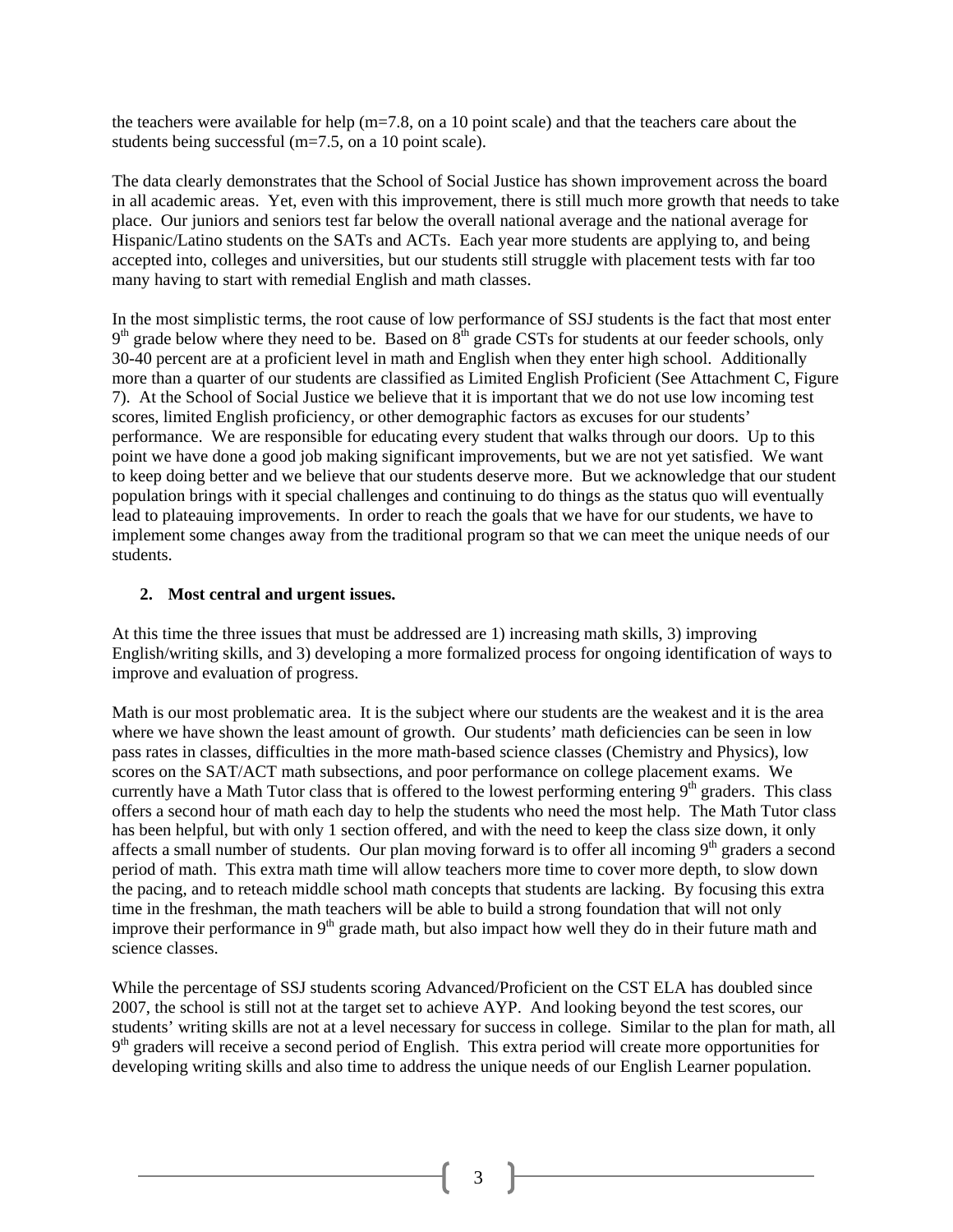At this point, the school's Annual Measureable Objectives (AMOs) are far below the goals set by the state for both English and math. It is obviously going to take some time to cut into that achievement gap of about 50%, although that is our long-term goal. Over our first six years, the school has seen an average increase of just over 1% in students scoring proficient on the Algebra 1 and Geometry CSTs. Our goal moving forward is to raise that number to a gain of at least 5% each year. As this plan targets the incoming 9<sup>th</sup> graders, we will then expect to see commensurate changes when those students reach Algebra II in their sophomore or junior years. Our gains in English have averaged about 3% each year. SSJ has set a goal to see that increase to 6% per year.

In going through this process, the faculty has realized that we need a more formalized process for evaluating what we are doing. These evaluations will not only help us identify problem areas, but also where we are being effective. As a method for doing this, at the beginning of each year the school will create committees (likely 4 or 5) that are focused on a current need that our school has. Each committee will be charged with coming up with a plan to address that need, including a way to evaluate that intervention, for the upcoming school year. At the end of each year, the progress of each committee will be looked at. At that point it will be determined if that need has been addressed and that specific committee will not be needed or if more work in that area is still required for the following school year. If the committee is not needed the next year, a new committee will be formed to focus on another concern. The tentative committees for the 2012-13 school year are: instruction, curriculum, Positive Behavior Support, expectations and governance, and parent/community involvement. As we begin implementation of our pilot school plan this spring, the committees will begin gathering data to establish baselines for each topic. These baselines will then be used to determine benchmark goals for the 2012-13 school year. For instance, two areas that the Positive Behavior Support committee will concentrate on are tardies and students being sent out of class to the office for discipline referrals. Based on the baseline numbers that are gathered in the spring, the PBS committee will set a goal of a 10% decrease in tardies and a 10% decrease in office discipline referrals. The parent/community involvement committee will likewise use data from the spring to set goals for parent/community involvement during the 2012-13 school year.

## **D. RATIONALE FOR CHOOSING PILOT**

The School of Social Justice began as the Academy of Social Justice (ASJ) in 2002 at Belmont High School. After three years together as an academy, in 2005 we were among the first in the district to write a small learning community design proposal and became certified later that year. When Miguel Contreras Learning Complex was nearing completion in 2005, ASJ enthusiastically expressed a desire to be one of the four small entities on this new campus and in the fall of 2006, we moved in to our current site. Since that time, we have remained committed to the same goals we wrote about in our first proposal: exploration of human rights through a social justice curriculum, commitment to students fulfilling the A-G requirements and college preparation, interdisciplinary service learning projects (including a senior project), and authentic assessments. Although we have been able to accomplish many of our goals, the pilot school would allow us the flexibility and autonomy, especially in the areas of curriculum and assessment, that would further enable us to increase personalization and student achievement.

Our data over the previous six years show that we have made steady progress, as there has been an increase in the number of students scoring proficient or advanced in nearly every subject every year. We are not, however, progressing at a satisfactory rate and there is a need for more targeted instruction and intervention in English and math. In order to create a transitional bridge for  $9<sup>th</sup>$  grade students, we will implement a double period of both math and English to better prepare them for the rigors of high school curriculum. This focus on math and English will allow us to build a strong foundation for every student that we can build upon in subsequent years. We will focus our instruction on reading comprehension of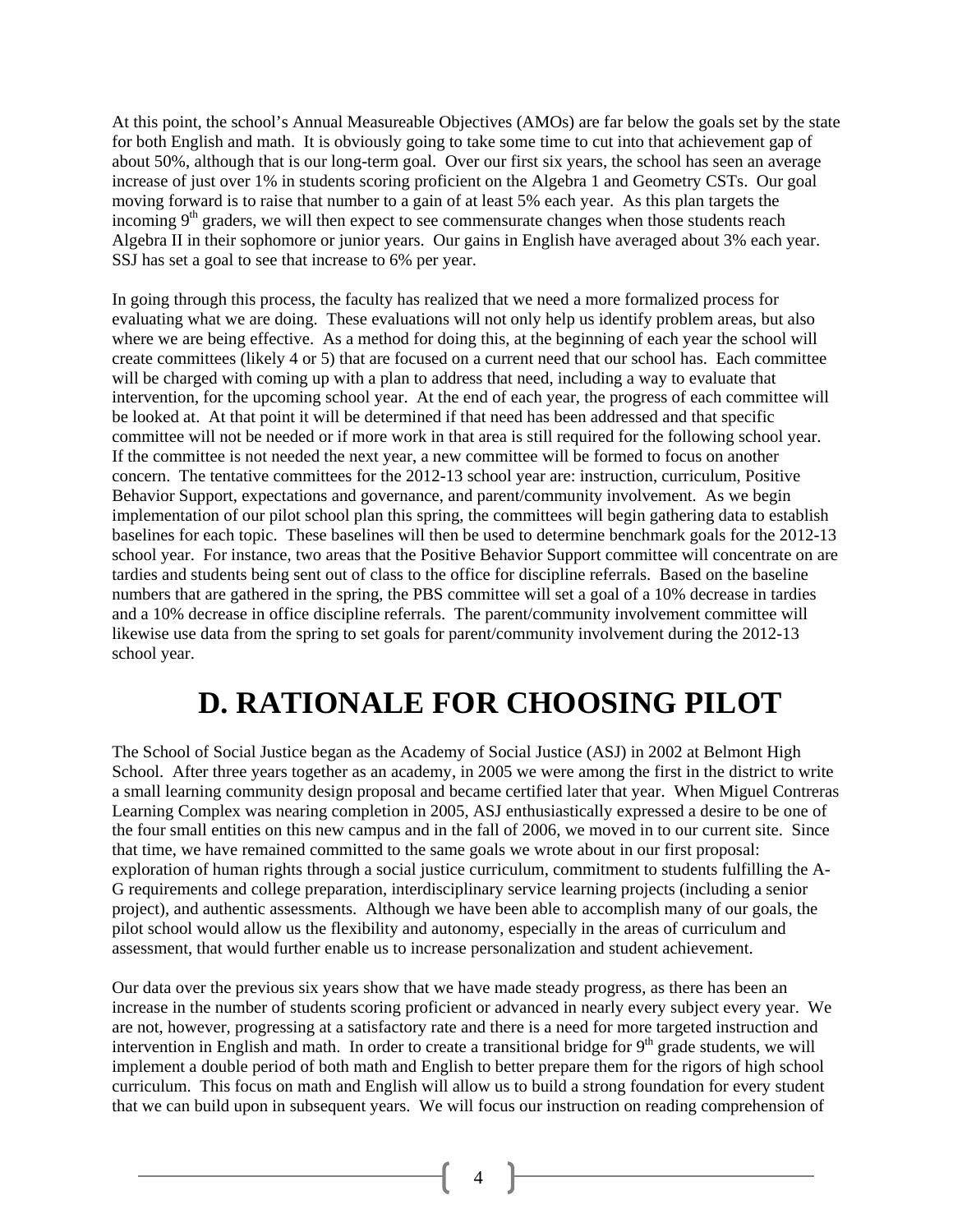both fiction and non-fiction texts, writing, and higher-order thinking skills required in all courses. In order to create this schedule for our freshman, we will need to eliminate three current  $9<sup>th</sup>$  grade classes: biology and health/life skills. It is our belief that because they will have had more intensive instruction on reading expository text, our  $10<sup>th</sup>$  grade students will be able to better comprehend the difficult biology textbook (and subsequent science texts) and supplemental materials. The health and life skills classes will be eliminated from our master schedule completely. Part of the health curriculum, critically important information on HIV/AIDS and other STDs, and sexual health will be taught in the physical education classes. Other areas of the health curriculum, such as substance abuse and nutrition, will be implemented in  $9<sup>th</sup>$  grade advisory classes. The life skills curriculum, including college and career planning, will be implemented in  $9<sup>th</sup>$  through  $12<sup>th</sup>$  grade advisory classes.

The pilot school model will also provide our school with more flexibility when planning interdisciplinary service learning projects. The district pacing plans and periodic assessments have greatly limited teachers' ability to mold instructional units around themes created by grade-level teachers. Our intention is to move away from these district mandates by creating new standards-based curriculum and assessments in each core class. This flexibility will allow us to build interdisciplinary projects focused around  $21<sup>st</sup>$  century skills and social justice themed topics of interest to students.

The School of Social Justice has been in the Belmont Community for ten years. Four of the original five founding members are still here and more than three-quarters of the staff have worked in this small learning community for at least six years. We have been committed to the SLC model and have seen the benefits of a tightly knit community that embraces personalization, a student-centered approach and socially just pedagogy as foundations for greater student achievement. We see the pilot school model as the next logical step, for it will give us the autonomy to further develop our mission and vision.

## **E. PILOT SCHOOL TRANSFORMATION**

#### **1. CURRICULUM, INSTRUCTION, AND ASSESSMENT**

#### **Alignment to Curricular Philosophy**

At the School of Social Justice, we are driven by an academic theme that resonates with our student population. We are consistently the number one chosen school by both parents and students within the Belmont Zone of Choice, which speaks to the great importance placed on our social justice theme within the community. We believe that this deep connection to our theme must be harnessed and reinforced throughout our program to help our students develop into enlightened and effective citizens. Our school motto and vision outlines the overall curricular theme: Educate, Motivate, Organize, and Mobilize. This motto embodies the skills and knowledge our students will have when they graduate from the School of Social Justice. Students will follow this path from ninth grade to their senior year, practicing the skills needed to become career ready and college ready.

Using our school vision and Expected Schoolwide Learning Results (ESLRs) as a basis for all curricular planning, The Miguel Contreras School of Social Justice will utilize the Pilot model autonomies to ensure both the instruction and assessment of the specific skills and knowledge reflected in our mission statement. The SSJ ESLRs encompass the  $21<sup>st</sup>$  century skills our students need to successfully navigate the increasing complexities of the world: to think critically/creatively, to communicate effectively, to build character, and to contribute globally. It is our mission to have all graduates of the Miguel Contreras School of Social Justice career and college ready.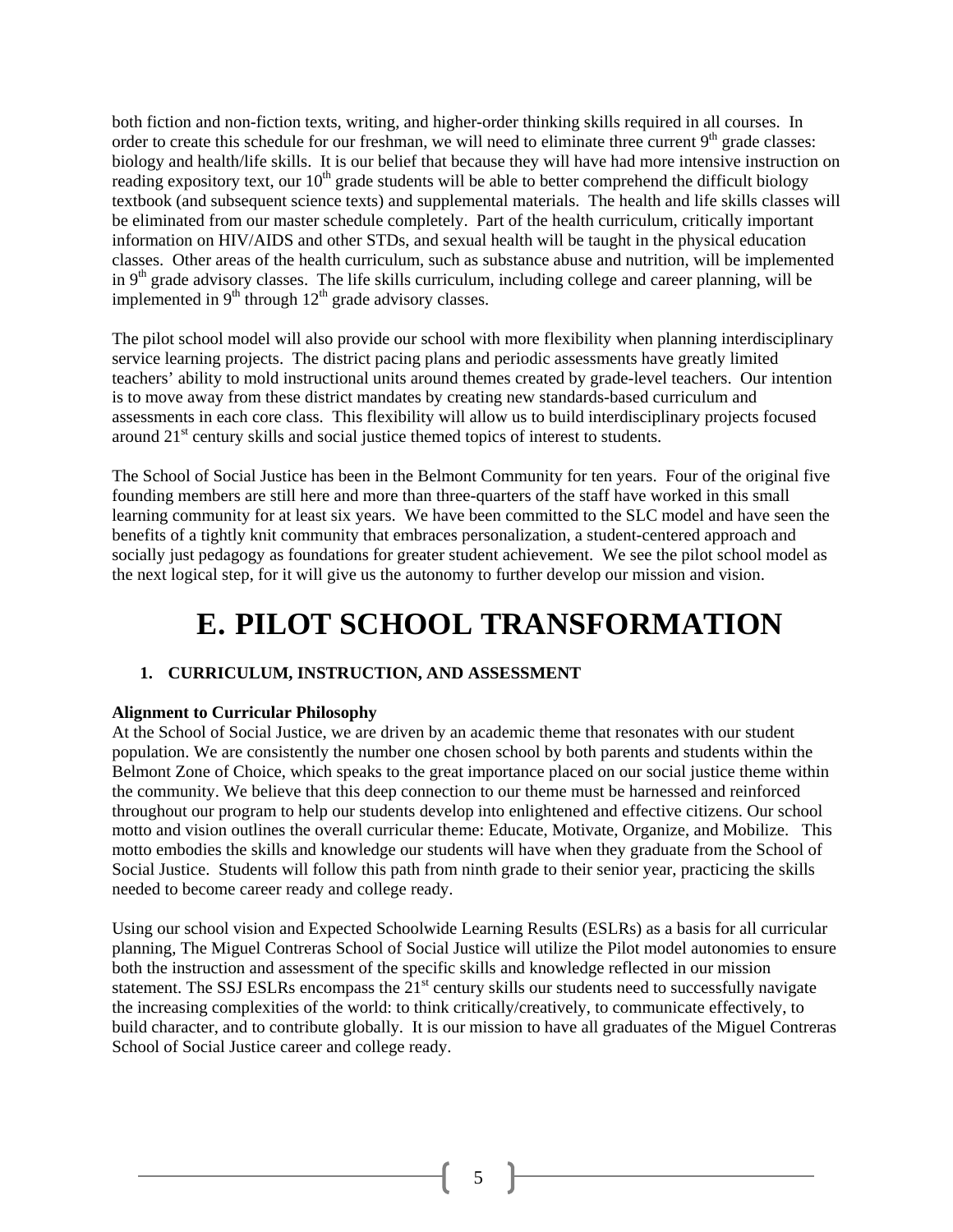#### Thinking Critically/Creatively

When considering how students learn the ability of critical and creative thought, we agree that a studentcentered approach is essential to our curriculum. This student-centered and individualized curriculum will overtly teach and model 21<sup>st</sup> century skills. The shift in focus will emphasize an Inquiry-based approach that allows teachers to collaboratively design curriculum that encourages students to construct and/or discover new knowledge**.** At every opportunity, students must be allowed to guide learning through their own inquiry, reinforcing ownership of their critical and creative abilities, and establish an interestdriven approach to their work (Bell et al, 2005). This Inquiry-based approach will help hone critical thinking and reasoning skills in addition to teaching content knowledge in an engaging manner. The mechanism by which we will utilize this Inquiry approach will be through project-based learning (PBL) and service learning projects. Our professional development time will focus on developing various opportunities and strategies, across contents, to plan for our students to work collaboratively on rigorous projects.

#### Communicating Effectively

Effective communication via speaking, writing, and media will be practiced at all grade levels and in all contents, these skills being central to our assessment plans and collaborative study. An emphasis will be placed on skills needed to communicate effectively in the  $21<sup>st</sup>$  century. All content areas will concentrate on improving reading, writing, and speaking skills. In addition, we will focus on listening to one another which will encourage a culture of self-worth, as all students must feel that their hard work and contributions are valuable.

#### Character Building

It is our stance that character-building works hand in hand with a rigorous, student-centered program. We use the definition of rigor as "…does not mean content that is difficult for students to master, rather it concerns what students are able to do as a result of their learning" (Wagner, Kegan, Lahey, Lemons, Garnier, Helsing, Howell, & Rasmussen, 2006). Authentic performance assessments, for example, in which students focus their time and effort to prepare for an exhibition, are useful in combining a wide range of challenges and modes of collaboration. This experience pushes our usual boundaries and demands a greater respect and knowledge of those with whom we work. Our embedded social justice theme allows for frequent reminders of what society values in our character.

#### Contributing Globally

In order to enhance student engagement and to create community/global awareness, our curriculum will be aligned with social justice themes. Partnership for  $21<sup>st</sup>$  Century Skills (www.p21.org) has identified major themes that will help our students navigate an increasingly complicated world. The School of Social Justice is uniquely positioned to address these  $21<sup>st</sup>$  century themes:

- Global Awareness
- Civic Literacy
- Health Literacy
- Environmental Literacy
- Financial Literacy

Through service learning projects, our students will learn civic responsibility. Working within the community allows our students to find their place in the world, i.e. "the bigger picture." Awareness of social/political movements, "grass-roots" change, and basic community activism/advocacy is essential to our mission of developing citizens who think globally and act with the greater good of society and the environment in mind.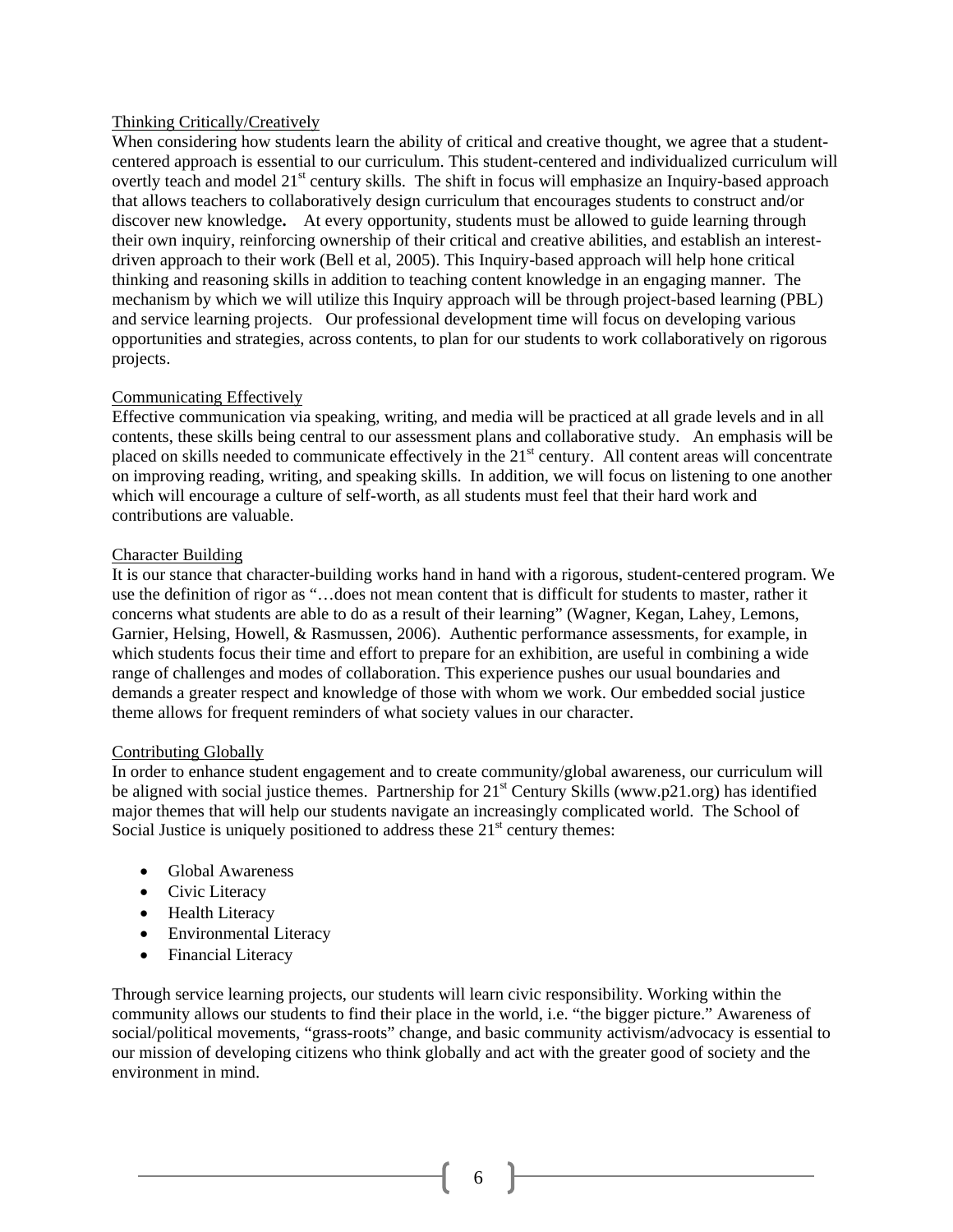#### **Curriculum and Autonomy**

#### Ninth Grade Transitional Bridge

It has become apparent that our students are not making progress at sufficient rates in all content areas. Empirical evidence from the review of state and district test scores and also faculty observations has indicated a large performance gap between our students and state and national standards. Of particular concern is our students' performance in math and English. These disparities standardized test scores are particularly stark when comparing math and English CST scores: 10% vs 59% statewide for math, and 36% vs 58% statewide for English. This gap continues to widen as student matriculate from freshman year to higher grade levels. This dire trend is troubling because studies have shown that students who do not matriculate from  $9<sup>th</sup>$  grade to  $10<sup>th</sup>$  grade have higher dropout rates (Shawnrell, 2008; Chapman, Laird, & KwealRamani, 2010). We believe these two areas to be the key component for our students' future success. Therefore, to better prepare them for the academic rigor needed later in their high school career, we will create a transitional math-English bridge program. This curriculum plan will create a dual math and dual English class schedule for all freshmen. This focus on math and English will allow for intense academic immersion and preparation in reading, writing, and math skills. Refinement and emphasis on these basic academic skills will permit our students to progress in developing deeper meaning of written texts while adding higher levels of understanding in mathematical concepts.

*English Transitional Bridge:* The dual English course format will address observed needs for our students on literacy skills, thus creating a strong foundation for cross-content reading and writing. The  $9<sup>th</sup>$ grade transitional bridge will also aid students who are long term English learners or where English is not their primary language (EL). The dual English instruction will be designed to emphasize differentiated instruction in a heterogeneous environment that allows re-teaching of non-mastered concepts and peer tutoring for students needing extra support. In addition, all students will have the opportunity to further refine and utilize their skills through PBL projects and cross content service learning projects. These projects (PBL and service learning) are inherently differentiated to support the needs of students all ability levels. Both English courses will be aligned to the new common core ninth grade standards. The dual course model will split the  $9<sup>th</sup>$  grade English curriculum into two courses with one that focuses on reading and information skills (media and technological), and another that focuses on expository writing and communication skills. That is, the first class addresses how do we interpret and comprehend incoming sources of information, and the second course addresses how we communicate complex ideas to others. The first course will focus primarily on skills needed to comprehend multiple information sources that not only include traditional texts, but include all mediums where information is disseminated. The second course will focus on skills needed for students to communicate their ideas to others through various mediums, both oral and written, with an emphasis on the use of academic language. This dual English format will allow students to improve and master English skills and enable sufficient time to delve deeper into real world applications of their skills that would not otherwise been feasible with other schedule formats. This preparation will enable students to be more successful on the CAHSEE and Common Core Assessments, but more importantly, it will provide the students with the solid core academic skills needed to access content in higher grade levels and to create future ready students. In addition, this model will allow for the acceleration to rigorous and relevant reading and writing for students who would benefit from a differentiated opportunity not available in the traditional ELA instructional model.

*Math Transitional Bridge:* We have identified Algebra I and Algebra II as areas of particular concern in our math program. In order to address and close this achievement gap in all math areas we have decided to include again focus on our incoming freshman and include math in the transitional bridge program. This intervention will allow for increased differentiation for our students while maintaining high expectations and rigor. In addition to using incoming students' middle school CST scores and end of course assessments, we will work closely with the feeder middle schools to ensure proper placement of all students into a standards-aligned Algebra I or Geometry course. All students will then enroll into a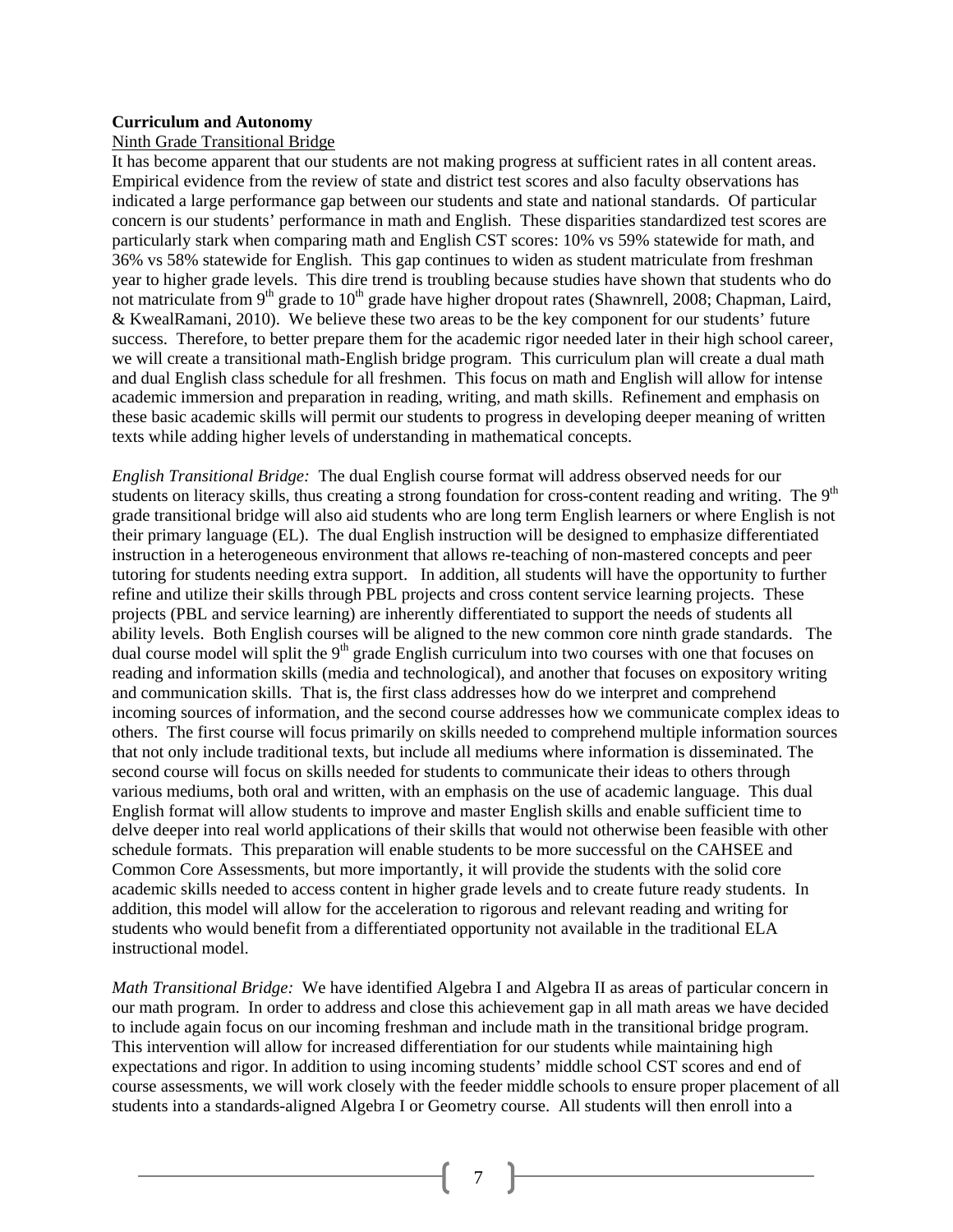second math course that focuses on application and comprehension. This course will be used to emphasize mastery of all math skills that students may come across in their future day-to-day life and to fill in identified holes in their math abilities. Skills taught will range from applying basic math skills to reinforcement of Algebra I skills. Math skills learned will be aligned to common core standards. In addition, students will practice these skills while implementing PBL projects and student initiated service learning projects. The two math course model will allow for not only the time to teach for understanding, and but also enable the implementation of intensive PBL and service learning projects.

Our review of our Algebra I and Algebra II data raises two main questions as to why our Algebra II are not progressing at an acceptable rate. The questions can be summarized as follows:

1) Do students score poorly in Algebra II because they have not sufficiently mastered Algebra I, and does this lack of mastery amplify as the student matriculates? 2) Is Algebra II inherently more intricate thus requiring an alternative method of instruction more appropriate for our students?

We can address the first question by using the dual math course model of instruction. In order to address the second question, we have chosen to adopt the College Preparatory Mathematics (CPM) course for all math courses except AP Calculus. This new approach to teaching math is geared toward modern students who have a myriad of distractions that were unheard of in previous generations. It is built upon the belief that teachers should adapt to their students and not the other way. Embedded in the curriculum is the learning of skills that will be necessary for the 21<sup>st</sup> century: communication, collaboration, creativity and critical thinking. CPM will prepare students for the Common Core Assessments better than the more traditional curriculum we are currently using does.

There has been a major focus on using technology in the classroom to help engage students. The Khan Academy has been frequently mentioned as a novel and effective approach. Student access to technology will allow teachers to "flip" the classroom where students do the lesson at home (online) and the teacher is there to reinforce material learned during face to face meetings. Besides Khan Academy, another effective online tutorial program is Agile Mind. Agile Mind has been used with success in the biology at our school. This online tutorial program, unlike the lecture format of Khan Academy, is inquiry based, interactive, and highly engaging. Agile Mind has tutorials targeted for all levels of math including Algebra I, Algebra II, Geometry, and Calculus. It is our plan to integrate the Agile Mind online tutorial into our entire math program and use it to further engage students and reinforce their learning as they move towards math proficiency.

*Impact of the Dual Math-English Transitional Bridge:* The impact of scheduling a dual math-English Transitional Bridge will require students to take their first science course, biology, during their sophomore year. Currently, biology is taught as a freshman level class. In general, science texts are vocabulary rich and very difficult to access for our students. An extra year of English skills development will help students more fully understand science texts and enable then to better contextualize material. The additional math skills will enable more complex inquiry-based lessons where students manipulate raw data and form conclusions based on mathematical analysis. This bridge program will also require that we eliminate Health for our freshman. The state standards addressed in this course overlap significantly with P.E. and biology and will be taught in those classes instead.

#### **Cross Content and Cross Grade Level Changes to Our Practice**

#### Project-Based and Service Learning Projects

Our authentic curriculum will allow students to complete yearly interdisciplinary projects that they initiate and develop. These projects will follow an inquiry model with increasing levels of autonomy in student initiated design as our students progress through to higher grade levels. This progression will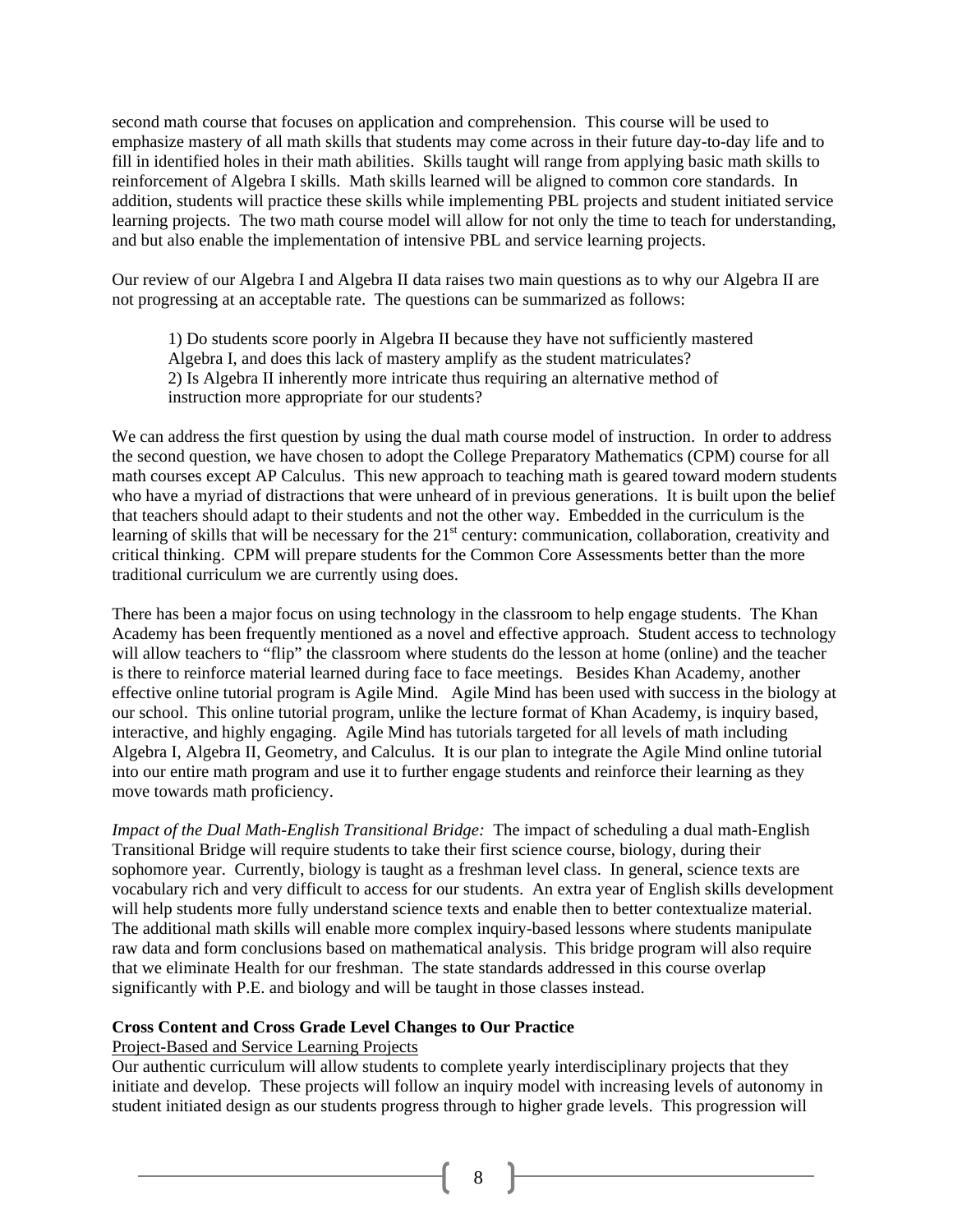culminate in a Senior Project in which the students choose a topic of personal interest. Such projects give students ownership of the curriculum, which becomes more inherently relevant to them. Our focus on human rights issues additionally allows all students to study issues that are personally meaningful to them, their families, and their community.

"Service learning can be defined in part by what it does for your students. When service learning is used in a structured way that connects classroom content, literature, and skills to community needs, students will: Apply academic, social, and personal skills to improve community; Make decisions that have real, not hypothetical results; Grow as individuals, gain respect for peers and increase civic participation; Experience success no matter what their ability level; Gain a deeper understanding of themselves, their community and society; Develop as leaders who take initiative, solve problems, work as a team; and Demonstrate their abilities while and through helping others." (Kaye, 2004)

Grade-level teams will demonstrate their awareness/knowledge of social problems by developing service learning projects that require students to identify, examine, analyze, and present solutions to the problems. These projects supplement the A-G coursework and will be cross-curricular with teachers serving as student resources, providing support, direction, and knowledge. These team projects build from grades 9 through 11, culminating with a senior project, which is a team project entirely designed and implemented by all seniors with the advice of a designated faculty advisor.

*Service Learning Projects:* For each service learning project, students assess the needs of the community and then develop a project that addresses and meets a particular concern. Such projects are crossdisciplinary and aligned with the Common Core curriculum. These projects will connect the students with the community in a professional manner. The projects will culminate with formal presentations to school and community leaders. The service learning projects will emphasize career ready skills such as professional appearance, time management, professional quality and effort, and oral presentation skills. Students will be required to "think outside the box" in order to find solutions to community needs that may not be apparent. Service learning projects will be coordinated through advisory, with core content teachers supporting the projects with coordinated lesson plans.

*Senior Project*: The Senior Project will allow students the opportunity to demonstrate their years of growth in the areas of the 21<sup>st</sup> century themes. With their projects, students will showcase their research, writing, organizational, and  $21<sup>st</sup>$  century skills. Students should build upon a subject in which they are passionate and will demonstrate new learning and growth as assessed by a final presentation. Senior projects will emphasize solving a community or global problem using information, media, and technical skills.

*Project-Based Learning:* PBL is an instructional method that encourages student initiative to problem solve complex tasks. This method of instruction is inquiry-based, and requires students to maximize their critical thinking skills and problem solving skills. PBLs will be completed in each content class, and serve as a scaffold to completing the larger service learning projects.

#### Autonomy, Pacing and Best Practices

The 21<sup>st</sup> century skills and themes mentioned above will be collaboratively embedded across core content areas and integrated both horizontally (across content) and vertically (across grade levels). Autonomy provided will allow for teachers to make decisions on pacing and the sequence in which they will be teaching. As it stands now, teachers must follow district approved pacing plans that match periodic assessments. This prevents teachers from effectively co-planning units with other content classes. For example, in biology we must teach the macromolecules in food. However, we must teach this at the beginning of the year. One of our English teachers likes to teach "Fast Food Nation," but teaches it later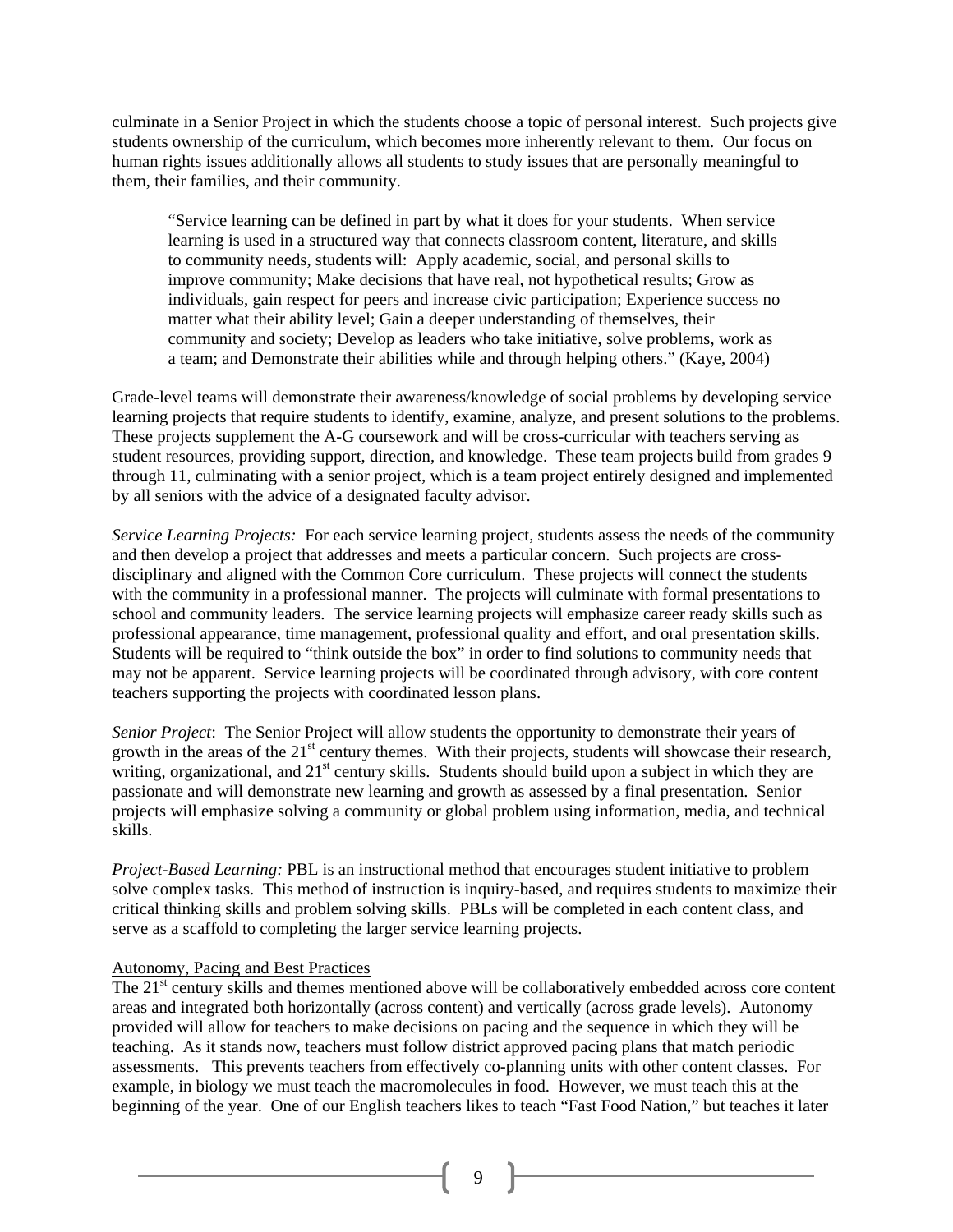on in the year. Under district pace, we could not "sync" our curriculum, even though it would be a natural fit to co-plan this unit. The autonomy provided by the pilot program will allow teachers to better "sync" lessons and co-plan units around common themes. This will enable teachers to better reinforce material in an engaging manner.

#### Common Practices to Teach ELs and All Students

English Learners: Given the large number of English Learners ("ELs") in our student population, the Miguel Contreras School of Social Justice will be structured to provide services for English Learners that include English Language Development ("ELD") and access to the core curriculum.

All ELs in our school will receive ELD as required by state and district policies.

- ELs in the Preparation for Redesignation Program will be programmed into mainstream standards-based English Language Arts ("ELA") classes. Teachers will differentiate instruction within the ELA classes to provide ELD to EL's working toward reclassification.
- ELs below reasonable fluency in English will be enrolled in standards-based ESL classes. ESL students will participate in the core curriculum of the school while being programmed into the appropriate level ESL classes in accordance with LAUSD guidelines outlined in MEM-1642.1 Scheduling Secondary English Learners and Staffing dated May 9, 2005.

All ELs will be programmed into standards-based core content classes. Teachers will differentiate instruction for ELs in core content classes using SDAIE (Specially Designed Academic Instruction in English) strategies in order to provide access to the core curriculum. Primary language support will be provided by teachers and EL teaching aides as an additional accommodation to those EL students with less than reasonable fluency in English.

#### Special Education Students

All students designated as requiring Special Education services will, according to their IEP recommendations, receive modifications and accommodations to ensure success. We do not believe in separation; we will implement a full-inclusion model so that students will learn in the least restrictive environment. Special Education students will take general education classes, and Special Education teachers will collaborate with the general education teachers using a co-teaching model. Special Education students will meet in a Learning Center, in which the Special Education teacher will deliver support services to the student.

#### **Assessments**

Research by Levy and Murnane (The New Division of Labor: How Computers are Creating the Next Labor Market, 2004), indicates that over the last four decades there has been a steep increase in jobs that value expert thinking and complex communication skills. Simultaneously, there has been a steady decline in routine rote cognitive, routine manual, and non-routine manual jobs. In the classroom, this justifies the need for teachers to move from assessments that are fixated on the student's ability to recall and execute routine algorithms. Instead, assessments should reward students who are driven to creative in their quest for solutions to inquiries. In order to address this deficiency, we will create a more authentic assessment approach. "Authentic Assessment, like learning, occurs most naturally and lastingly when it is in a meaningful context and when it relates to authentic concerns and problems faced by students" (Brooks & Brooks, 1993). The following are examples of authentic assessments that will be implemented:

 Each grade level team will create interdisciplinary projects. Teachers will create project guidelines that center on big ideas and interdisciplinary themes, but students will be able to choose a focus of research. For instance, the 12<sup>th</sup> grade team will study government control and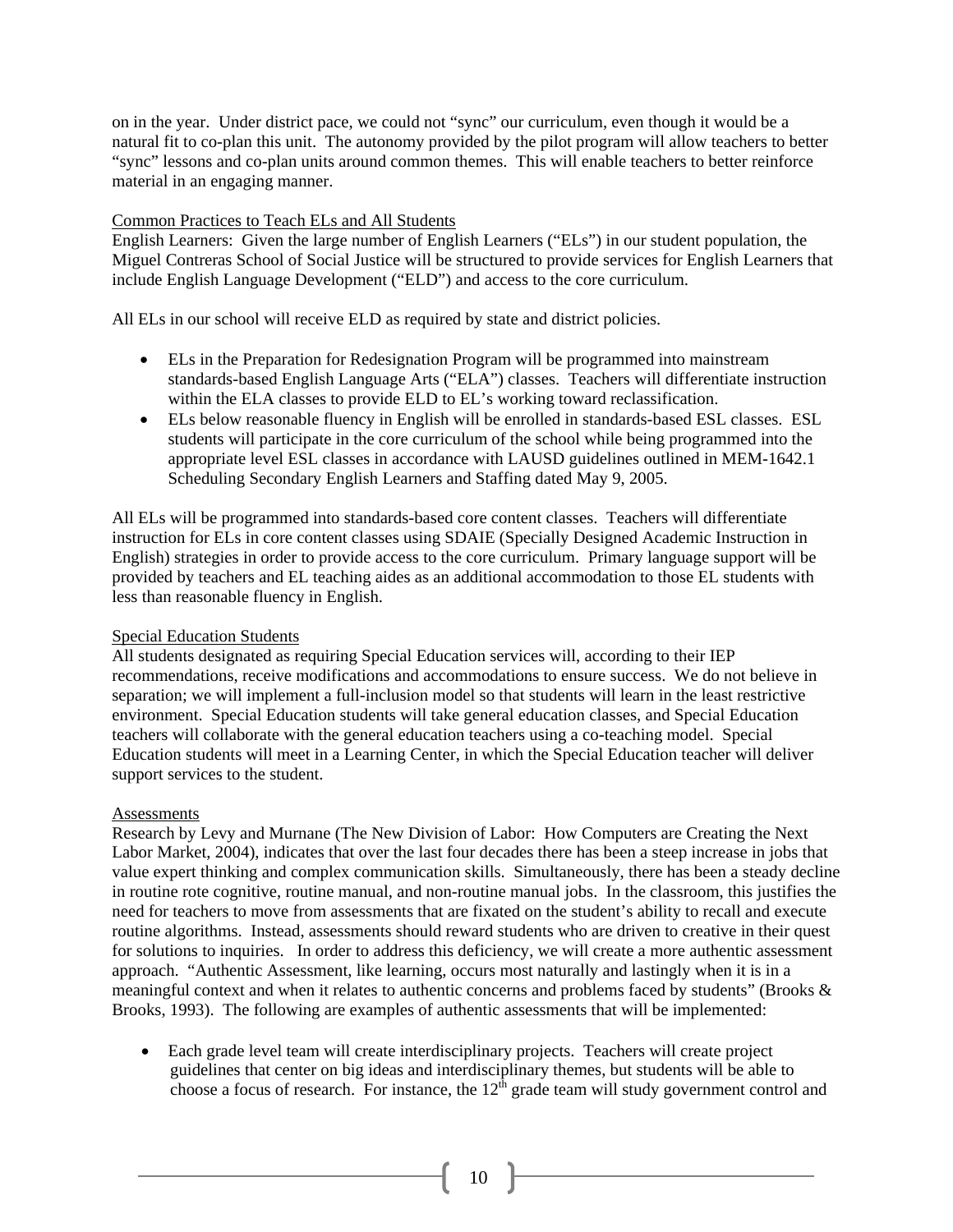propaganda. The students can select a research area that can range from reproductive rights and issues of eminent domain for the greater good.

 The Senior Project, described above, will be a cumulative, student-created, student-centered exhibition that will assess students' attainment of the expected learning goals of the School of Social Justice.

#### Reflective Portfolios

Cumulative content-area portfolios will be kept for all students for their duration in high school. Portfolios will be an integral part of the students' educational experience. They are "assessments that go beyond the mere work products that are included in them: they represent the process of a student's construction of meaning, and are therefore highly beneficial to a constructivist teaching approach" (Tierney, Carter, & Desai, 1991). Content area teachers will agree upon benchmark assignments to be included in the portfolios, which will be regularly evaluated, discussed, and modified if necessary during common planning sessions. Benchmark assignments will draw upon a variety of learning modalities and will also include some benchmarks by the district. Students will also review, assess, and reflect upon their portfolios often. These portfolios will be passed from teacher to teacher as a student moves up through the grades. Benchmark assignments included in a portfolio should therefore indicate a progressive improvement in a student's skills and knowledge; if no such improvement can be seen, then teachers and students, along with parents, will discuss the problem and come up with a solution based upon the needs of that individual student.

#### Pre- and Post-Tests

In order to obtain a true evaluation of student progress, teachers will assess students at the beginning of a semester or unit and use the same assessment at the end of the semester or unit. For example, in English, a writing prompt will be given at the beginning of the semester and then once again at the end. The teacher will then compare the two and look for growth and areas of need both in content and in style.

#### Summative Assessments

Summative assessments will include local examinations, culminating projects, presentations, exhibitions and round-table discussion forums that assess the whole range of skills we want students to master.

#### Periodic Assessments

The science department will design and implement new periodic assessments. Math, English and social studies will initially use district periodic assessments, with the goal of designing their own assessments later in the pilot school implementation process.

#### Common Rubrics

Currently, the district policy only requires a brief tabulation of students' grades-to-date. Parents are compelled to attend parent conferences in order to get information that goes beyond the student's letter grades. Teachers will use the results of the assessments to inform and improve their instruction. Teachers will share the results in professional development meetings so that the entire staff collaborates on the efforts to maintain focus on our school's vision.

#### **2. Schedule and Calendar**

The school calendar and daily/weekly schedule will meet all district and state guidelines for instructional minutes. Students will have six classes, plus one advisory period each semester. Each of the six classes and advisory will meet four times a week. On a regular day, five 65 minute classes and one 35 minute advisory will meet. Tuesdays will be shortened to allow for teacher professional development. The shortened Tuesday schedule will consist of four 65 minute class and advisory will not meet. Having fewer classes meet each day offers a few instructional advantages. The longer class periods allow for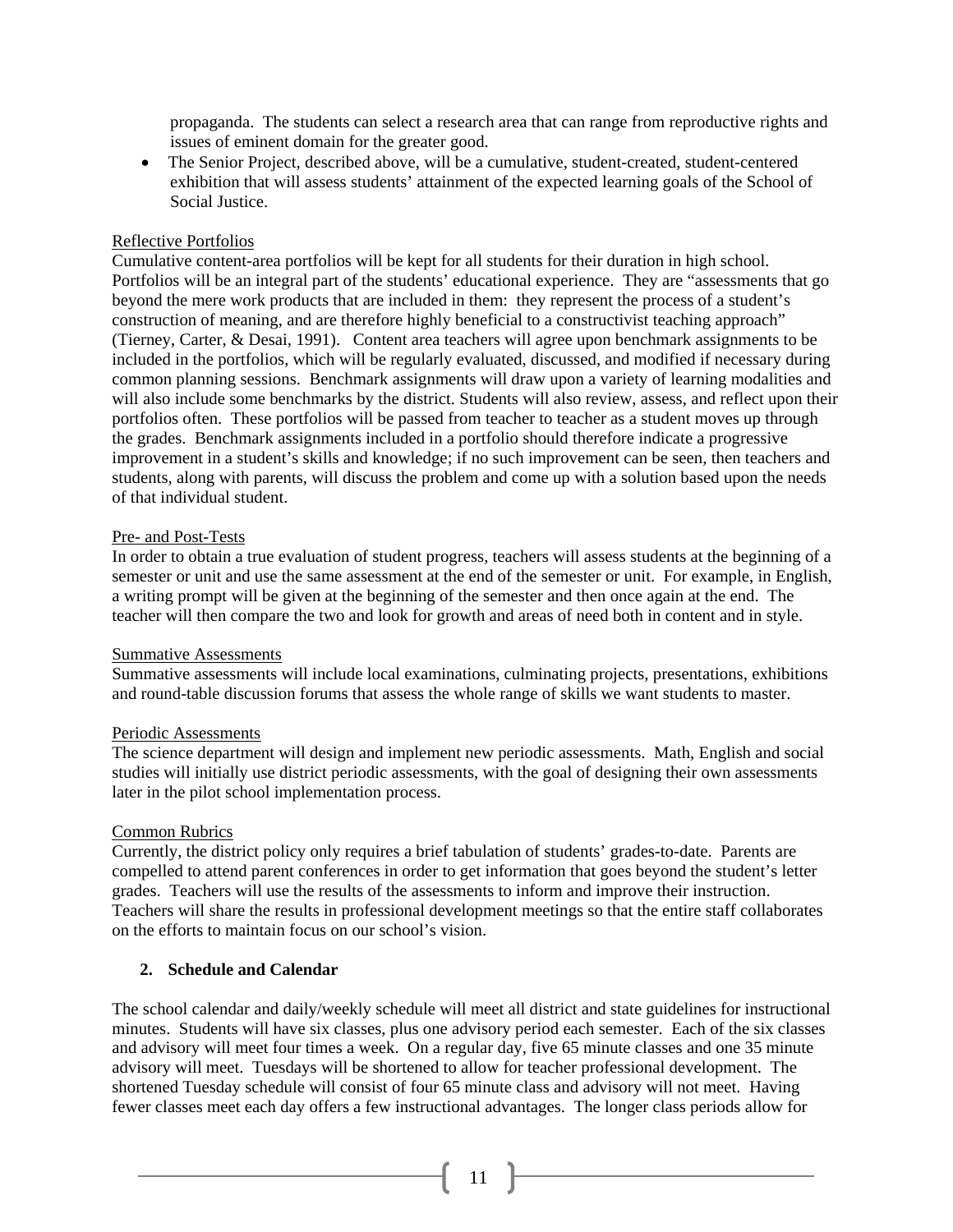more time for the teachers to interact with all of their students and to engage in more in depth lessons. Having only five classes meet decreases the number of students teachers will see, which increases personalization and the chance for teachers to develop relationships with their students.

|                                             | <b>Miguel Contreras School of Social Justice</b><br>2013-2014 Bell Schedule                    |          |          |                |                             |                     |            |           |  |  |  |  |  |  |
|---------------------------------------------|------------------------------------------------------------------------------------------------|----------|----------|----------------|-----------------------------|---------------------|------------|-----------|--|--|--|--|--|--|
| <b>START</b>                                | <b>FRI</b><br><b>END</b><br><b>MON</b><br><b>WED</b><br><b>THUR</b><br><b>TUESDAY SCHEDULE</b> |          |          |                |                             |                     |            |           |  |  |  |  |  |  |
| 8:00<br><b>Warning Bell</b><br><b>START</b> |                                                                                                |          |          |                |                             | <b>END</b>          | <b>PER</b> |           |  |  |  |  |  |  |
| 8:10                                        | 9:15                                                                                           |          |          |                |                             | 8:05                | 9:45       | <b>PD</b> |  |  |  |  |  |  |
| 9:20                                        | 9:55                                                                                           | Advisory | Advisory | Advisory       | Advisory                    | <b>Warning Bell</b> | 9:50       |           |  |  |  |  |  |  |
| 10:00                                       | 11:05                                                                                          | 2        | 3        | $\overline{2}$ | $\mathcal{D}_{\mathcal{L}}$ | 10:00               | 11:05      | 2         |  |  |  |  |  |  |
| 11:10                                       | 12:15                                                                                          | 3        | 4        | 3              | 4                           | 11:10               | 12:15      | 3         |  |  |  |  |  |  |
| 12:15                                       | 12:45                                                                                          | Lunch    | Lunch    | Lunch          | Lunch                       | 12:15               | 12:45      | Lunch     |  |  |  |  |  |  |
| 12:50                                       | 1:55                                                                                           | 4        | 5        | 5              |                             | 12:50               | 1:55       | 4         |  |  |  |  |  |  |
| 2:00                                        | 3:05                                                                                           | 6        | 6        | 6              | h                           | 2:00                | 3:05       | 5         |  |  |  |  |  |  |

#### **3. Staffing**

#### **• Provide a staffing plan which includes a description of the leadership structure.**

#### **Staffing Plan**

The following chart shows the numerical breakdown of the proposed staffing plan.

| <b>Position</b>                                         | Quantity       |
|---------------------------------------------------------|----------------|
| Small school principal                                  |                |
| Secondary counselor                                     |                |
| <b>ELA</b> teachers                                     | 4              |
| (includes drama, performing arts)                       |                |
| Math teachers (includes computers)                      | 3              |
| <b>Social Studies teachers</b>                          | $\overline{2}$ |
| Science teachers (includes some math courses)           | 3              |
| Spanish teachers (includes ELD classes)                 | $\overline{c}$ |
| PE teachers                                             |                |
| Art teachers (includes Health, Life Skills classes)     |                |
| Categorical adviser / Testing coordinator / Problem     | 1              |
| solving data coordinator                                |                |
| CTE teacher (content to be determined at later point in | 1              |
| implementation timeline)                                |                |
| RSP teacher (inclusion specialist)                      |                |
| SDP teachers (inclusion specialist)                     |                |
| SAA (senior office tech)                                |                |
| Bilingual TA - Paraprofessional                         |                |
| <b>Special Education TAs</b>                            |                |

#### **Leadership Team Capacity**

We at the Miguel Contreras School of Social Justice plan on a leadership structure wherein all decisions will be made democratically including voices from the community and the faculty. The School of Social Justice leadership team includes but is not limited to the following members:

 $\begin{bmatrix} 12 \end{bmatrix}$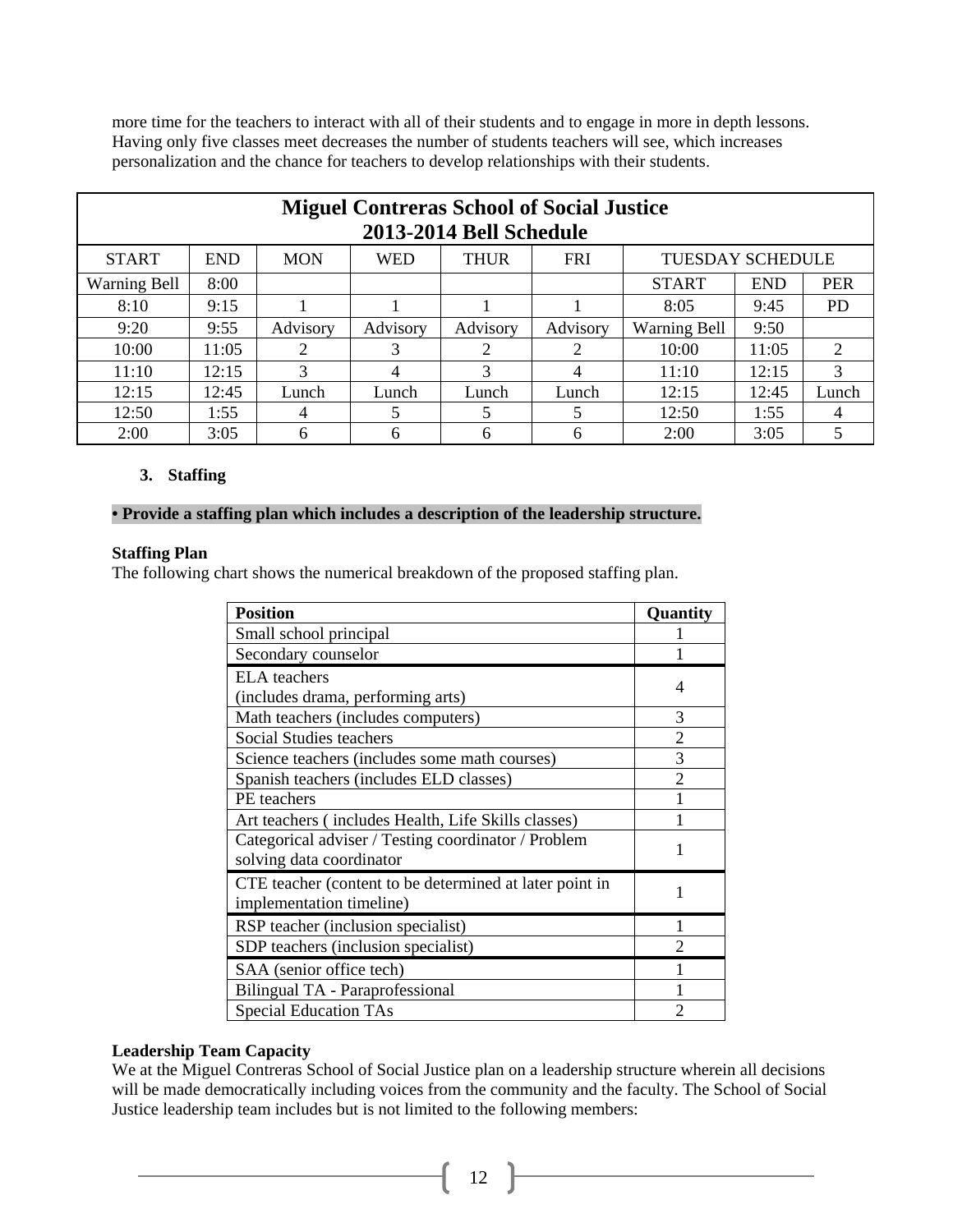#### Small School Principal

The principal will be a member of the Governing Council, and a member of other standing committees as needed.

#### Faculty Representation

All faculty members will make up the leadership team in the implementation of our pilot school innovations. Faculty will take part in representative committees that cover both instruction and operations:

*Positive Behavior Support / School Culture Committee:* Addresses attendance and discipline interventions, set and implement positive reinforcement strategies to counterbalance punishments addressing disciplinary incidents.

*Instructional Leadership Team Committee:* Guides professional development, investigates and shares common instructional strategies and best practices, coordinates peer observations.

*Curriculum and Instruction Committee:* Directs and determines needs for both grade level (horizontal) planning for interdisciplinary service learning projects and content based (vertical) planning.

*Parent and School, Community Activities Committee:* Organizes and develops personalization activities for students and parents to further encourage school involvement, coordinates with student leadership groups, develops and furthers community outreach.

*Operations Committee:* Addresses needs of the school in the areas of data/school review, budget review and compliance, testing, calendar and schedule, textbooks.

#### Student and Parent Representation

The School of Social Justice will also have a Student Council, a Student Court, and a Parent Council. These bodies will advise the Governing Council on issues relating to the functioning of the school. Each group is described more fully in the Governance section below.

#### **Principal Selection**

As a pilot school we will recruit an administrator to lead our school team as principal. The autonomy to make this selection ourselves is essential to our success as a small school. We will seek an administrator who understands the classroom and instruction, and who shares the vision of our school. As the instructional leader and point-person of a small pilot school, the principal must be able to sustain the vision of the school in day-to-day operations and in long-term planning. The criteria for selecting a principal are built around the Professional Standards for Principals:

- demonstrated knowledge of school operations, especially in a small school setting
- demonstrated commitment to the core beliefs of small school reform
- demonstrated belief and value for serving marginalized students
- experience leading and collaborating with teachers, especially around interdisciplinary teaching and curriculum development
- effective and collaborative leadership skills
- experience and interest in developing relationships with community organizations and members
- experience meeting the needs of English language learners
- experience and interest in developing interdisciplinary curriculum

 $13 \quad$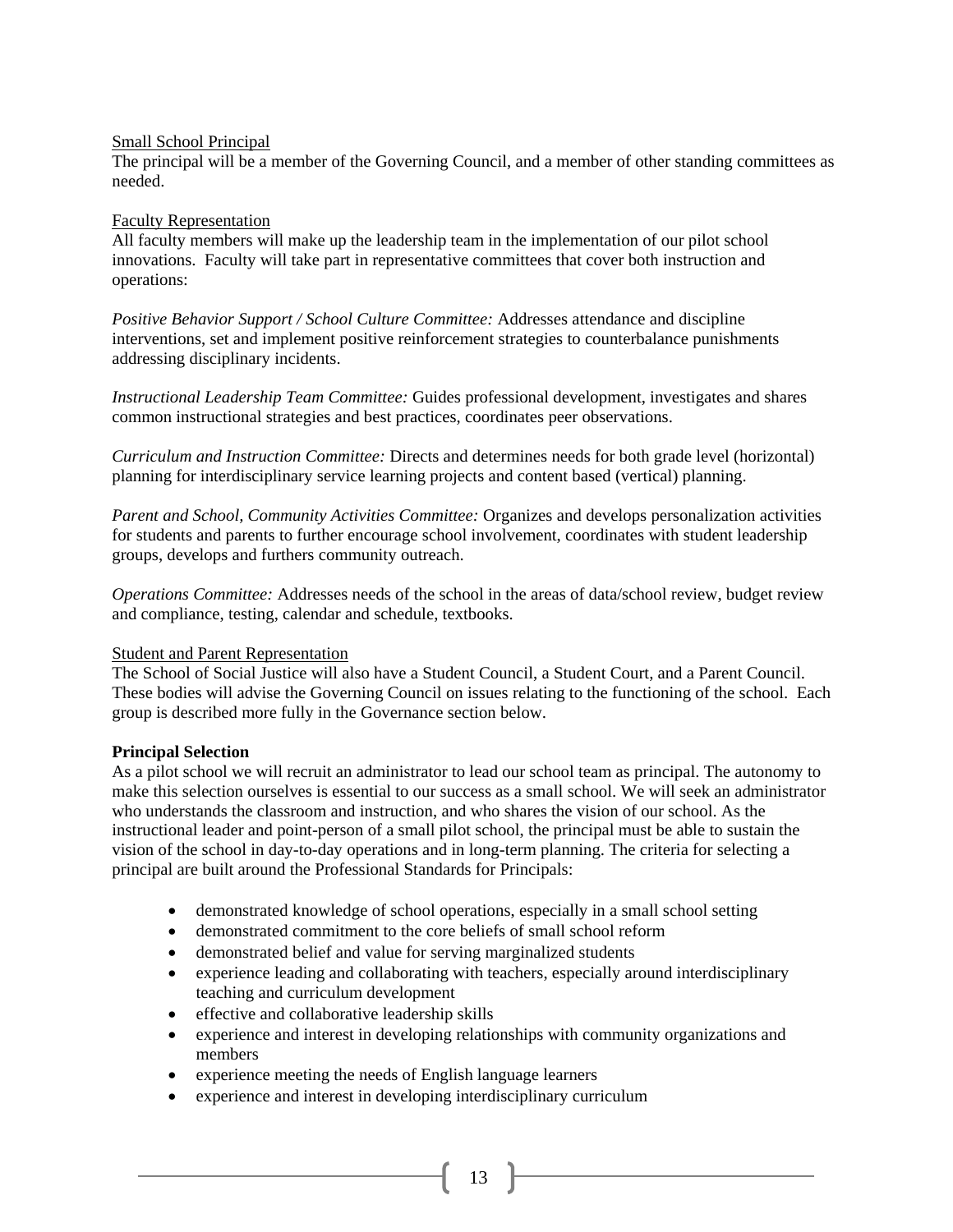experience working with families and parents, particularly in communities of poverty appreciation for diversity

These desired characteristics are clearly aligned with the mission and vision of the School of Social Justice and support our educational plan. The selection process for the principal will begin with a posting of the job description in February, after LAUSD approves the proposal. Interviews will take place in March and be conducted by design team members, a community representative, a student representative, and a parent representative. Final selection will be made in April and submitted for the superintendent's approval.

#### **Staff Selection**

As a pilot school we will select staff based upon need and meeting the vision of the school. As needed a Staff Selection Committee will be formed when positions become vacant. The purpose will be to ensure that the faculty and staff who are selected reflect our mission and vision. The hiring committee will consist of at least one representative from the department in need of a member, the principal, and the counselor. The Parent and Student Councils will be consulted during the hiring process.

#### **• Describe how the proposed staffing plan will ensure adequate instruction and services to special education and English language learners.**

Given our current and historical student demographic we anticipate approximately 30% English Learner (ELs) student population and 10% Special Needs student population.

We plan to address the needs of ELs in two ways. 1) A dedicated Categorical Adviser to balance and address the needs of both students and the school regarding compliance and interventions. 2) We plan to utilize the professional strengths of the two Spanish teachers to teach ELD courses and to nurture / develop the primary language strengths of ELs. Much research has shown that students with strong primary language skills have a higher transference rate to the target language. This should lead to a higher rate of Literacy in English, the target language.

In our first implementation year, we plan on transitioning to full inclusion for our RSP and SPD students. This, too, creates a demand for more content teachers than a traditional school and this is reflected in our staffing plan. The inclusion specialists will assist the content teachers with pullouts, student interventions, whole class lesson delivery, and small group mini lesson delivery. Many of our RSP and SDP students are also ELs, which makes the need for a dedicated Categorical Adviser combined with a data expert even greater than in a traditional school.

#### **• Provide reasons why the proposed staffing structure is necessary for the school to achieve its mission.**

#### **• Explain how this staffing plan differs from the school's current structure and why these changes are necessary.**

One aspect of our staffing plan involves higher than usual numbers of content teachers in English, math, and science. Historically, the School of Social Justice has been the number one student selected SLC in the Belmont Zone of Choice (BZOC). This does, and will, allow for more teachers due to higher than average student enrollment. In addition, part of our mission includes the philosophy that all of our students are capable of completing A-G requirements regardless of their individual needs. This will require extra teachers for our 9<sup>th</sup> grade transitional bridge program, in part to cover the second English and math course for our incoming freshmen. We feel that our staffing plan will ensure learning and allow us to cut into the achievement gap.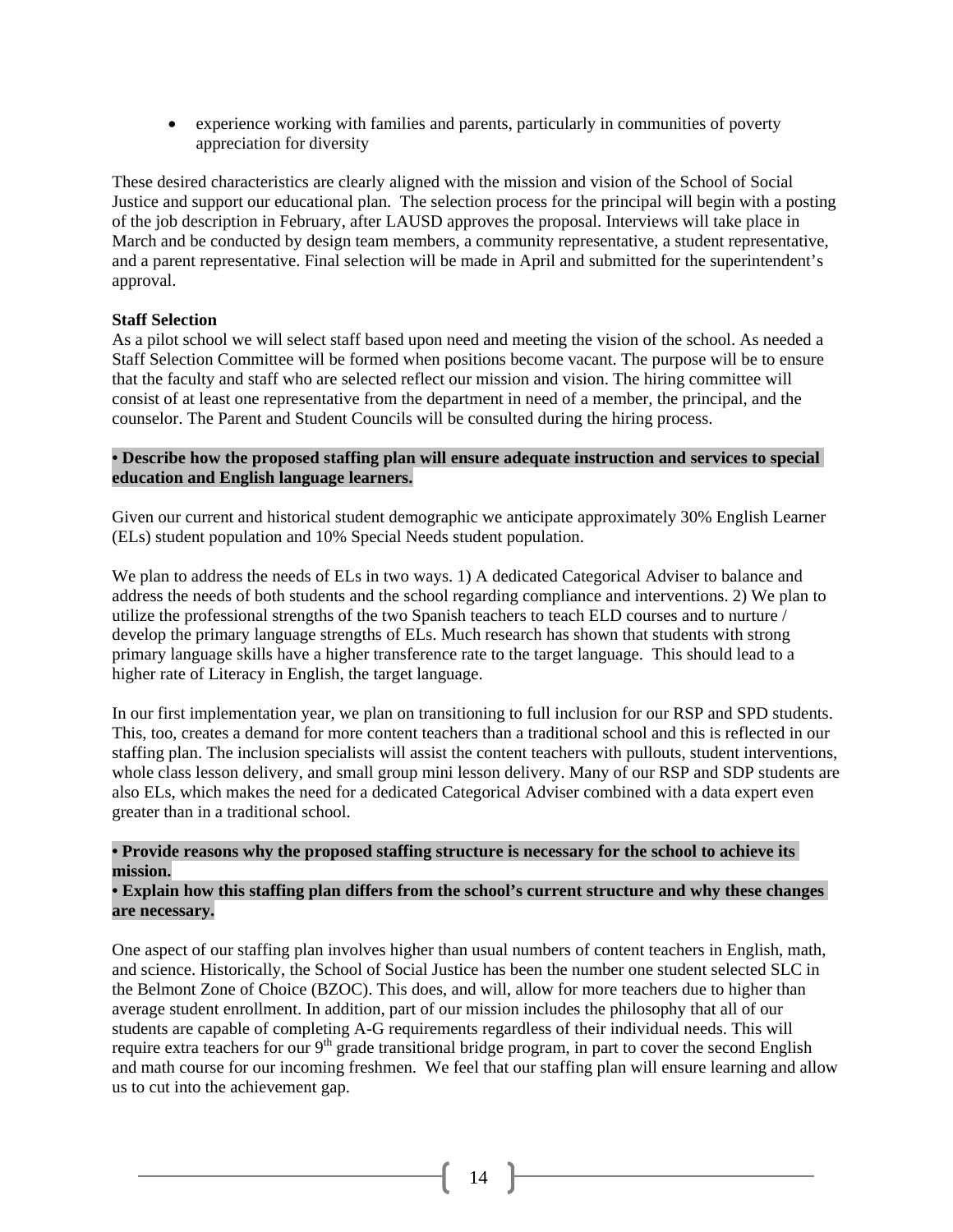#### **• Describe the school's working conditions for administration and certificated staff.**

The Miguel Contreras School of Social Justice will abide by the agreements outlined by LAUSD, the MOU between LAUSD and UTLA, AALA, and SEIU (Local 99). Additional terms and conditions of employment will be determined by the SSJ's Governing Council rather than by the LAUSD employment contract. While not exhaustive, this election states the important terms and conditions of employment at SJ.

#### **• Describe the process by which the school will annually determine the working conditions for staff.**

#### **Annual Work Conditions**

The Miguel Contreras School of Social Justice will abide by the agreements lined out by the LAUSD, the MOU between LAUSD and UTLA, AALA, and SEIU (local 99). Other terms and conditions of employment will be determined by the SSJ's Governing Board rather than by the LAUSD employment contract.

#### **Staff Selection, Seniority, Salary and Benefits**

Potential staff will be interviewed by an ad hoc Staff Selection Committee made up of the Administrative Lead, a Lead Teacher, and other stakeholders including other SSJ staff members teaching similar content, and students and parents when possible. All candidates will be interviewed using SSJ's standard interview questions and scored on a rubric in order to facilitate the selection discussion. The acceptance of non-LAUSD staff shall be in compliance with collective bargaining agreements and staff will continue to accrue seniority as they would if they were working elsewhere in the LAUSD. When selected, each staff member will receive the salary and benefits established by the LAUSD contract and will be a member of the appropriate UTLA bargaining unit.

#### **• Describe how the decision-making process will ensure broad staff support for the working conditions determined.**

#### **Decision-Making Process**

Pilot School governing bodies may make changes to this election-to-work agreement during the school year only by submitting a formal written proposal to be approved by a 2/3 majority vote of the SSJ staff affected by this work agreement. Employees shall work in pilot schools on a voluntary basis and may excess themselves at the end of the school year.

#### **• Attach a draft of the school's Elect-to-Work Agreement (EWA).**

The Miguel Contreras School of Social Justice's Elect-to-Work Agreement can be found in Attachment B.

#### **4. Professional Development**

Professional development will be held once a week, every Tuesday morning from 8:05am until 9:45am. The PD meeting time has been moved to the morning in order to ensure that all staff are well rested and focused and that PD time is used as effectively as possible. The content of PD meetings will be designed and delivered by committees. These committees will be organized around different focuses, which will change from year to year depending on school needs. At the beginning of each academic year, the first PD meetings will be used to identify areas of concern and school needs in order to establish each committee's focus and determine which staff members should work on each committee. Each member of the School of Social Justice staff will be required to serve on one committee. The committee focuses will include

 $\begin{bmatrix} 15 \end{bmatrix}$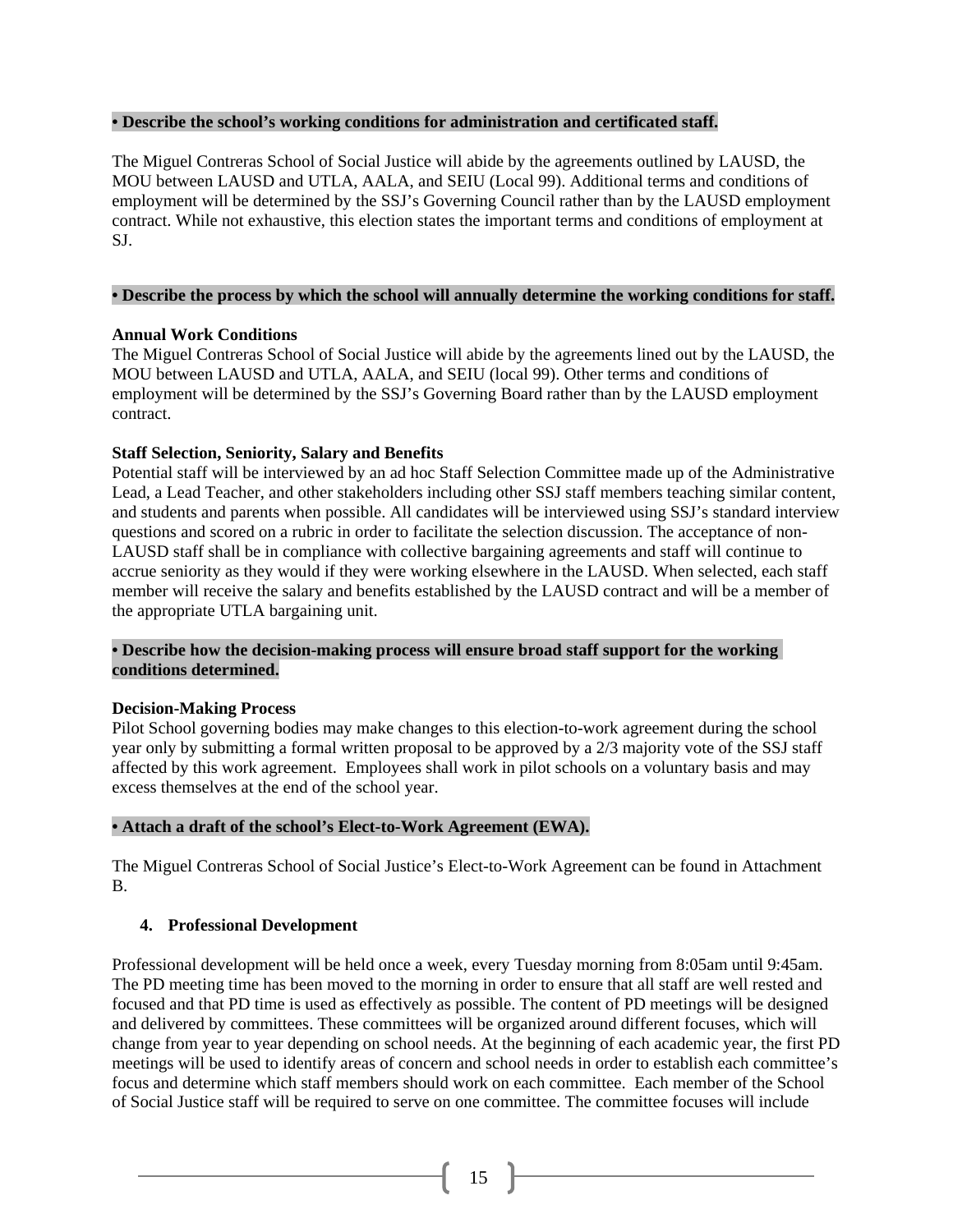(depending on need): instruction; curriculum; Positive Behavior Support; and parent/community involvement. Each committee will meet at least once a week for 30 minutes, immediately after school on Tuesdays. During meetings, committee members will discuss issues related to their focus and will also be responsible, on a rotating basis, for planning upcoming PD meetings. Regardless of which committee plans a particular PD meeting and what the specific focus for that meeting is, the overarching focus of every PD meeting will be on improving classroom instruction and on meeting the learning needs of all students, including special needs and EL students. Below is a description of what some committee focuses will be and what types of topics and activities they will plan for PD meetings.

One committee that will operate every year will be the Instructional Leadership Team (ILT). The ILT's membership will include the principal, the lead teacher, and other selected teachers. This committee's focus will have two main components: classroom instruction and the content of PD meetings. In regards to instruction, the ILT will research (both from teachers at the school site and from academic literature), discuss, share, and model effective instructional strategies with the teaching staff. Specific examples of instructional strategies that the ILT will address include Costa's levels of inquiry, Kagan's strategies for collaborative work and student discourse, and strategies to improve student use and understanding of academic language. During these presentations, teachers will have the opportunity to provide feedback and to brainstorm ways that these strategies could be implemented in their own class, with the goal of creating a set of effective, common instructional strategies that can be used across content areas and grade levels. Specific emphasis will always be placed on instructional strategies that target EL and Special Education students, including SDAIE strategies, and strategies for differentiated and scaffolded instruction. In regards to the content of PD meetings, the ILT will both plan specific meetings and coordinate and guide the planning of the other meetings by the various committees. This coordination and guidance will ensure that PD meetings planned by other committees, regardless of the topic covered, will always have a focus on improving instruction.

Another committee will focus on curriculum. This committee will coordinate and plan PD meetings around the common planning of school curriculum. For example, the curriculum committee will facilitate the planning of service learning projects in grade level teams, providing time and support for teachers in different disciplines to work together to create meaningful, culturally relevant, standards-based interdisciplinary projects culminating in a service activity provided by students to their community. The curriculum committee will also facilitate content area meetings to allow for teachers in the same subject area to work together on creating, aligning, and improving curriculum. This is important work in order to ensure that curriculum in a particular content area is aligned and builds upon students' prior knowledge from year to year. Additionally this will allow teachers within content areas to design assessments that more accurately measure student progress and areas of need to take the place of the current periodic assessments.

The other remaining committees, which will include the Positive Behavior Support team and the Parent/Community committee, will plan additional PD meetings that will be aimed at maintaining and improving a school culture and environment that is conducive to learning and that helps students to be successful.

#### **5. School Culture**

The Miguel Contreras School of Social Justice will provide students a challenging, academic, and college preparatory curriculum and learning environment. All parties—students, teachers, administrators, and parents—must commit to high expectations for student learning. The School of Social Justice believes that every student wants to learn, and with this attitude as the norm at our school, we are committed to the idea that every student can graduate high school, attend college, or pursue a passion. Along this path, students have a right to excellent teaching, personalized instruction, and a safe learning environment.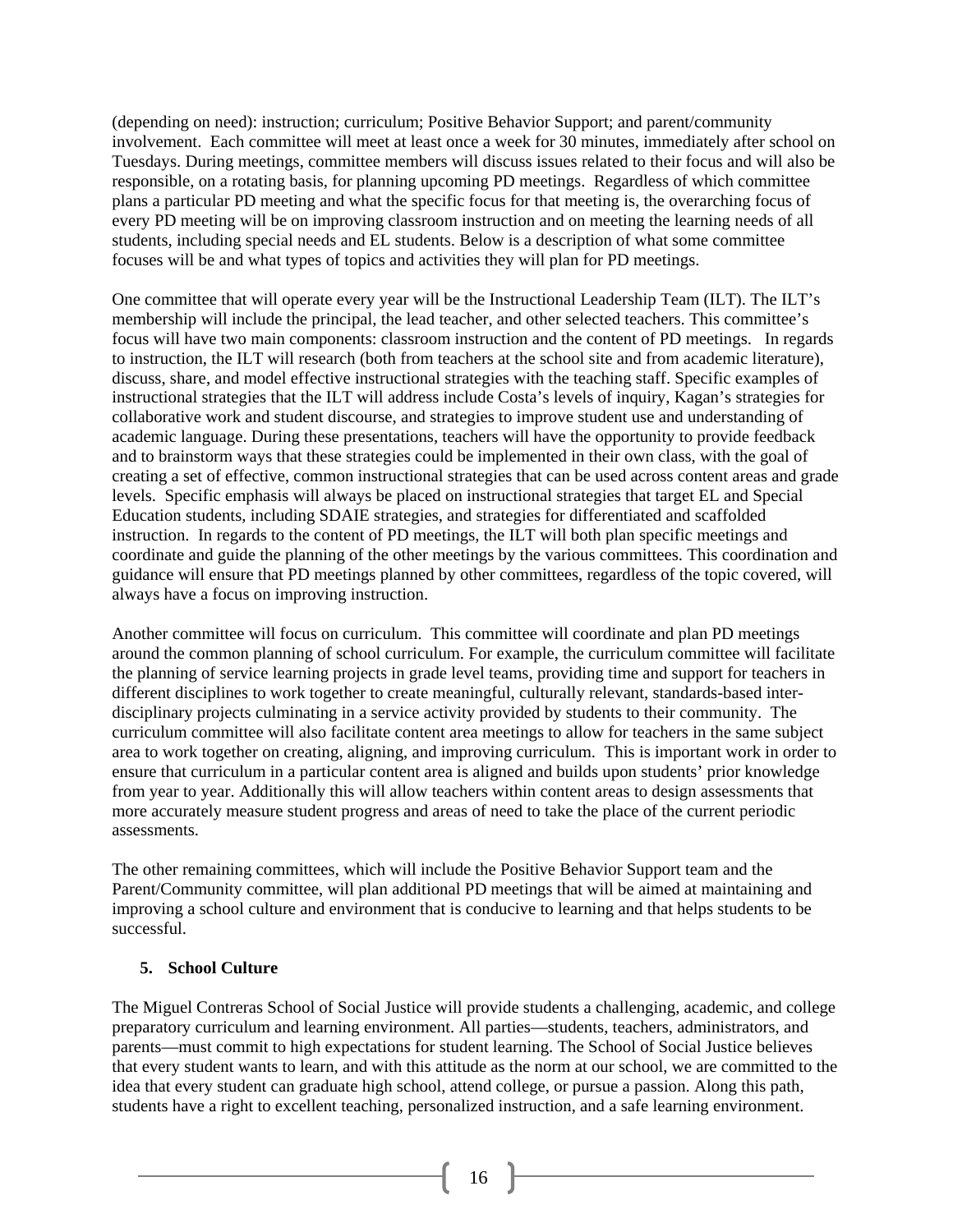Home cultures, differences between these cultures, and an understanding of other world cultures will be fostered and celebrated.

Studies have shown that supportive and caring teacher-student relationships positively impact student motivation to achieve academically (Mihalas, Morse, Allsopp, & McHatton, 2009). Studies have also shown that supportive teacher-student relationships play an important role in the social-emotional development and behavior of students, which influences the overall classroom learning environment. Therefore, it is imperative that teachers and students develop a culture of care and respect in the classroom. Strategies implemented to cultivate a supportive teacher-student relationship include: incorporating students' lived experiences into the curriculum, creating meaningful and relevant lessons, assigning reflective writing prompts that encourage students to express their views, and encouraging active listening by responding to student's views in class and relating it back to the curriculum.

The students of the School of Social Justice will be given a wide range of opportunities to build an appreciation of diversity. We offer clubs such as the Gay Straight Alliance (GSA), Crime Scene Investigation (CSI), an AB 540 Club, cheerleading, drill team, boys and girls varsity athletics, and provide special needs teams and work programs through Department of Transition (DOTs) and Department of Rehabilitation (DOR)—assisting students with Individualized Education Plans (IEPs) to gain paid job development and career pathways within the community.

The School of Social Justice encourages civic participation through education, such as students knowing their rights, registering to vote, and studying current events and relevant issues. While encouraging our students to be civic participants, they will also learn how to resolve conflicts through mentoring, guidance, outside organizations such as The Circle of Help, and learning de-escalation tactics in advisories through role play.

Every year a freshman orientation will be held for the parents. At orientation new parents will be invited to join other grade level parents who promote academic school culture and college readiness. Throughout the academic school year, a parent meeting will be held on the last Thursday evening of every month. At the first meeting, parents will be asked to list their concerns and priorities for their child's educational needs. In the past, parents have listed safety and health issues, drop-out prevention programs, parents' rights, how to help their children excel in school and boost their children's self-esteem, and how to apply to college, scholarships, and grants.

With the help of a strong parent committee, we will prioritize the parents' concerns for the academic year and identify community businesses and industry partners that may help address these concerns. The community is integrated within the School of Social Justice through programs such as A World Fit for Kids, Students Run LA, DOTs, and DORs.

#### **6. School Governance**

As a pilot school the Miguel Contreras School of Social Justice will be able to govern itself effectively ensuring that those closest to the students (parents, teachers, leaders) have sufficient autonomy given at a pilot school to determine the school's operation, budget, hiring, and so on. SSJ sought out the pilot school model and these autonomies so that we can be successful. In addition, the educators of SSJ will be embedded within a network of other pilot schools in the district to provide the necessary support and guidance. SSJ will be located at the present Miguel Contreras Learning Complex. We hope to carry on the Miguel Contreras name and mission connecting with the community and fostering a sense of social justice promoting civil rights and social awareness. SSJ will cooperate and seek out collaboration with other pilot schools, small schools, and small learning communities who share our commitment to common schools and education, primarily in the Belmont Zone of Choice. SSJ will be founded on a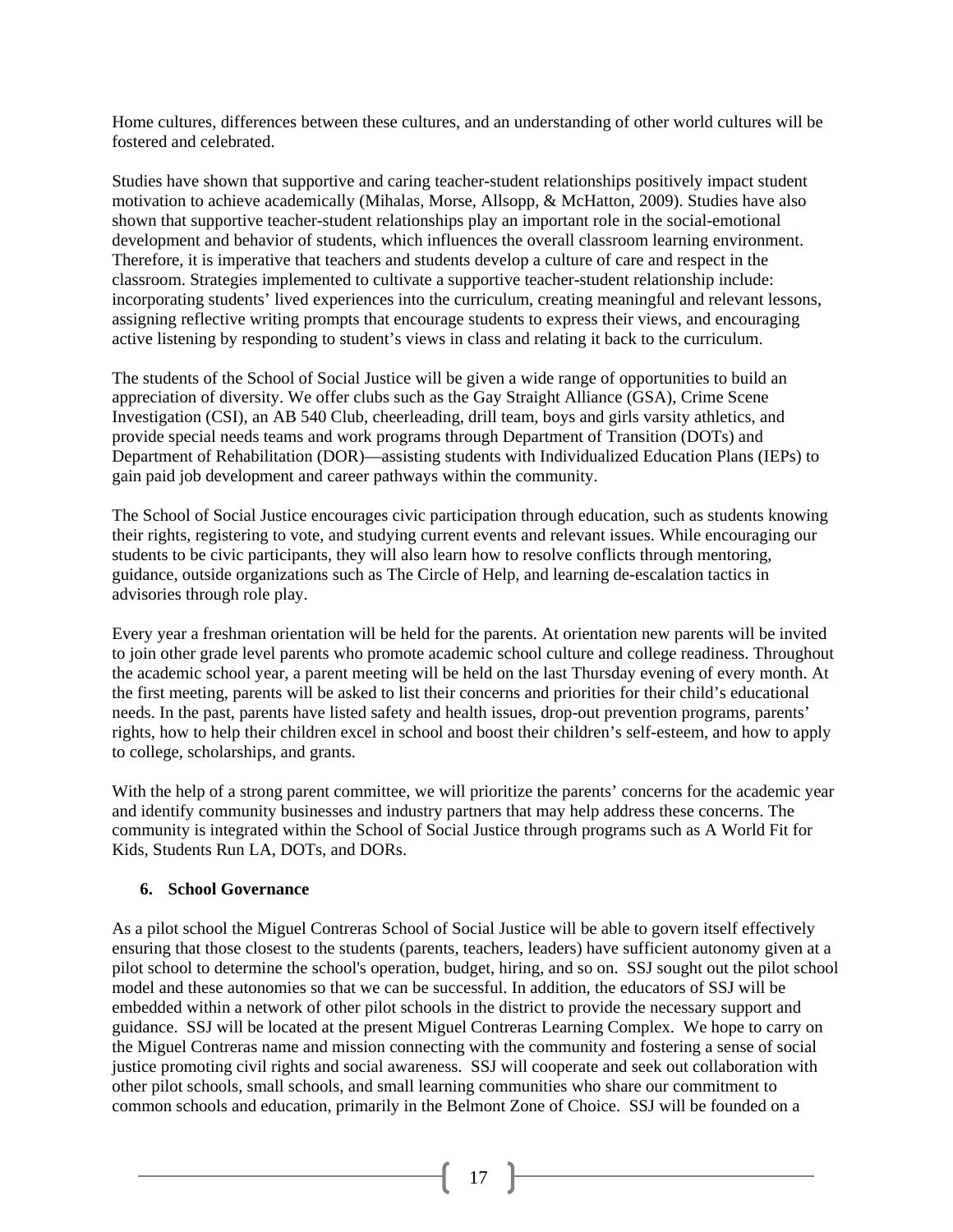model of distributive leadership and several groups will contribute to the decision making at SSJ (see Attachment E).

#### **Governing Council**

The purpose of the Miguel Contreras School of Social Justice Governing Council will be to promote and maintain the mission and vision of the school. Because this innovative approach will result in a decrease in the operational support assigned to us in the larger school model, a necessary function of this council will be to develop and maintain a system of shared responsibilities across all stakeholder groups. The council will oversee school progress, principal evaluation, the budget, school policies, and the election to work agreement. The council will also communicate about school issues, analyze data, and make recommendations for program improvement. The council will consist of six teachers (one lead teacher, one member from each committee), the principal, three parents, and three students. The lead teacher will be elected each year; the other five teachers on the governing council will be elected by their committees. These committee representatives shall rotate among different teachers of the committees so that each member of the committee will have the responsibility of serving on the Governing Council every three to five years, depending on the size of the committee. The parents and students will be elected yearly by their respective constituents. The chairperson of the council will be determined by the Governing Council at the first meeting of the school year. The Governing Council will meet once a month. The first meeting will be determined once all the members are determined. As a Title I school we will establish a School Site Council from the Governing Council as well as its advisory councils, and the English Learners Advisory Council (ELAC) established from the Parent Council. These councils oversee the writing and maintenance of our Single Plan for Student Achievement and the categorical budgets.

#### **Hiring Board**

The purpose of the SSJ Hiring Board will be to ensure that faculty and staff that are hired reflect SSJ's mission and vision. The hiring board will consist of at least one representative from the department in need of a member, the principal, and the counselor. The Parent and Student Councils will be consulted during the hiring process.

#### **Student Council**

A student council will be created to share ideas and advise the other governance structures at SSJ. An advisor will supervise these meetings. A representative from this group will advise the SSJ governing board. The council will be created through a leadership class at the school. All grade levels will be represented.

#### **Student Court**

A student court will be established at SSJ. Essential to the preservation of our values of safety and academic excellence is a commitment to school safety and academic integrity. A court will hear appeals from students who have received discipline referrals for violations of the safety or honor codes. The court will consist of seven student members and at least two faculty advisors.

#### **Parent Council**

A parent council will be created to encourage parent involvement, parent leadership, and parent education. This group will hold parent workshops and meetings and advise the SSJ governing board. It will be composed of ten parent members, two faculty members, and two community members. This council would be the basis for the ELAC and CEAC councils.

#### **Operations Leadership Team and Instructional Leadership Team**

Both will be composed of from four to eight staff members. They will meet weekly to assist in the daily operation of the school. The OLT will be concerned with practical running of the school while the ILT will concern itself with curriculum and professional development.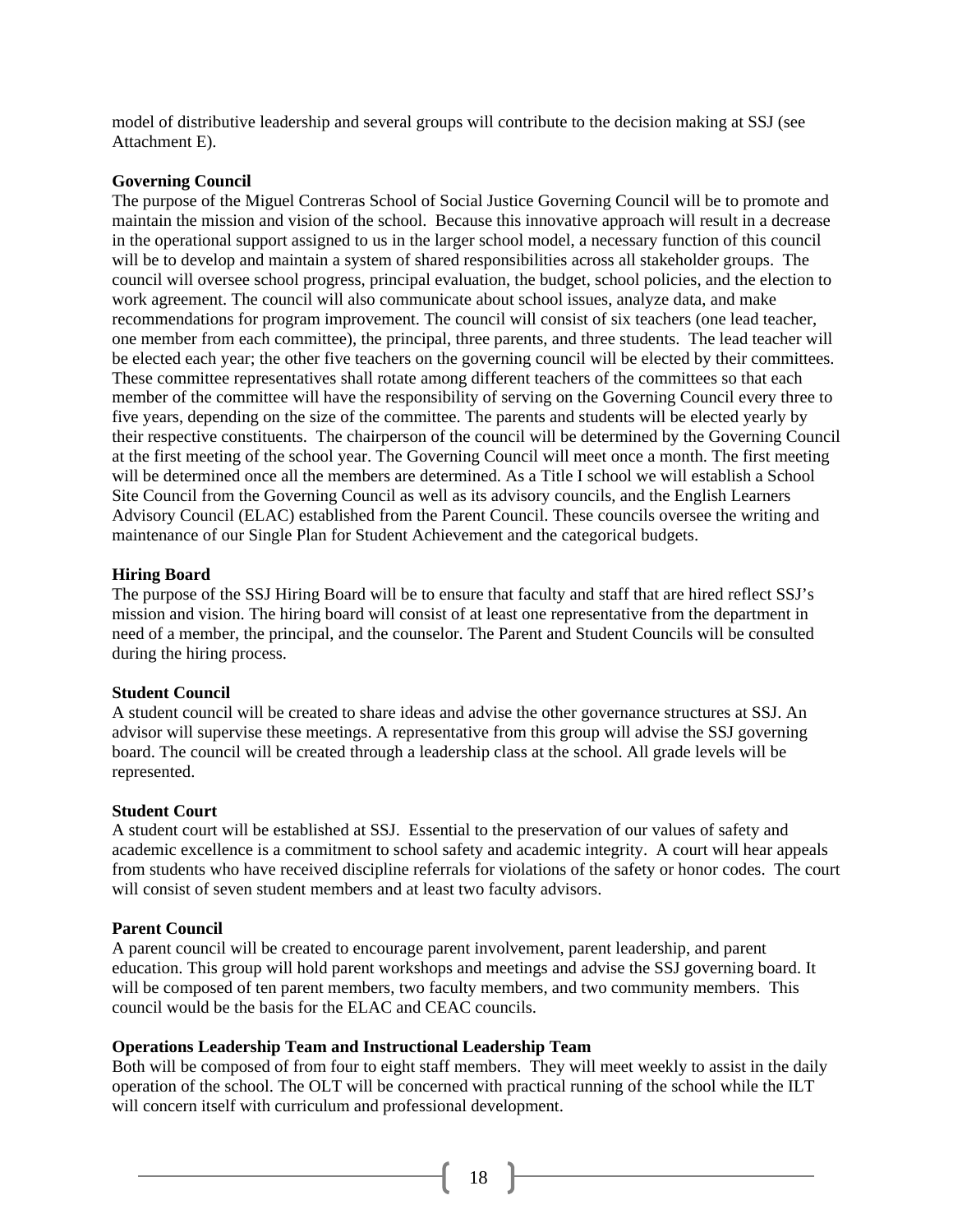#### **7. Budget**

The mission of the Miguel Contreras School of Social Justice is to provide a college preparatory curriculum that develops career readiness. Our goal is to do this through rigorous A-G coursework, engaging service learning projects and caring, personalized relationships between faculty, students and parents. We will align our budget to meet the goals of our mission and vision. Our funding priorities are classroom personnel, instructional materials for our dual period math and English classes, and professional development.

Our main priority will be to reduce class size to the greatest extent possible, especially in our  $9<sup>th</sup>$  and  $10<sup>th</sup>$ grade classrooms. Lower class sizes will allow for greater personalization and one-on-one interactions between teacher and student. Our small learning community currently has 16 general education teachers, 1 CTE teacher, 1.5 Special Day Program teachers and 1 Resource Program specialist. If funding permits, we hope to purchase one more general education teacher with a dual credential in social studies and English. Our social studies classes are, by far, the largest and we would like to add two or three more sections in the subject area.

Instructional materials for our dual period English and math classes are also a priority for us. During the semester prior to our opening as a pilot school, math and English teachers will research, select and be trained on curriculum and materials needed for the success of the new 9<sup>th</sup> grade math and English courses.

Professional development will be the key to the success of our school. In our new pilot school model, teachers will need to collaborate much more often, both in grade level teams for service learning projects and in content area teams for vertical planning. If funding allows, teachers will be paid to work in the summer months, after the school year ends and before the next school year begins to plan in these groups.

Although we do not currently have any grants or ongoing outside funding sources, we have worked with many local community based organizations and outside agencies in the past such as UCLA Center for Labor Research and Education, The Miguel Contreras Foundation, Agile Mind, and a variety of environmental preservation groups that have supported us with resources and expertise that have benefited our school. We will continue to work with these and other local organizations as well as actively seek funding from both private and public agencies to help augment our instructional program.

#### **8. Family and Community Engagement**

The student body here at the School of Social Justice is predominately Latino (96%) from Mexico and Central America, most of which live in a low socio-economic class with a high population of newly arrived immigrants. Our teaching and administrative staff has extensive experience—an average of 12 or more years—working with this particular demographic. More than half of our staff speaks Spanish, and many of the others speak languages such as Tagalog, Mayan, Shona, and French. Each teacher has a CLAD or a BCLAD, demonstrating an understanding of cultural relevance in the classroom. Furthermore, translators are always provided at school meetings, events, and activities.

Some of the barriers that have hindered participation and meaningful parent engagement in the past have been work schedule, language barrier, younger sibling daycare, and a lack of information or parental knowledge. The School of Social Justice has sought to overcome these barriers by providing parents with a bilingual teaching staff, as well as evening, dual-language PTA meetings and parent conferences. Newsletters, report cards, and all other communications are sent home in both English and Spanish. We also offer daycare during meetings and phone calls home are made by the parent committee and an automated system with important school information.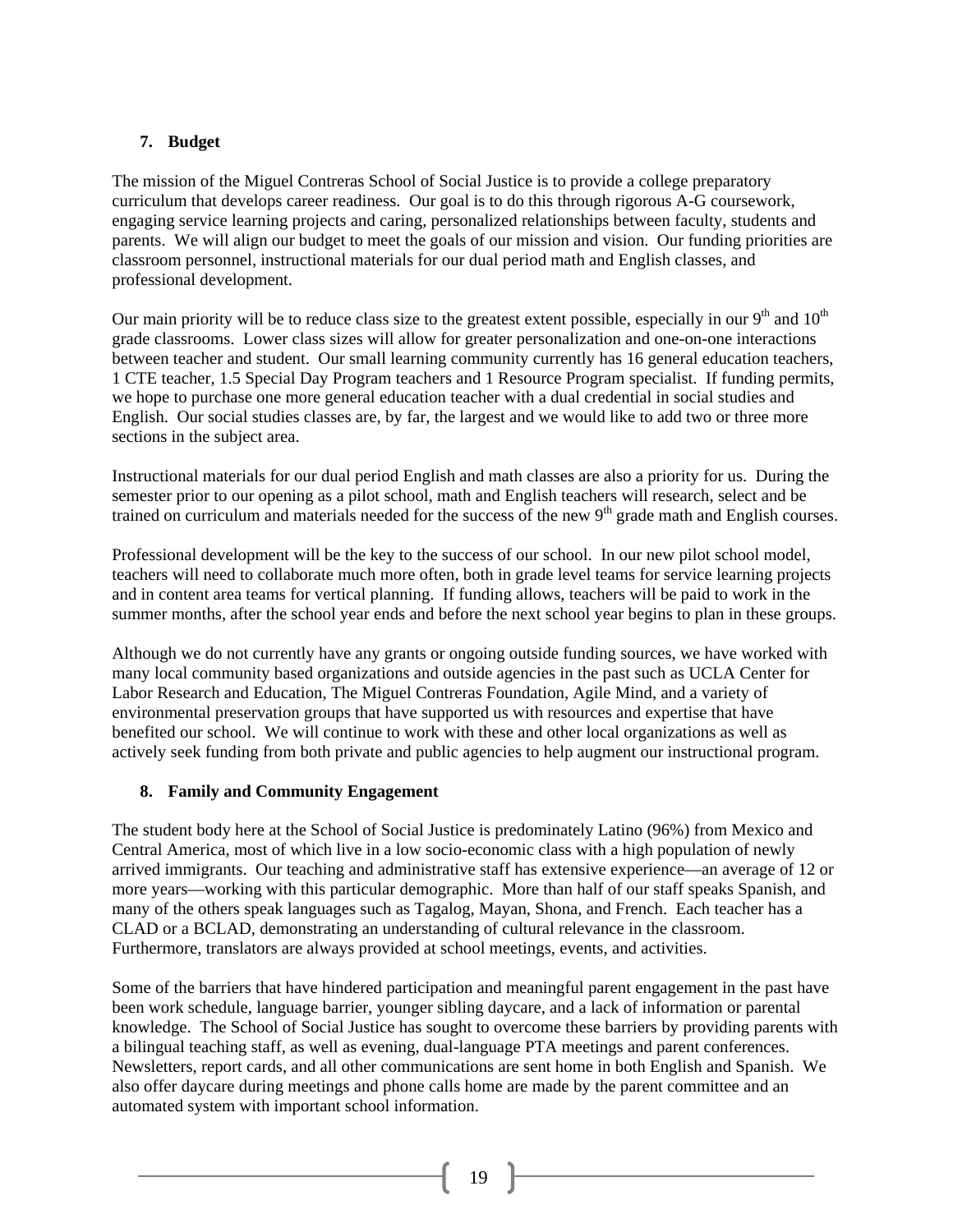At the beginning of each new school year there is an evening parent orientation for each grade level. At this meeting new parents are invited to get involved in their child's educational process and to make sure that their children graduate on time ready for college. Teachers meet parents in grade level teams. Each teacher introduces the school expectations for that grade level and gives strategies on how to monitor their student's progress, grades, and attendance. Teachers of sophomores stress the importance of the California High School Exit Exam. Teachers of juniors talk about helping kids prepare and study for the SAT. Senior teachers ask parents to help meet deadlines for college applications. During the course of the academic year, parents will be trained how to read transcripts so that they will know if their children are on track to graduate and fulfilling the A-G requirements.

Parent sign-in sheets are provided at all parent conferences, meetings, and other school functions in order to measure parent participation. Parents have been attending workshops held by the parent center twice a month, and each workshop has shown an increase in parent participation. Every month the Parent Committee makes phone calls home to ensure high attendance for school events.

In an effort to incorporate community organizations into the school plan, teachers will create lesson plans integrating relevant community work. For instance, students will have an opportunity to volunteer for non-profit organizations such as the Good Shepherd, Friends of the Los Angeles River, and the Los Angeles Department of Parks and Recreation Center as part of their Senior Project. In doing so, students will be informed about the issues concerning their community and empower themselves by becoming active members in their community.

Furthermore, the Miguel Contreras School of Social Justice will provide students additional college preparatory and career support by partnering with the Heart of Los Angeles (HOLA) and the UCLA Labor Center. With partnerships at the Los Angeles Chamber of Commerce and Los Angeles City Council, students will also have the opportunity to explore different careers by interviewing and shadowing working professionals in fields such as law, design, medicine, business, fashion, and engineering.

## **F. SCHOOL PLANNING TEAM**

#### **1. Who are the members of your planning team?**

#### **Describe briefly how the Design Team came together to develop this proposal.**

We in the Miguel Contreras School of Social Justice came to a consensus in choosing to become a pilot school for the 2013-2014 school year. Once that decision was made, the entire faculty set to work on drafting this pilot proposal. Many of these ideas and portions of our mission/vision are concepts that we have been developing and discussing as a Small Learning Community. This was an easy transition to make since we have been working in this collaborative model since the formation of the Social Justice SLC six years ago.

#### **Who is the leader of the Design Team? How was this person identified?**

As explained in the previous section, we are working as a cooperative entity in the writing process of this pilot school proposal. Therefore, there was no individual leader in this process. At the end of the process, the four dedicated faculty members selected to do the final revision would be the closest to Design Team leaders in the writing process. However, at each stage in the process the whole group provided input through consensus based review.

 $20$  }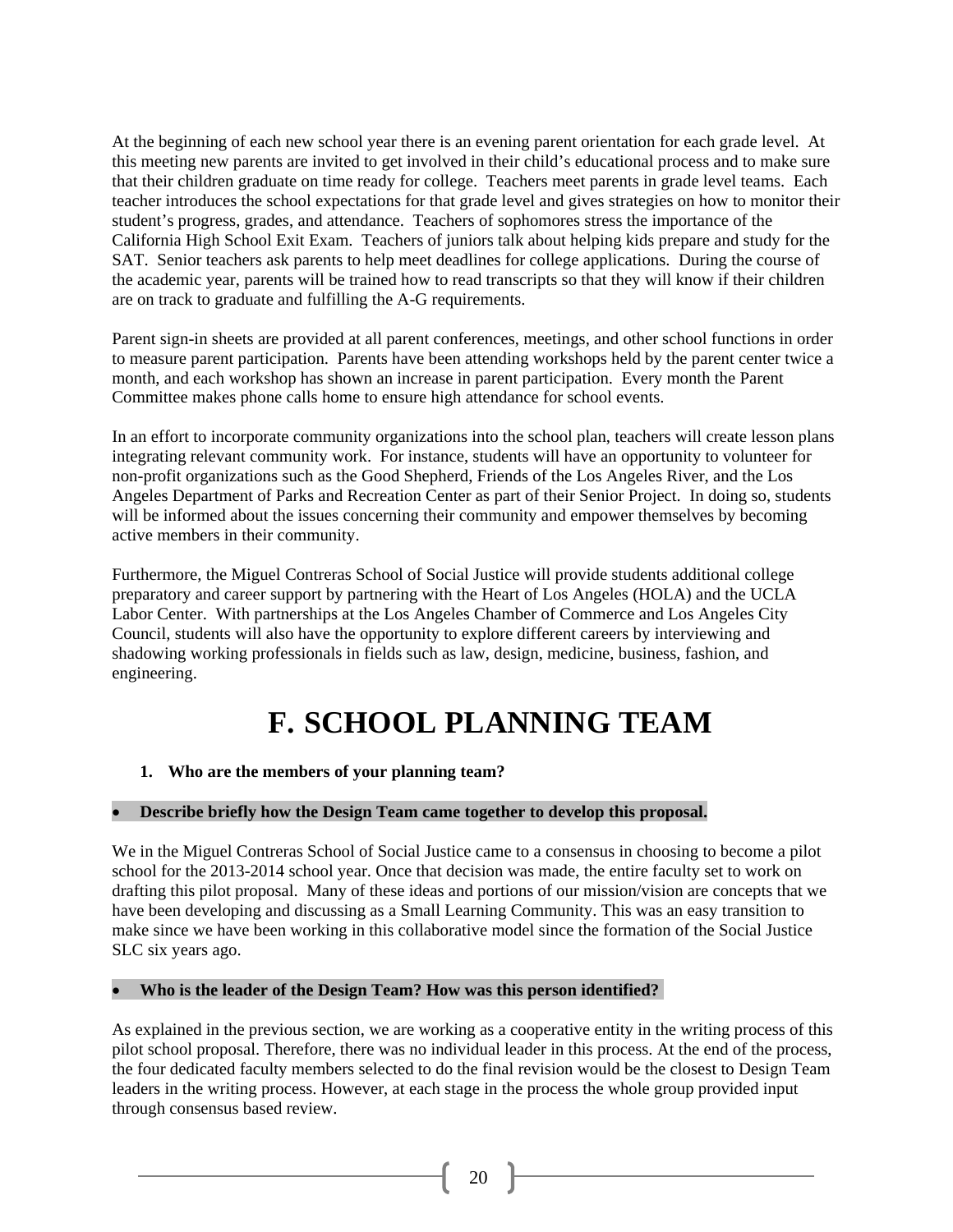#### **Who are the members of the Design Team? Describe each member's experience and qualifications. What process was in place to identify or select members of the Design Team?**

**Contreras School of Social Justice Planning Team** 

| <b>Name</b>                   | <b>Years Teaching</b>                             | <b>Subject/Credential</b>                                                                              |  |  |
|-------------------------------|---------------------------------------------------|--------------------------------------------------------------------------------------------------------|--|--|
| Kelly Robertson               | 4 years in LAUSD<br>24 years prior to LAUSD       | Multisubject: Special Education emphasis                                                               |  |  |
| Lucia Campos                  | 6 years                                           | Single Subject: World Language/ Spanish                                                                |  |  |
| Neil Barembaum                | 28 years                                          | Single Subject: Mathematics/ Computer<br>Concepts and Applications                                     |  |  |
| <b>Todd Richter</b>           | 6 years                                           | Single Subject: Biology                                                                                |  |  |
| <b>Christopher Haddy</b>      | 6 years                                           | PPS Credential                                                                                         |  |  |
| <b>Charles Brenneman</b>      | 20 years                                          | Single Subject: English                                                                                |  |  |
| Tamuka Hwami                  | 3 years                                           | Single Subject: Physics/ Mathematics                                                                   |  |  |
| <b>Christopher Grounds</b>    | 6 years                                           | <b>Single Subject: Mathematics</b>                                                                     |  |  |
| Juanatano Cano                | 10 years                                          | <b>Single Subject: Mathematics</b>                                                                     |  |  |
| John Duff                     | 16 years                                          | Single Subject: Health Science & Art<br>Appreciation                                                   |  |  |
| Julian De La O                | 9 years                                           | <b>Single Subject: Social Studies</b>                                                                  |  |  |
| <b>Alexandros Bantis</b>      | 14 years                                          | Single Subject:                                                                                        |  |  |
| <b>James Gentry</b>           | 18 years                                          | Single Subject: English                                                                                |  |  |
| <b>Edward Rose</b>            | 11 years                                          | English 9-12. Honors / AP.                                                                             |  |  |
| <b>Thomas Chastain</b>        | 13 years                                          | Single Subject: World Language/ Spanish                                                                |  |  |
| Jennie Orozco                 | 7 years                                           | Single Subject: Physical Education                                                                     |  |  |
| <b>Christine Gayle Corpus</b> | 7 years                                           | Single Subject: Social Studies                                                                         |  |  |
| Mark Middlebrook              | 12 years                                          | Graphic Design & Digital Imaging                                                                       |  |  |
| George Jimenez                | 7 years                                           | Single Subject: English                                                                                |  |  |
| Francisco M. Narvaez          | 24 years                                          | Single Subject: Chemistry, Physics                                                                     |  |  |
| Nova Meza                     | 8 years in classroom<br>7 years in administration | M.Ed. in Administrative, Policy Studies in<br><b>Education, Administrative Services</b><br>Credential. |  |  |

#### **Describe the planning process utilized to develop the proposal.**

We first divided into committees to draft the different sections of the proposal. Once the sections were complete, we reviewed and revised the document as a whole group. Again, group decisions were made on a consensus basis. Once the whole document was reviewed and suggestions for change/revision were made, a dedicated group of four members met to revise and edit the document for a review with a panel of experts from the Local Options Oversight Committee (LOOC). Finally, two dedicated faculty members were given the task of making final revisions of the document.

**2. How were parents and the community engaged in the development of the plan?** 

 **In this section, explain how you engaged parents and community members in the writing and development of the Pilot School Proposal. Describe how they were selected to participate and what roles they took on.**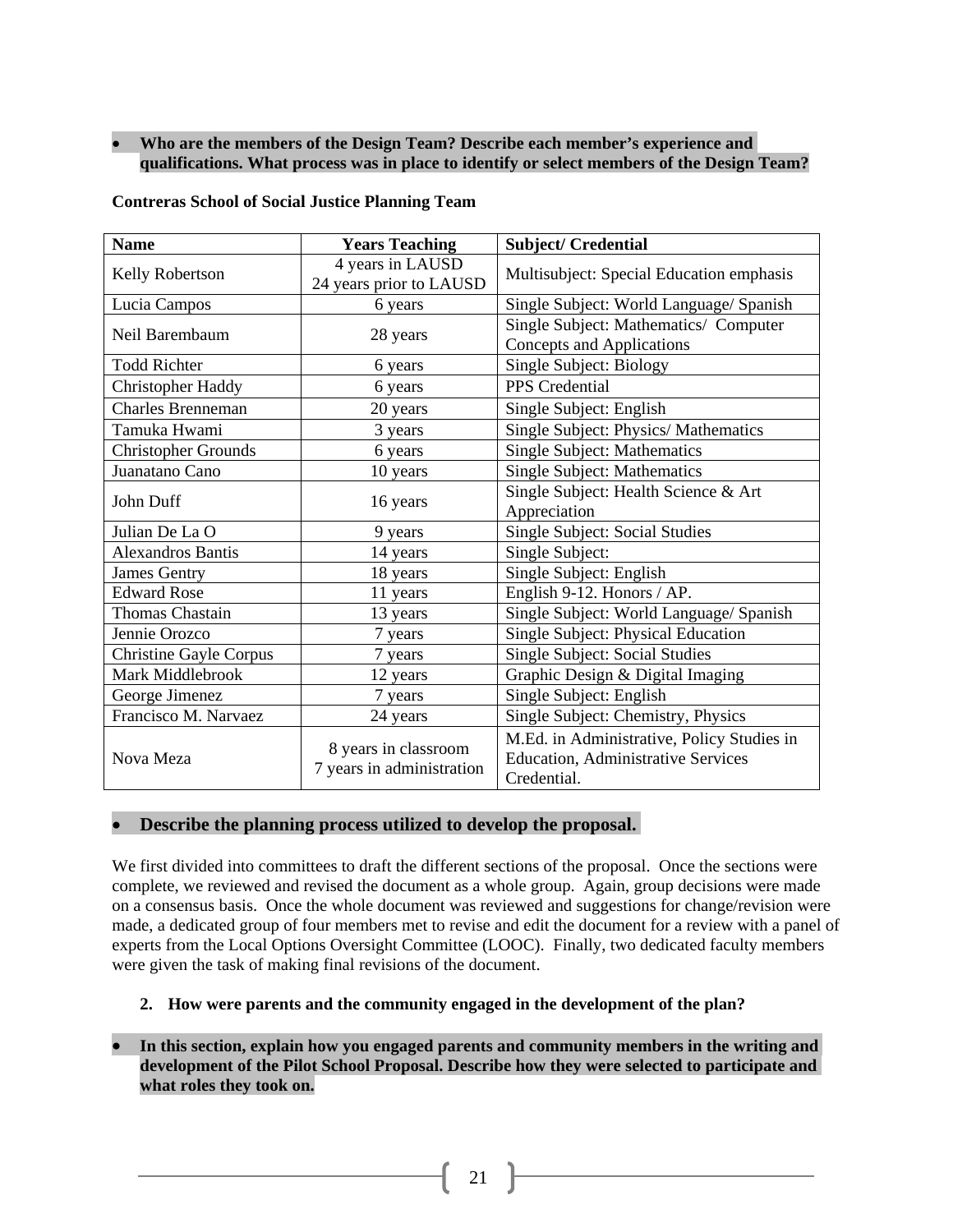Parents were involved both in the planning process and on an informational basis. We in Social Justice take pride in the level of parent engagement we have reached. During regularly monthly meetings parents were informed of the selection and planning process through updates given by faculty and the Parent Co-Lead teacher. We also met regularly with Larry Tash, who works for the community agency UNITE LA.

Once the first draft was completed, parent representatives were involved in the review process at regularly scheduled monthly parent meetings and parents were also invited to attend the weekly faculty meetings to participate in the discussion. These parents were self-selected based upon those who attend regular meetings.

## **G. IMPLEMENTATION**

The design team members of the Miguel Contreras School of Social Justice will begin the implementation phase of the pilot school beginning January 2013. We fully anticipate that the foundation for a successful opening will be completed before August 2013 but we also understand that full implementation of our plan will take us well into our third or even fourth year. The following tasks will be priorities for us as we plan during the spring semester. At the end of each year, we will analyze data to determine if benchmarks have been met, determine best practices, and adapt to current trends. The SSJ is not a startup school and we are fortunate to be able to continue many of the procedural and operational structures already in place.

#### **Enrollment and Recruitment (Complete by April 30, 2012)**

We will continue to work with the Zones of Choice Office (ZOC) to recruit and enroll students. The first recruitment fair took place on Saturday, December 1 at Virgil Middle School. We are currently working with the ZOC to schedule a Saturday open house sometime in January or February. In March, the feeder middle schools will have students fill out a Belmont Zone of Choice (BZOC) online application; the ZOC will then place students in schools based on student choice and availability.

#### **Curriculum, Instruction and Assessment (January 2013 – ongoing)**

The dual English and math classes in the  $9<sup>th</sup>$  grade will be major changes for us. Research on curriculum and assessment creation as well as selection of resources and materials for these courses will be a priority for us. We anticipate that we will need two English teachers and two math teachers to take on this endeavor. These teachers will be given time and support to create these courses before the end of the 2012 school year. Service learning projects and PBL lessons will be created in grade level teams. Each team will be expected to create at least one cross-curricular service learning project by August 2012. By the end of our first year, teams will have created at least one more. In subsequent years, the goal would be four projects per year, two per semester. In our current structure, content area teachers have had little time to collaborate and plan for vertical integration of standards and we are aware that this needs to change. As we prepare for implementation of Common Core state standards, content area teams will meet at least once a month.

In our first year, the science teachers plan to create benchmark assessments and move away from the district's periodic assessments. This means that these teachers will meet in content area meetings to develop new assessments. Math, English, and social studies plan to create assessments in our second and third years.

#### **Full Inclusion of Special Day Class Students (January 2013 – ongoing)**

In order to begin the process of full inclusion, our special education teachers will research strategies and prepare professional development for our general education teachers. We have contacted two pilot schools, New Open World at the Robert F. Kennedy Complex and Academic Leadership Community at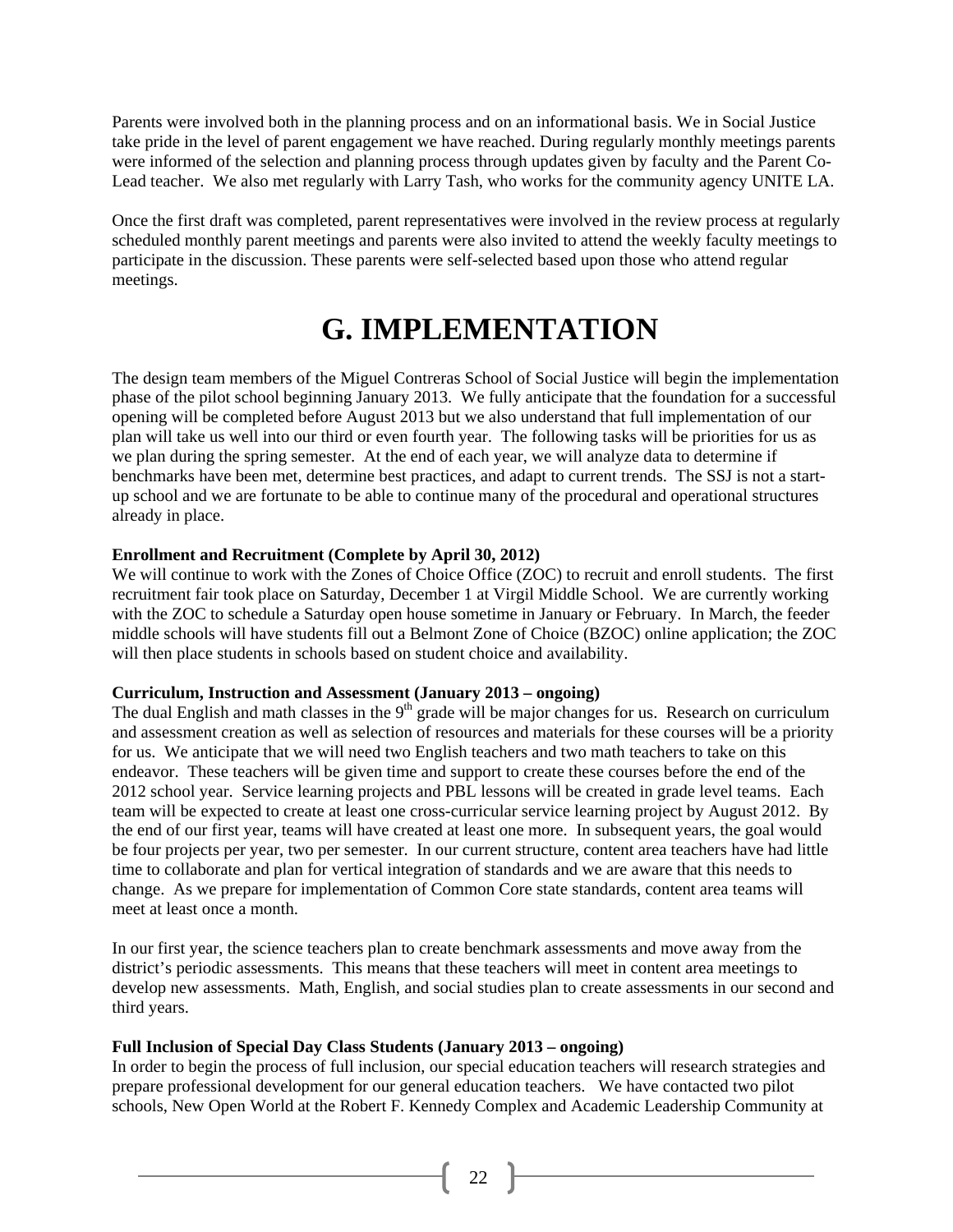MCLC, and both schools have agreed to share best practices and allow us to observe classrooms. Our current learning center is a small office and with the closing of a special day classroom, we will be able to convert that into a learning center which we hope to staff with either a special or general education teacher as scheduling allows.

#### **Formation of Governing Council and Committees (February 2013)**

The work of the Governing Council and five committees will shape our pilot plan implementation. We will elect members of the Governing Council by the beginning of February 2013. The Governing Council will meet at least once a month until June 2013.

The assigning of faculty members to the committees will take place by the beginning of February 2013. Each committee will have regular meetings (at least twice a month). This time will be used to determine which areas will receive specific focus for the 2013-2014 school year. From February to June the committees will gather baseline data relating to their focus. Each committee will plan and develop a timeline and activities, as well as set benchmark goals for the first school year as a pilot.

#### **Staff Selection (Completed by April 30, 2013)**

We are currently fully staffed except for one position; our Resource Specialist was recently promoted to program specialist. We anticipate filling this position by the end of January. As we work with our fiscal specialist to create a viable budget, if there is any possibility of hiring a social studies/English position (dual-credentialed), our staff selection committee will do so by the end of April. The principal position will be posted in March 2013 and selection will be made by April 30.

#### **Parent and Community Engagement (January 2013 – ongoing)**

One of our co-lead teachers has worked with a group of parent leaders who currently plan and facilitate monthly parent meetings. By the end May 2013, our Parent Council will schedule and plan ten meetings (one per month) that will be more student- and family-centered. Our current PLBAO parent meetings, Open House, and Back to School nights have been met with only limited success. On the School Experience Survey a majority of parents said they did not feel comfortable talking to teachers about their student's work. Our priority will be to address this need and make the parents more active members in the school community.

#### **Master Schedule (Completed by April 30, 2013)**

With the addition of the dual math and English classes, we will need to begin to work on the master schedule earlier this year because the addition of these courses will impact our course offerings. This will require staff input with several revisions in order to ensure student needs are best met.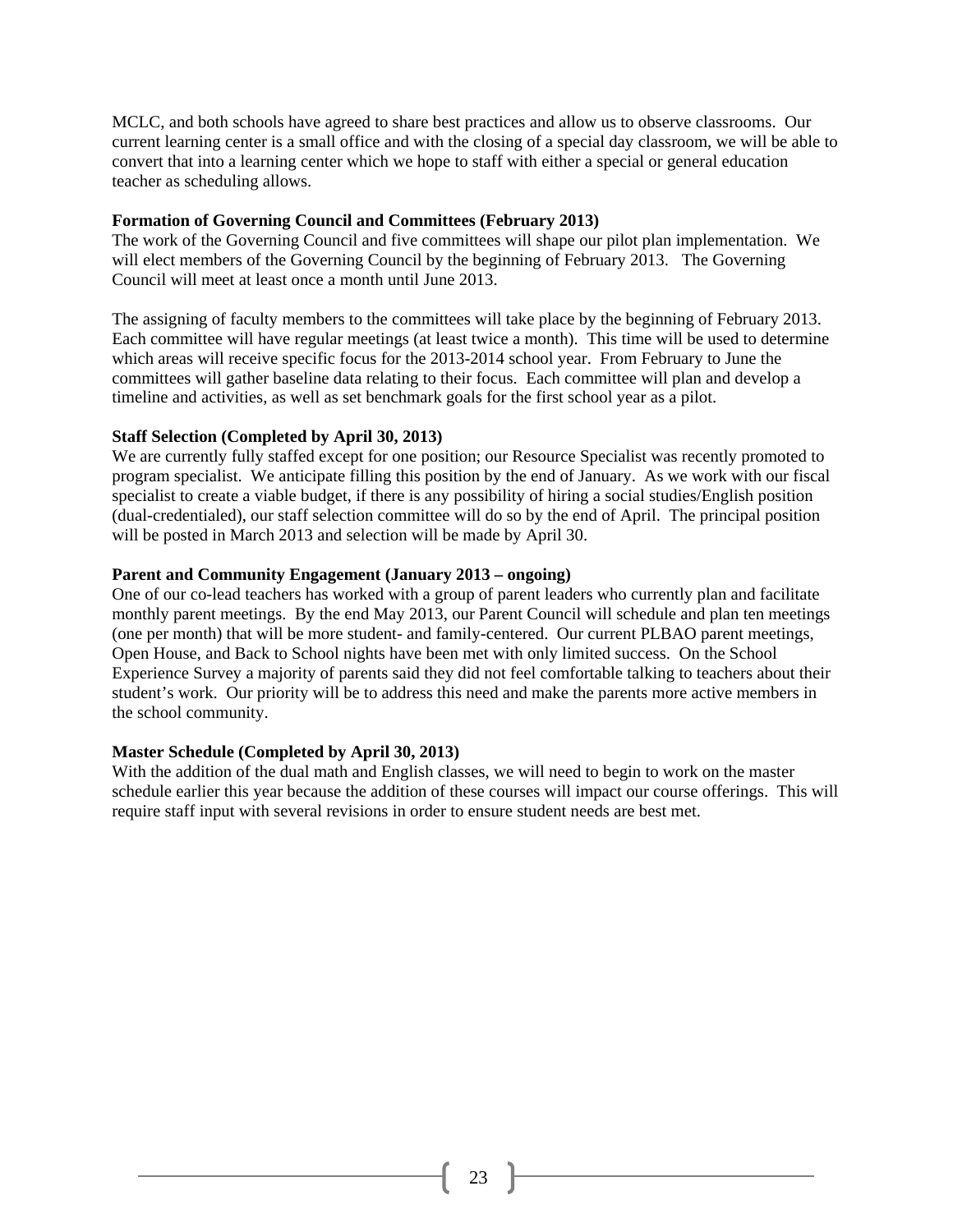## **H. REQUIRED ATTACHMENTS**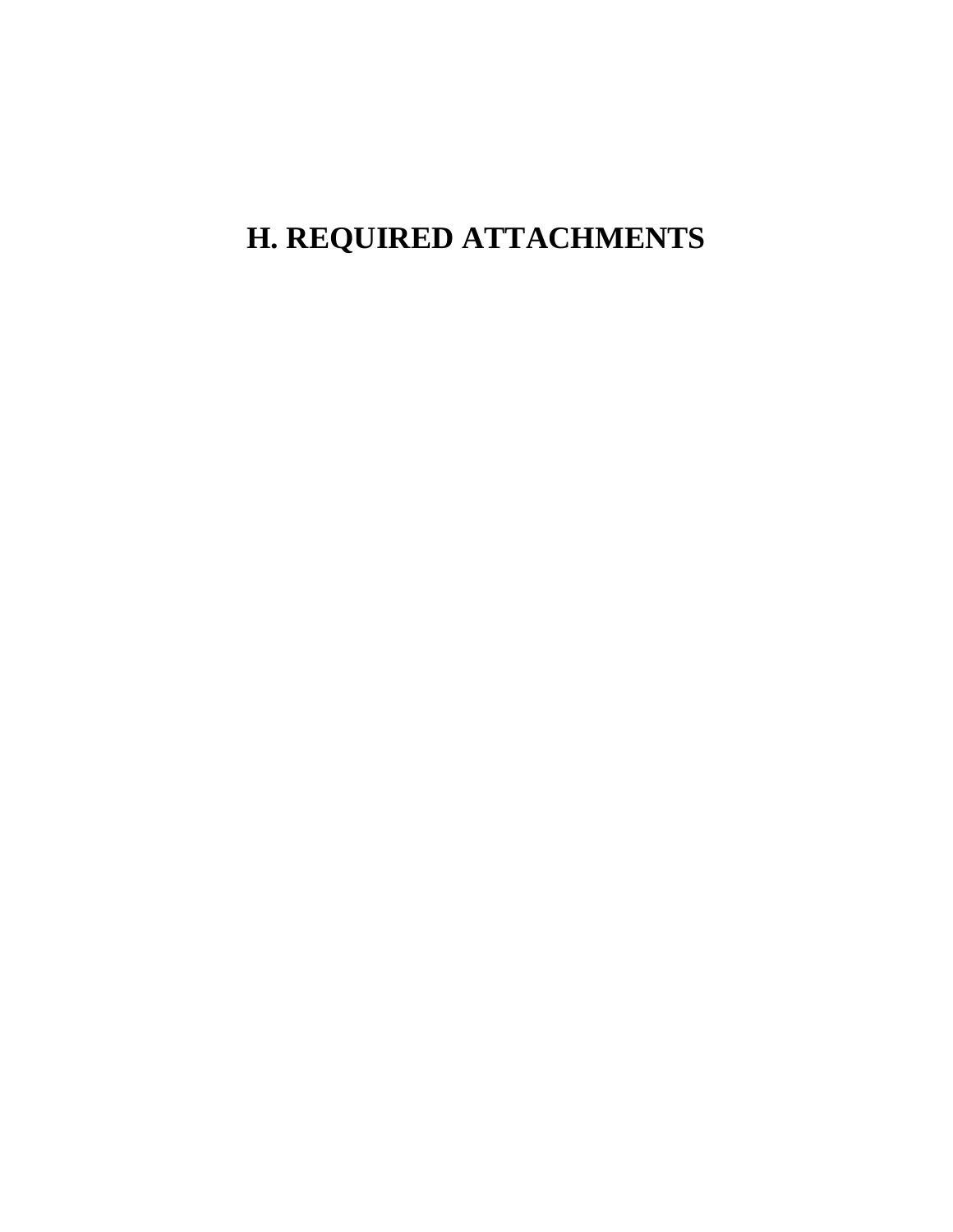## **ATTACHMENT A**

#### **LETTER OF INTENT / INFORMATION SHEET**

| <b>School Site Name:</b>               | School of Social Justice SLC at the Miguel |  |  |  |  |
|----------------------------------------|--------------------------------------------|--|--|--|--|
|                                        | <b>Contreras Learning Complex</b>          |  |  |  |  |
| <b>Proposed School Name (if</b>        |                                            |  |  |  |  |
| planning to change current             | Miguel Contreras School of Social Justice  |  |  |  |  |
| school name):                          |                                            |  |  |  |  |
| <b>Conversion or New Pilot School:</b> | Conversion                                 |  |  |  |  |
| <b>School Address:</b>                 | 322 S. Lucas Ave., Los Angeles, CA 90017   |  |  |  |  |
| <b>Primary Contact Name:</b>           | Nova Meza                                  |  |  |  |  |
| <b>Primary Contact Phone No:</b>       | 213.240.3895 or 323.533.3080               |  |  |  |  |
| <b>Primary Contact E-mail Add:</b>     | nmeza@lausd.net                            |  |  |  |  |
| <b>Proposed Grade Level</b>            | $9 - 12$                                   |  |  |  |  |
| Configuration for $2013 - 2014$ :      |                                            |  |  |  |  |
| <b>Proposed Thematic Units or</b>      | Social Justice                             |  |  |  |  |
| Areas of Focus (if applicable):        |                                            |  |  |  |  |

ii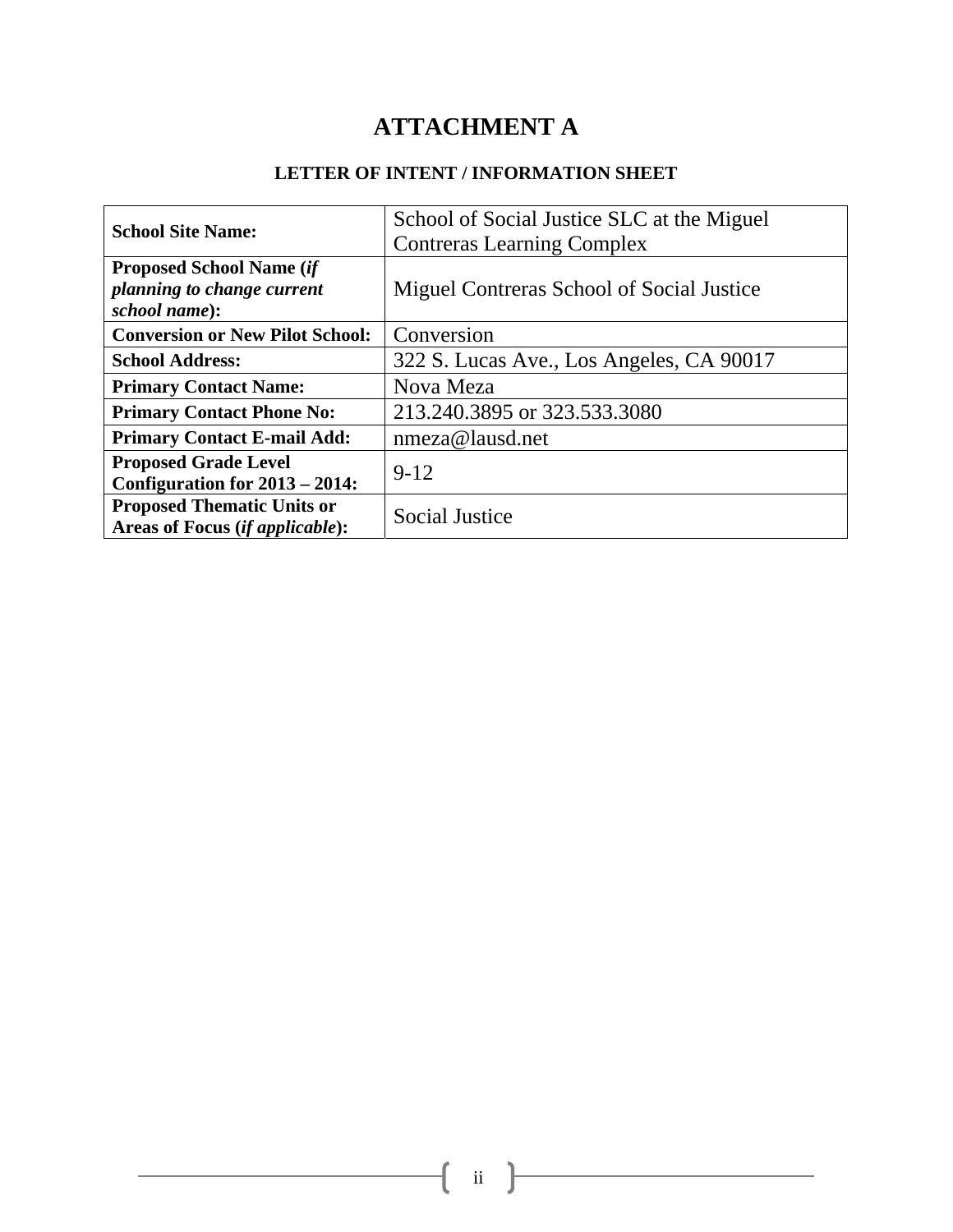### **ATTACHMENT B**



**Election to Work Agreement 2013-2014**

*The following agreement has been crafted using the guidelines set up cooperatively by the LAUSD, UTLA, and AALA for the LAUSD Pilot Schools Network and has been approved by the School of Social Justice (SSJ) design team. It was envisioned to fulfill the core vision, mission, and goals of SSJ.*

I, \_\_\_\_\_\_\_\_\_\_\_\_\_\_\_\_\_\_\_\_\_\_\_\_\_\_\_\_\_\_\_\_\_\_\_, am voluntarily electing to work at the *Miguel Contreras School of Social Justice* Pilot School. By signing this Election Agreement, I indicate that I understand and accept the vision of the *Miguel Contreras School of Social Justice (SSJ)* and the following terms and conditions of my employment.

#### **The Miguel Contreras School of Social Justice Mission**

The mission of SSJ is to provide a college preparatory curriculum that develops career readiness. Through an intensive study of diverse perspectives, this curriculum will explore issues of human rights and social concerns, and stimulate intellectual curiosity. Graduates of SSJ will continue to educate, motivate, organize, and mobilize as lifelong advocates of dynamic social progress.

The Miguel Contreras School of Social Justice (SSJ) believes that a healthy intersection of rigorous academics, leadership opportunities, and a nurturing community will empower our students to reach their academic and professional potential. Thus, we declare our mission and purpose to be:

- Providing a rigorous, college preparatory curriculum and encouraging lifelong learning
- Developing students' career readiness
- Fostering a community that explores human rights issues, social concerns, and stimulates intellectual curiosity

We measure our success by the lives of our students, their families, our community partners, and our alumni. If our students are able to continue their education after high school, pursue careers as to their strengths and desires, continue to work towards human rights and community causes, and experience general satisfaction in life, then the SSJ has fulfilled this mission.

#### **Overview of LAUSD Contract Language for Pilot Schools**

Administrators, teachers, guidance counselors, substitutes, and all other employees at Pilot Schools who fall under the jurisdiction of the UTLA or AALA and their respective contracts will be members of the appropriate UTLA or AALA bargaining unit. These employees shall accrue seniority and tenure in the system and shall receive, at a minimum, the salary and benefits established in the UTLA or AALA contract.

UTLA and AALA employees in Pilot Schools will be required to perform and work in accordance with the terms of the individual Pilot School proposal and annual election-to-work agreement. Pilot School governing bodies may make changes to this election-to-work agreement during the school year only by submitting a formal written proposal to be approved by a 2/3-majority vote of the SSJ staff affected by this work agreement.

iii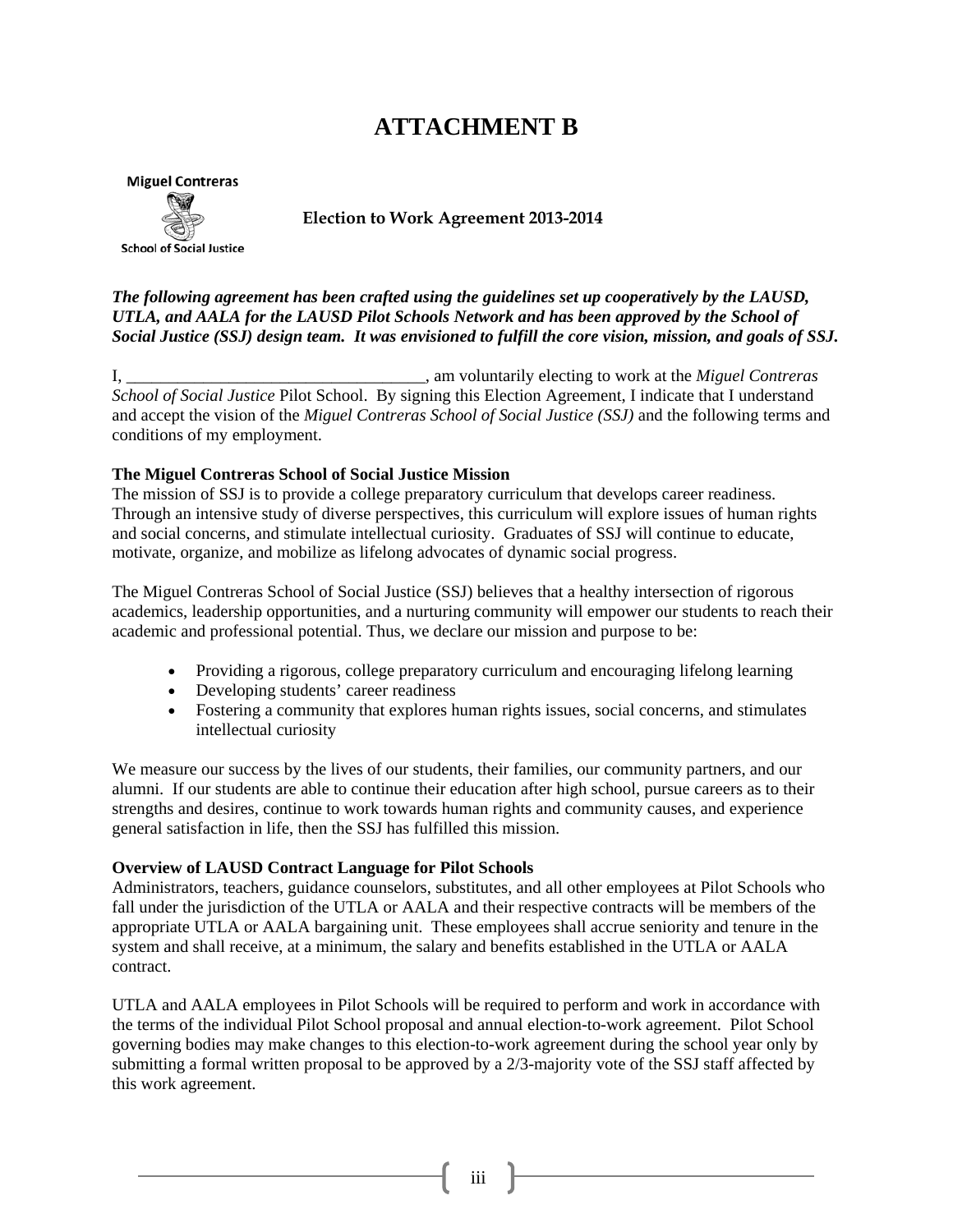Employees shall work in Pilot Schools on a voluntary basis and may excess themselves at the end of the school year. LAUSD employees who will not return to the pilot school, either for personal reasons or because the SJ vision is not in agreement with their personal teaching philosophies or practices, shall be ensured the right to transfer to another LAUSD site in accordance with their contract. No UTLA or AALA member may be laid off by LAUSD as a result of the existence of pilot schools.

The Los Angeles Unified School District retains the right to close a pilot school at any time if malfeasance, fiscal irregularities, or violation of the District's nepotism policy is proven to have taken place.

For further information concerning the Pilot Schools agreement between LAUSD and UTLA see Appendix A: Memorandum of Understanding Between Los Angeles Unified School District and United Teachers Los Angeles.

#### **School of Social Justice Work Conditions**

The School of Social Justice will abide by the agreements lined out by the LAUSD, UTLA, and AALA. While not exhaustive, this election states the important terms and conditions of employment at SSJ.

#### **Staff Selection, Seniority, Salary and Benefits**

Potential staff will be interviewed by an ad hoc hiring committee made up of the Principal, a Lead Teacher, and other stakeholders including SSJ staff members teaching similar content, and students and parents when possible. All candidates will be interviewed using SSJ's standard interview questions and scored on a rubric in order to facilitate the hiring discussion. The SSJ Principal and Lead Teacher(s) may select staff without regard to seniority or membership in the LAUSD and formulate job descriptions for the SJ staff. The acceptance of non-LAUSD staff shall be in compliance with collective bargaining agreements and staff will continue to accrue seniority as they would if they were working elsewhere in the LAUSD. When hired, each staff member will receive the salary and benefits established by the LAUSD contract and will be a member of the appropriate UTLA bargaining unit.

#### **School of Social Justice Calendar**

A teacher work year calendar, including length of the work year, length of the work day, professional development time, conferences and holidays, shall be generated by the Leadership Team and the Governing Council and shall be given to affected staff no later than February 15th of the previous school year. The calendar and the Elect to Work agreement shall be approved and signed by SSJ staff by April  $15<sup>th</sup>$  of the previous school year. School of Social Justice staff, by a 2/3-majority vote may override the proposed changes to the election-to-work agreement, sending it back to the School Leadership Team (SLT) and Governing Council for revision. If a calendar has not been approved by February 15th, the previous year's calendar will remain in place. If, after the start of the school year, the SLT or Governing Council wishes to alter the teacher work year schedule, the change must be approved by a 2/3-majority vote of the affected SSJ bargaining unit staff.

The *Miguel Contreras School of Social Justice* will follow the LAUSD traditional year calendar with the following additions and changes:

- All staff will participate in three assigned professional development days prior to the opening of the school year (upon funding availability), the third of which will be for an instructional collaboration and for the purpose of classroom preparation. Teachers new to SJ shall participate in two additional professional development days prior to the opening of the school year.
- All staff will participate in a professional development once a week (TBD) pending calendar approval.

 $\begin{bmatrix} &iv & \end{bmatrix}$ 

Participate in weekly 30-minute committee meetings on Tuesdays.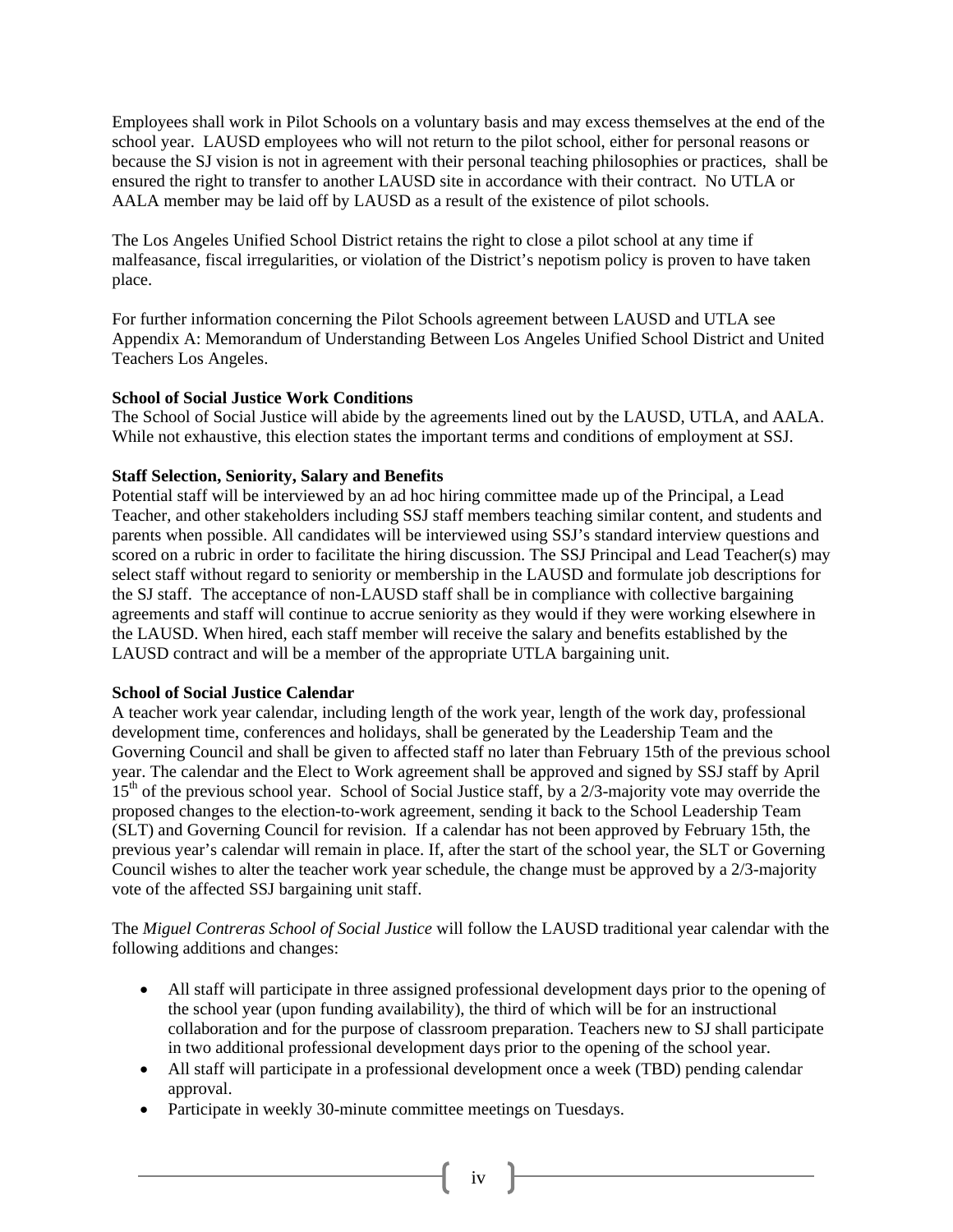#### **School of Social Justice Workday**

The SSJ staff workday shall begin at a minimum of 10 minutes prior to the beginning of the first class period each day and end at a minimum of 10 minutes after the close of the final period of the school day.

Each faculty member shall have ample self-directed staff time (conference period) for one class period four days a week. If it is determined to be mutually beneficial to staff and student schedules, teachers may work an auxiliary period and shall receive their regular tenthly salary as compensation (based upon funding availability). Resource Specialists will receive additional self-directed time (conference period) or monetary compensation based on individual caseloads, upon funding availability.

#### **Additional Commitments**

In addition to the regular yearly calendar and workday obligations, SSJ staff agrees to support the SSJ vision and operations by making the following additional time and instructional commitments when reasonably possible and fiscal availability:

- The option to create (with Leadership team approval) or participate in a SSJ committee.
- Attendance at IEP meetings as needed.
- Attendance at meetings for special school groups or programs such as Student Council (Student Leadership), Special Education Staff, ELL Staff, Advanced Placement instructors, or college preparation.
- Each faculty member will have office hours of a minimum of one hour per week, and will adhere to the agreed upon schedule (before school, during lunch, or after school).
- Assistance in administrative coverage as needed to ensure the safety and well-being of students and the operational requirements of the school.
- Coverage or substitute teaching duties should not interfere with a staff member's allotted weekly planning periods unless the staff member agrees and is compensated with their hourly salary rate.
- Attendance at a minimum of one (1) SSJ recruitment, orientation, or family event annually.
- Attendance at parent meetings/conferences shall be a minimum of five (5) per year, as specified by the parent committee.
- Participation in the WASC and DVR processes during PD.
- Implementation of agreed upon common academic policies, including the curriculum development, interdisciplinary content meetings, testing, college preparation assistance, and student career readiness.
- All staff will check, send, and respond to emails on their lausd.net account daily.
- All staff will generate and/or revise course curriculum for all classes they teach annually, or upon change in class schedules.
- All staff agrees to be observed by colleagues with advanced notice.

#### **Policies and Procedures**

Please refer to the SJ Handbook distributed at the beginning of each school year for a description of specific school policies and procedures.

#### **Performance Evaluations**

The SSJ Pilot School will establish the Instructional Leadership Team (ILT) and Governing Council, which will approve staff evaluation rubrics based on those established by the LAUSD. Administration will take into consideration teacher portfolios when evaluating staff; portfolios will include map; syllabus; student academic progress; and self-evaluation. The Governing Council shall also document the support services and mentoring offered to individual staff members. Copies of evaluations will be submitted to the staff member and filed with the LAUSD and the SSJ employee personnel files.

v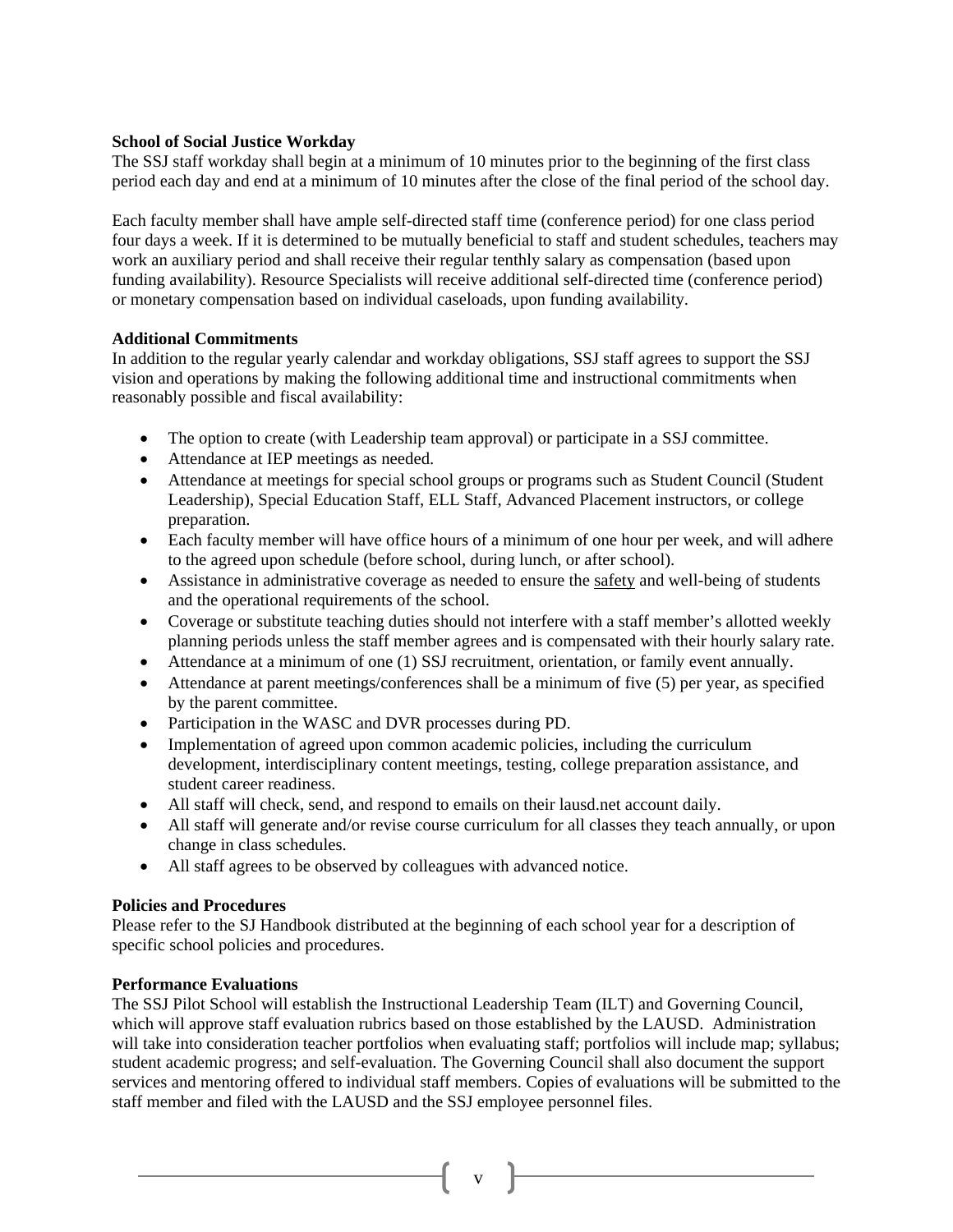All SSJ staff will complete a yearly evaluation of the school community. Evaluations will be compiled along with evaluations completed by students, parents, and community representatives in our SSJ Annual Report. Individual staff evaluations will be kept on file in the SSJ office.

#### **Policies and Procedures Regarding the Issuance/Non-Issuance of the EWA**

All teachers will be issued an EWA by April 1st for the following school year, unless there are concerns about their fulfillment of SSJ's Vision, Teacher Job Description, or extra responsibilities as spelled out by the EWA currently in effect. The principal and lead teacher(s) will make good faith efforts to notify and advise teachers prior to the above date anytime they have concerns about teachers' fulfillment of the EWA requirements. If, despite early interventions, there is continued doubt as to whether a teacher will receive a contract (new or renewal), the following procedures will be followed:

- $\bullet$  By February 1<sup>st</sup> the teacher will receive written notification from the principal stating that receipt of an EWA the following spring is under review. At this point, the issuance of the EWA will be contingent upon the teacher making significant measurable progress in terms of fulfilling the above obligations.
- The teacher and principal will meet to develop mutually agreed upon goals for improving teacher performance. At this meeting:
	- o A schedule will be established that will provide time for the teacher to reach the performance goals developed in this meeting. This will be put into writing and signed by both the principal and teacher.
	- o SSJ will provide a mentor to the teacher whose task will be to assist the teacher in meeting these goals. All teacher-mentor communications will be confidential.
	- o Teachers may have a UTLA representative or other supportive individual not currently on the Leadership Team present if they desire.
- During the month of February, the Principal will conduct at least one formal evaluation (in-class or in a meeting) in which to review specific evidence of measurable progress toward the goals outlined in the initial meeting and on SSJ evaluation rubrics.
- If the teacher has demonstrated significant measurable improvement in the areas of concern articulated at the initial meeting, the teacher will receive an EWA by April  $1<sup>st</sup>$ , or whenever they are distributed to all teachers. However, if there has not been satisfactory improvement (as determined by the Principal, Lead Teacher(s), and a 2/3-majority vote of the Leadership Team), the teacher will not receive an EWA at that time. The principal, lead teacher(s) and a majority of the Leadership Team will decide whether to grant the teacher an opportunity to receive an EWA at a later time.
- If a teacher has compelling reasons for departing from standard SSJ practices outlined in the EWA, the teacher should discuss these reasons with the principal, lead teacher(s), and leadership team. Every effort will be made to accommodate teacher needs with the expectations outlined in the EWA.
- If at any time in this process there is a dispute that requires mediation, refer to the "Dispute Resolution Processes" described in this EWA.

The above procedure is designed to offer teachers time and support to improve their performance with the ultimate goal of having them receive an EWA. The principal, lead teacher(s), and Leadership Team members are bound to maintain teacher confidentiality. Teachers under review may or may not disclose information regarding their status.

 $\overline{\mathbf{v}}$   $\mathbf{v}$   $\mathbf{v}$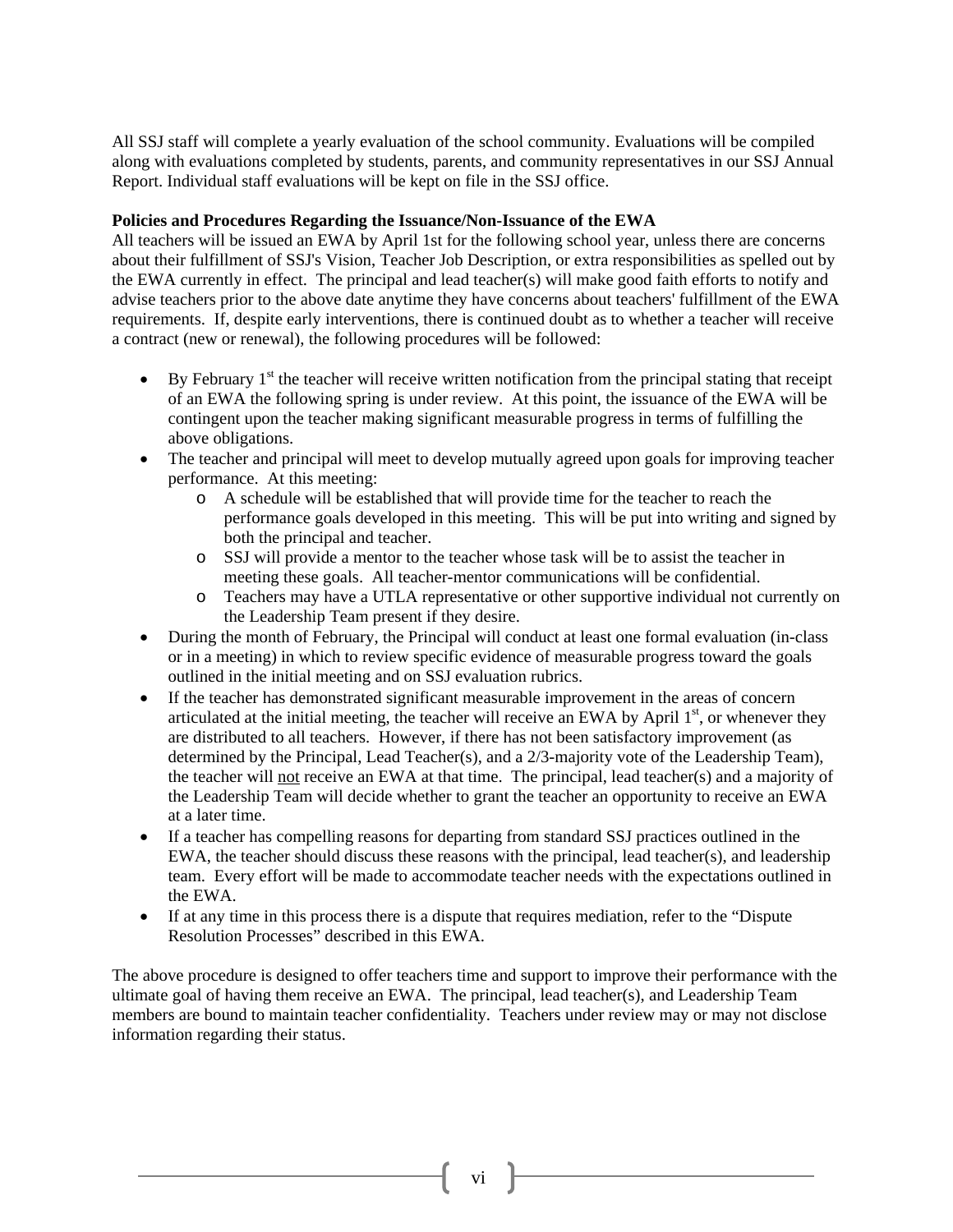#### **Dispute Resolution Processes**

The SSJ Governing Council has approved the following Internal Appeals Process (IAP) in accordance with the Pilot School Memorandum of Understanding between the Los Angeles Unified School District and the United Teachers of Los Angeles. This IAP may be utilized by unit members of the SSJ Pilot School to allege a violation or misapplication of the terms and conditions governing the Pilot school. If a dispute cannot be resolved after a reasonable amount of effort, then the following procedure should be followed:

- 1. Informal meeting between the grievant and school leader: Within five days after the aggrieved employee became aware (or should have become aware) of the occurrence of the event(s) upon which the grievance complaint is based, the aggrieved employee must request an informal meeting with the school leader (administrator or lead teacher) to discuss the matter and attempt in good faith to resolve it. That meeting will be conducted within five days of the request.
- 2. Second meeting with chapter chair included: If the dispute has not been resolved within five days of the above-described informal meeting, the employee shall have an additional five days in which to request a second meeting, this one to include the persons from the informal meeting and also the school's UTLA chapter chair. This meeting may also include a designee of the school leader. The purpose of this meeting is for the school leader and the chapter chair to attempt in good faith to resolve the dispute. This meeting shall be conducted within five days of the request. If the matter is not resolved within five days of the second meeting, then this step is deemed complete. Provided, however, that the chapter chair may be personally affected by the outcome, and there is no designated co-chair, the matter shall automatically proceed to the next step.
- 3. Third meeting with the Governing Council: If the dispute has not been resolved within five days of the above described second meeting, the employee shall have an additional five days in which to request a meeting with the SSJ Governing Council. This meeting shall be conducted within five days of the request. If the dispute has not been resolved within five days of this meeting, the employee may submit the claim to the Alternate Claim panel set forth below.
- 4. Submission to Alternate Claim Panel: If the aggrieved employee and the chapter chair wish to pursue the matter further, the chapter chair shall have five days to submit the claim to the school leader, with copies to the Office of Staff Relations and to UTLA's Director of Staff Services. This filing shall cause the dispute to be referred to a two-member Joint Panel (See section 5 below) for final resolution. The assigned members of the Joint Panel shall convene the parties to learn the facts and hear the parties' contentions and then shall use their best mutual efforts to reach agreement on the appropriate, final decision. It is anticipated that they will be able to do so. However, in the event that they are deadlocked, Staff Relations and UTLA shall designate one of the panel members as the designated decision maker (and the other as advisory), based on the principle of alternating between the district designee and the UTLA designee for succeeding deadlocked panels on a district-wide basis. (The members of the particular Joint Panel shall not be advised as to which is so designated until such time as it becomes necessary to make the designation). Joint Panel decisions are final and binding, but shall be applicable solely to the specific dispute and shall not be precedent setting.
- 5. Joint Panels: The district and UTLA shall each designate an equal number of retired District employees to serve as a pool of Joint Panel members. Such appointments shall be made each March for the ensuing school year. The total number of such appointees shall be determined by the District and UTLA each year based on anticipated need but shall not be fewer than eight (four each). The District and UTLA shall each make every reasonable, good faith effort to select their designees on the basis of perceived school experience, reputation for fairness, and judicious character. Such appointees shall then be divided into two-member teams to serve together on an ongoing basis as a joint panel.

 $vii$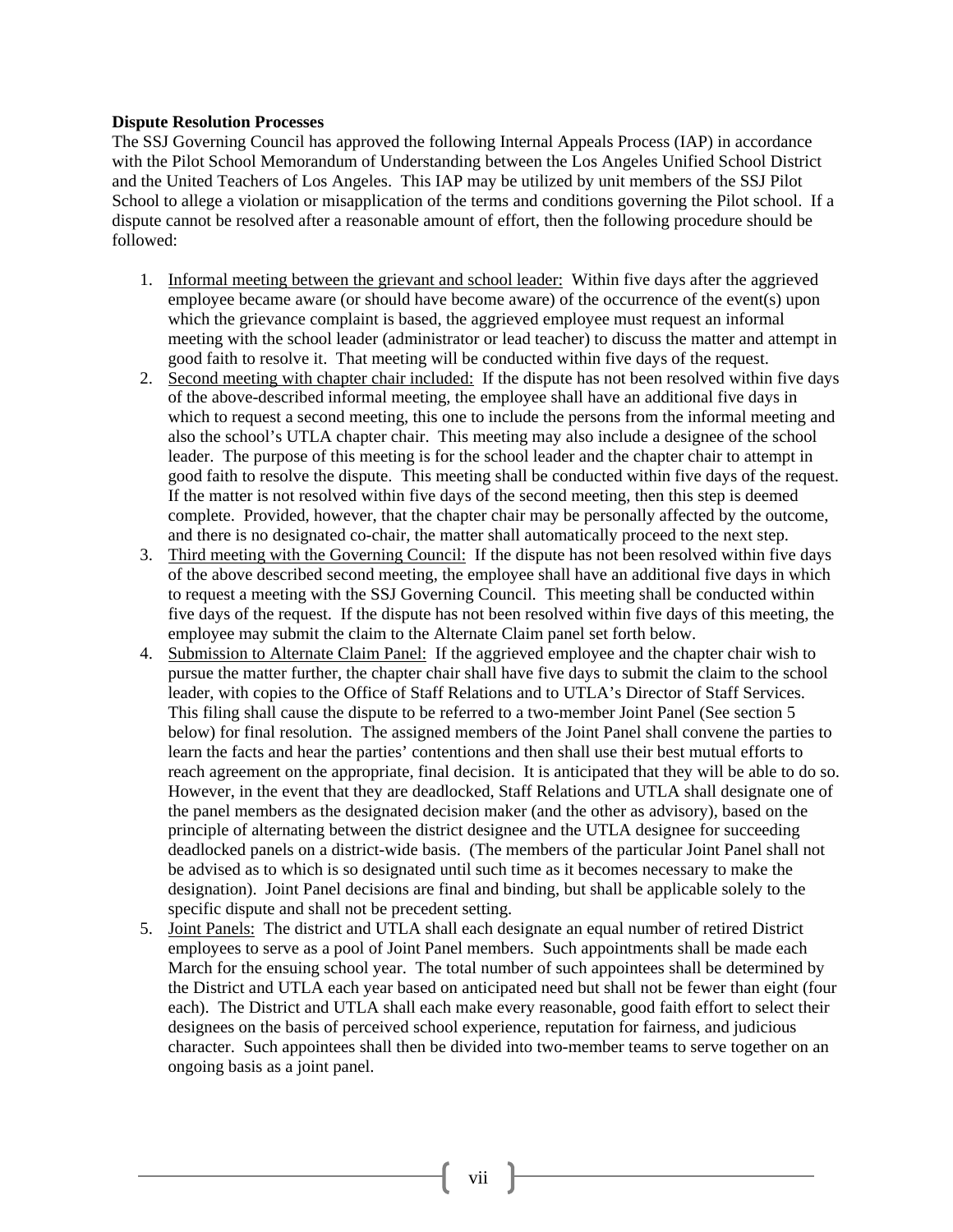#### **Equity Issues**

The District prohibits discrimination and harassment based on an individual's actual or perceived age, ancestry, color, disability (mental or physical), ethnic group identification, gender (including gender identity), marital status, national origin, race, religion (including religious accommodation), sex (actual or perceived, including pregnancy, childbirth, or related medical condition), sexual orientation, on the basis of a person's association with a person or group with one or more of these actual or perceived characteristics, or any other basis protected by federal, state, local law, ordinance, or regulation. If a staff member has concerns related to equity issues at the school, that staff member should follow the dispute resolution process or report concerns to the appropriate UTLA or LAUSD offices.

#### **Excise of Staff**

All of our policies are aimed at transparency, communication, retaining quality personnel, and maintaining a strong, healthy academic community.

Any staff member who elects not to return to their duties at the Miguel Contreras School of Social Justice shall do so, in writing, by March  $15<sup>th</sup>$ . If the staff member decides to return, after an initial separation, or a decision not to sign the EWA, he or she must reapply for their position. Similarly, the SSJ Administration must excess staff by March  $15<sup>th</sup>$  of a given school year.

*In the event that we experience excessive budget cuts, we may regretfully have to rescind all or part of this agreement. Every effort will be made to retain staff but if excise is necessary notice will be given at the earliest possible time.* 

#### **Miguel Contreras School of Social Justice Teacher Job Description**

*"The mission of the Miguel Contreras School of Social Justice is to provide a college preparatory curriculum that develops career readiness. Through an intensive study of diverse perspectives, this curriculum will explore issues of human rights and social concerns, and stimulate intellectual curiosity. Graduates of the Miguel Contreras School of Social Justice will continue to educate, motivate, organize and mobilize as lifelong advocates of dynamic social progress."* 

*-*from the SSJ Mission Statement

In addition to the job description and requirements set forth by UTLA and the State of California, candidates accepted into SSJ as educators agree to the following requirements in accordance with *Miguel Contreras School of Social Justice*:

- **Participate in weekly professional development meetings, and develop content-area curriculum**
- Collaborate with SSJ faculty to construct effective interdisciplinary curriculum
- Utilize measureable goals, instructional objectives to develop curriculum and content area assessments.
- Quantify student achievement through the use of multiple assessments including project-based and authentic assessments.
- Collaborate with RSP/Integration Specialists (Special Education staff) and paraeducators to ensure the academic success of all students.
- **Support construction of student grade level PBL's and Service Learning projects**
- Continually monitor student achievement and tailor instruction accordingly
- Integrate technology in the classroom and encourage students to utilize technology when appropriate
- Differentiate instruction for students with varying learning styles and needs
- Commit to working within a community which has adopted a holistic discipline policy which, while striving for consistency takes into account the discipline needs of individual students

 $\begin{bmatrix} &\text{viii} & \end{bmatrix}$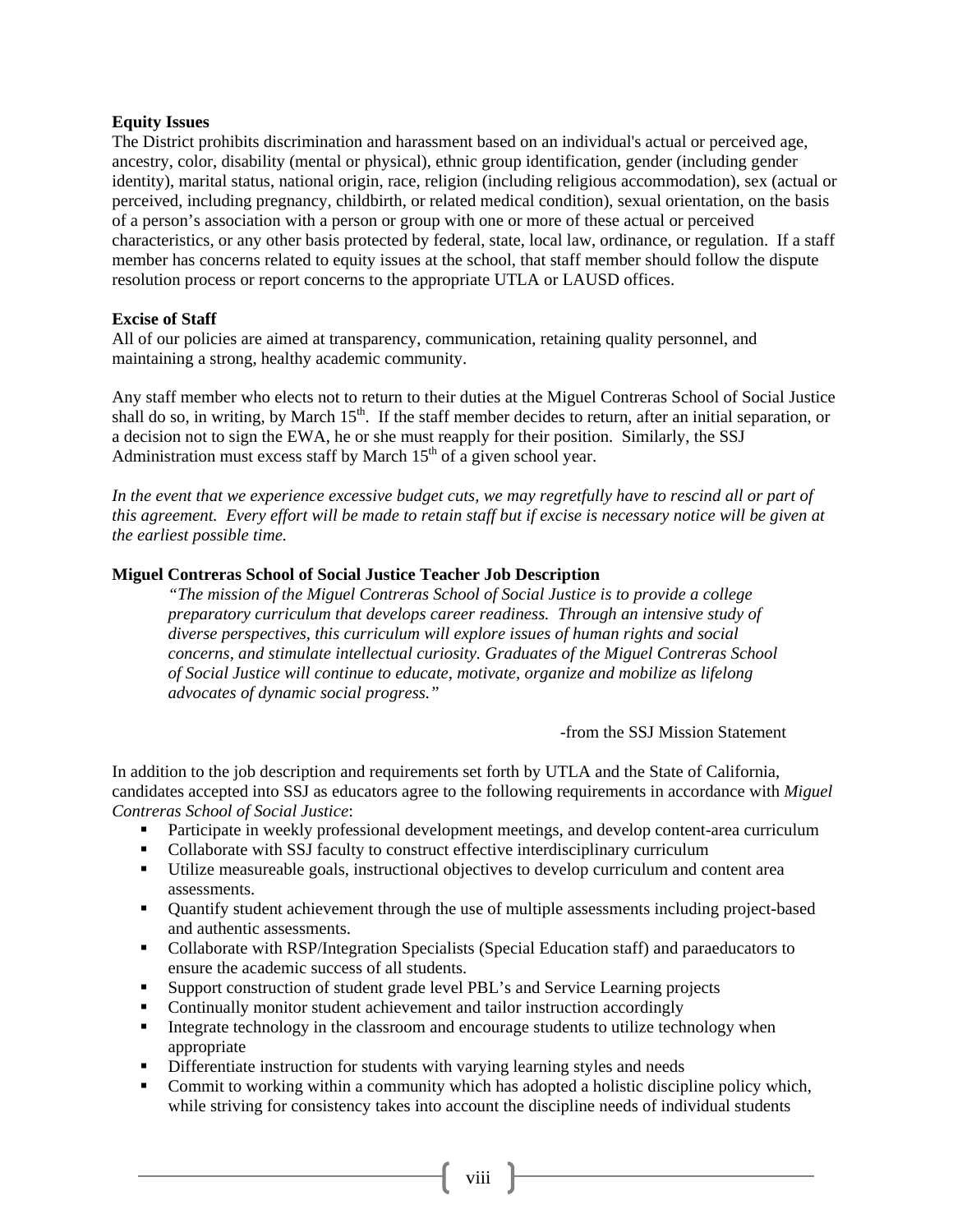- Commit to fully participate in all SSJ and professional development opportunities
- Keep current with advancements in content area and integrate said developments into curriculum
- Collaborate with students, parents, staff, and administrators to create a positive educational community to enhance the academic growth of all students.
- Facilitate curriculum development to prepare students for college and career placement
- **Participate in curricular development and interdisciplinary planning**
- Provide appropriate mentoring and counseling for students
- Be proactive and assist in creating and maintaining programs, activities and values that advance the SSJ vision
- Join an SSJ committee related to your subject area or interest when possible
- Maintain active, regular participation in SSJ student activities
- Participate and co-facilitate evening parent meetings/conferences
- Participate in student recruitment fairs, IEP meetings and other SSJ stakeholder meetings
- Collect and analyze data with stakeholders to support the community vision and goals

#### **Staff Structures to Support the Diversity of SSJ learners**

The inclusive structure of SSJ will ensure that each of our students has equal access to the core curriculum and leadership and community opportunities. All staff must agree to envision all students as "our students." There will be no divisions based on perceived or identified disabilities or language needs. Integration Specialists (RSP/SDP) and paraeducators, trained to provide the necessary accommodations and modifications for identified students, will serve all students who require support in order to succeed in a rigorous curriculum, while ensuring that those students identified with specific learning needs receive the support services identified in their Individualized Education Plans and/or 504 plans. Content area teachers will co-plan and teach with Integration Specialists and as a result will also provide the accommodations and modifications necessary to ensure student mastery of content standards. We will abide by California state mandates concerning English Language Learners while ensuring that EL students have full access to the SSJ interdisciplinary curriculum.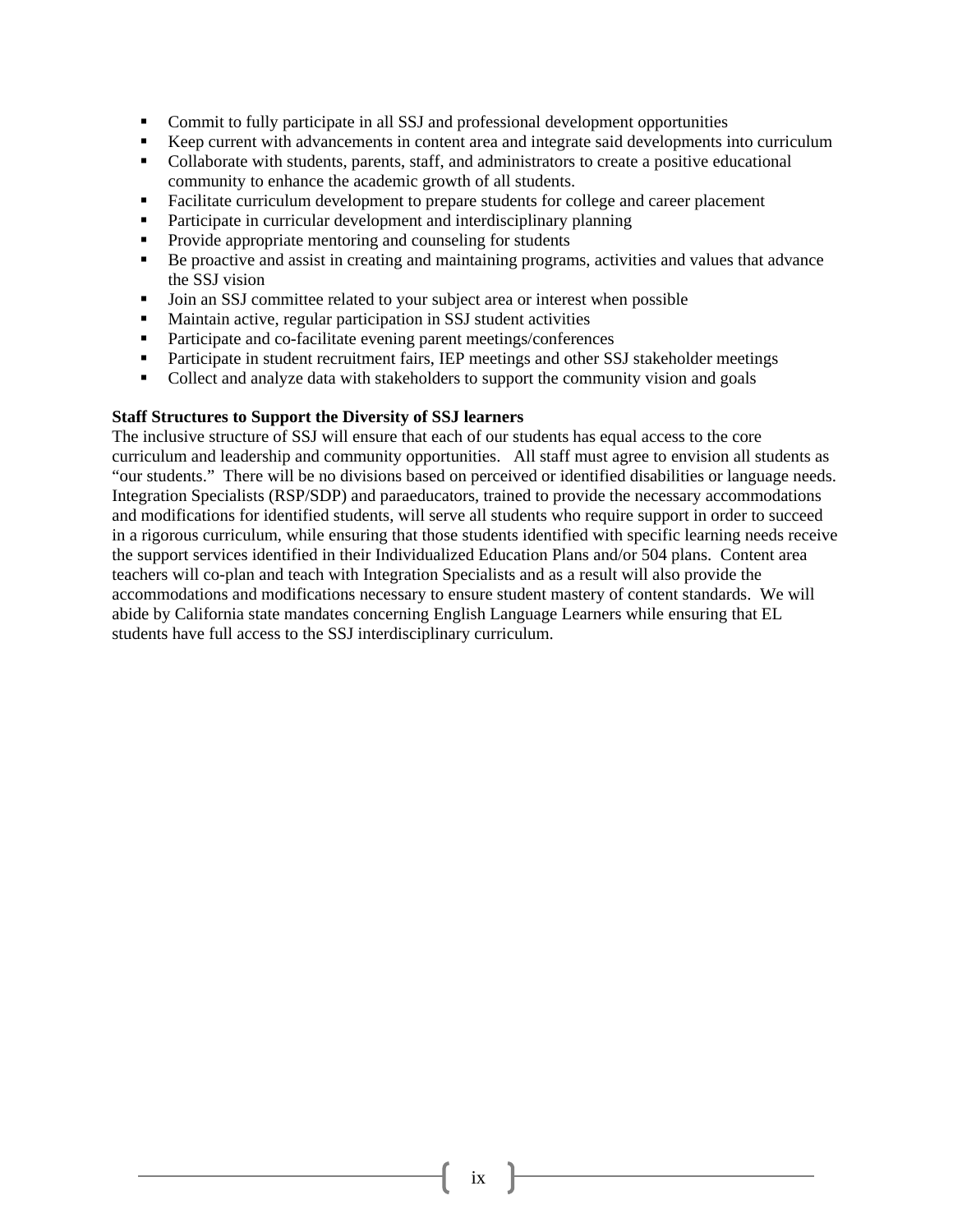By signing this document, I acknowledge that I have read all provisions of this election agreement and that I agree to all of its terms.

| Accepted on behalf of the Contreras School of Social Justice |
|--------------------------------------------------------------|
| By: $\overline{\phantom{a}}$                                 |
| (Principal)                                                  |

Please submit completed signature page to the SSJ office by April 15th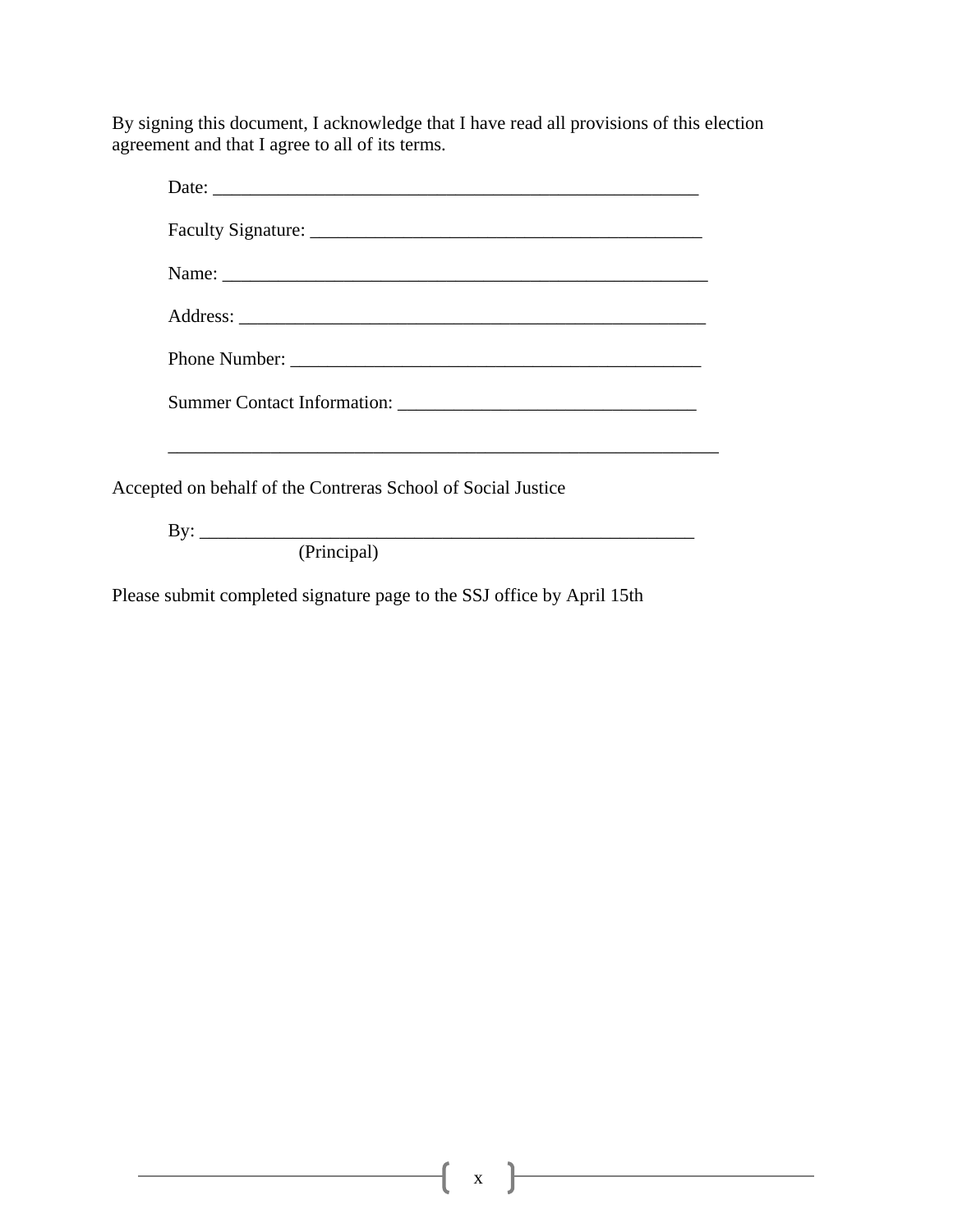## **ATTACHMENT C**

#### **STUDENT DATA**

#### **Student Enrollment**

|      | Total<br><b>Students</b> | Amer.Ind. | Asian | Af.<br>Amer. | Filipino | Latino | Pac.<br>Island. | White |
|------|--------------------------|-----------|-------|--------------|----------|--------|-----------------|-------|
| 2012 | 940                      | 0.20%     | 1.40% | .60%         | $.00\%$  | 95.10% | 0.10%           | 1.30% |
| 2010 | 963                      | 0.15%     | 2.90% | .60%         | $0.00\%$ | 94.70% | 0.40%           | 0.20% |
| 2008 | 930                      | 0.22%     | 1.51% | .51%         | 2.37%    | 93.87% | 0.43%           | 0.11% |
| 2006 | 1210                     | 0.17%     | 2.56% | .65%         |          | 91.65% | 0.08%           | 0.66% |

Figure 1

#### **CST Results**

ELA

|                  | 2007    |               | 2009    |               | 2011    |               | 2012    |               |
|------------------|---------|---------------|---------|---------------|---------|---------------|---------|---------------|
|                  | Adv/Pro | <b>BB/FBB</b> | Adv/Pro | <b>BB/FBB</b> | Adv/Pro | <b>BB/FBB</b> | Adv/Pro | <b>BB/FBB</b> |
| 9 <sup>th</sup>  | 18%     | 44%           | 22%     | 40%           | 32%     | 38%           | 35%     | 34%           |
| $10^{\text{th}}$ | 18%     | 46%           | 19%     | 47%           | 33%     | 28%           | 40%     | 31%           |
| $11^{\text{th}}$ | 19%     | 53%           | 16%     | 57%           | 22%     | 44%           | 35%     | 33%           |

Figure 2a

#### World History

|            | 2007    |        |     | 2009 |                                     | 2011 |         | 2012   |  |
|------------|---------|--------|-----|------|-------------------------------------|------|---------|--------|--|
|            | Adv/Pro | BB/FBB |     |      | Adv/Pro   BB/FBB   Adv/Pro   BB/FBB |      | Adv/Pro | BB/FBB |  |
| $10^{th}$  | $17\%$  | 48%    | 29% | 44%  | 41%                                 | 22%  | 27%     | 36%    |  |
| --<br>$-1$ |         |        |     |      |                                     |      |         |        |  |

Figure 2b

#### US History

|            | 2007    |        | 2009 |     | 2011                                |     | 2012    |        |
|------------|---------|--------|------|-----|-------------------------------------|-----|---------|--------|
|            | Adv/Pro | BB/FBB |      |     | Adv/Pro   BB/FBB   Adv/Pro   BB/FBB |     | Adv/Pro | BB/FBB |
| $\cdot$ th | 22%     | 47%    | 23%  | 48% | 28%                                 | 33% | 37%     | 28%    |

Figure 2c

#### Algebra I

|                        |         | 2007          |                                               | 2009 |    | 201 |     | 2012   |  |
|------------------------|---------|---------------|-----------------------------------------------|------|----|-----|-----|--------|--|
|                        | Adv/Pro | <b>BB/FBB</b> | Adv/Pro   BB/FBB   Adv/Pro   BB/FBB   Adv/Pro |      |    |     |     | BB/FBB |  |
| $\Omega$ <sup>th</sup> | 6%      | 73%           | 7%                                            | 63%  | 9% | 70% | 14% | 66%    |  |

Figure 3a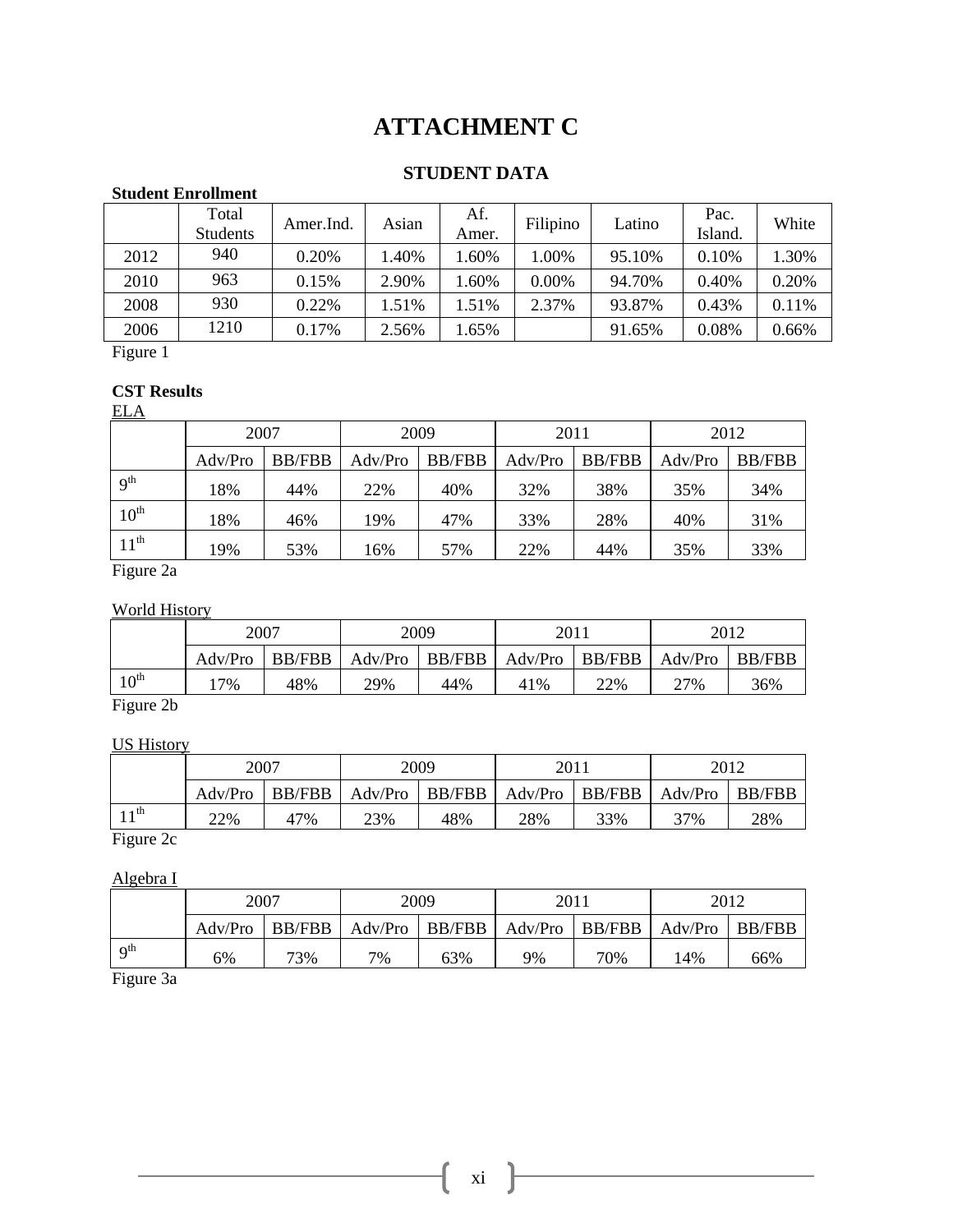#### Geometry

|                  | 2007    |               |     | 2009             |         | 2011          |         | 2012          |  |
|------------------|---------|---------------|-----|------------------|---------|---------------|---------|---------------|--|
|                  | Adv/Pro | <b>BB/FBB</b> |     | $Adv/Pro$ BB/FBB | Adv/Pro | <b>BB/FBB</b> | Adv/Pro | <b>BB/FBB</b> |  |
| $q^{th}$         | 4%      | 86%           | 15% | 58%              | 16%     | 54%           | 24%     | 44%           |  |
| $10^{\text{th}}$ | $1\%$   | 91%           | 0%  | 97%              | 0%      | 91%           | 4%      | 74%           |  |

Figure 3b

#### Algebra II

|              | 2007<br>$BB/FBB$   Adv/Pro   BB/FBB   Adv/Pro   BB/FBB  <br>Adv/Pro |     | 2009 |     | 2011 |     | 2012             |     |
|--------------|---------------------------------------------------------------------|-----|------|-----|------|-----|------------------|-----|
|              |                                                                     |     |      |     |      |     | $Adv/Pro$ BB/FBB |     |
| $\cdot$ 1 th | 9%                                                                  | 96% | 2%   | 95% | 0%   | 96% | 4%               | 81% |

Figure 3c

#### Biology

| ___                                  |                           |     |       |     |                                             |     |         |               |
|--------------------------------------|---------------------------|-----|-------|-----|---------------------------------------------|-----|---------|---------------|
|                                      | 2007<br>BB/FBB<br>Adv/Pro |     | 2009  |     | 2011                                        |     | 2012    |               |
|                                      |                           |     |       |     | $Adv/Pro$   $BB/FBB$   $Adv/Pro$   $BB/FBB$ |     | Adv/Pro | <b>BB/FBB</b> |
| 9th                                  | 4%                        | 63% | $4\%$ | 44% | 28%                                         | 41% | 26%     | 27%           |
| $\overline{\phantom{a}}$<br>$\sim$ 1 |                           |     |       |     |                                             |     |         |               |

Figure 3d

#### **Chemistry**

|      | 2007    |        | 2009    |               | 2011    |               | 2012    |               |
|------|---------|--------|---------|---------------|---------|---------------|---------|---------------|
|      | Adv/Pro | BB/FBB | Adv/Pro | <b>BB/FBB</b> | Adv/Pro | <b>BB/FBB</b> | Adv/Pro | <b>BB/FBB</b> |
| 10th | 3%      | 81%    | 2%      | 85%           | 5%      | 60%           | 4%      | 64%           |
| 11th | 3%      | 75%    | 6%      | 80%           | .9%     | 55%           | 0%      | 93%           |

Figure 3e

#### **CAHSEE First Time Pass Rate**

|          | 2007   | 2008   | 2010   | 2012   |
|----------|--------|--------|--------|--------|
| FLA      | 67.40% | 67.10% | 72.10% | 76.30% |
| Math     | 54.70% | 56.50% | 74.30% | 77.50% |
| Figure 4 |        |        |        |        |

#### **Graduation Rate**

| 2008     | 2010  | 2012  |
|----------|-------|-------|
| 56.2%    | 64.9% | 66.0% |
| Fioure ' |       |       |

Figure 5

#### **Student Survey Results**

High Expectations/Standards (10 pt scale)

| Eng  | Math | Science | Health | History | PE   | Elective | Spanish |
|------|------|---------|--------|---------|------|----------|---------|
| 8.37 | 7.29 | 7.95    | 8.44   | 9.11    | 8.55 | 7 79     | 7.90    |
|      |      |         |        |         |      |          |         |

Figure 6

xii }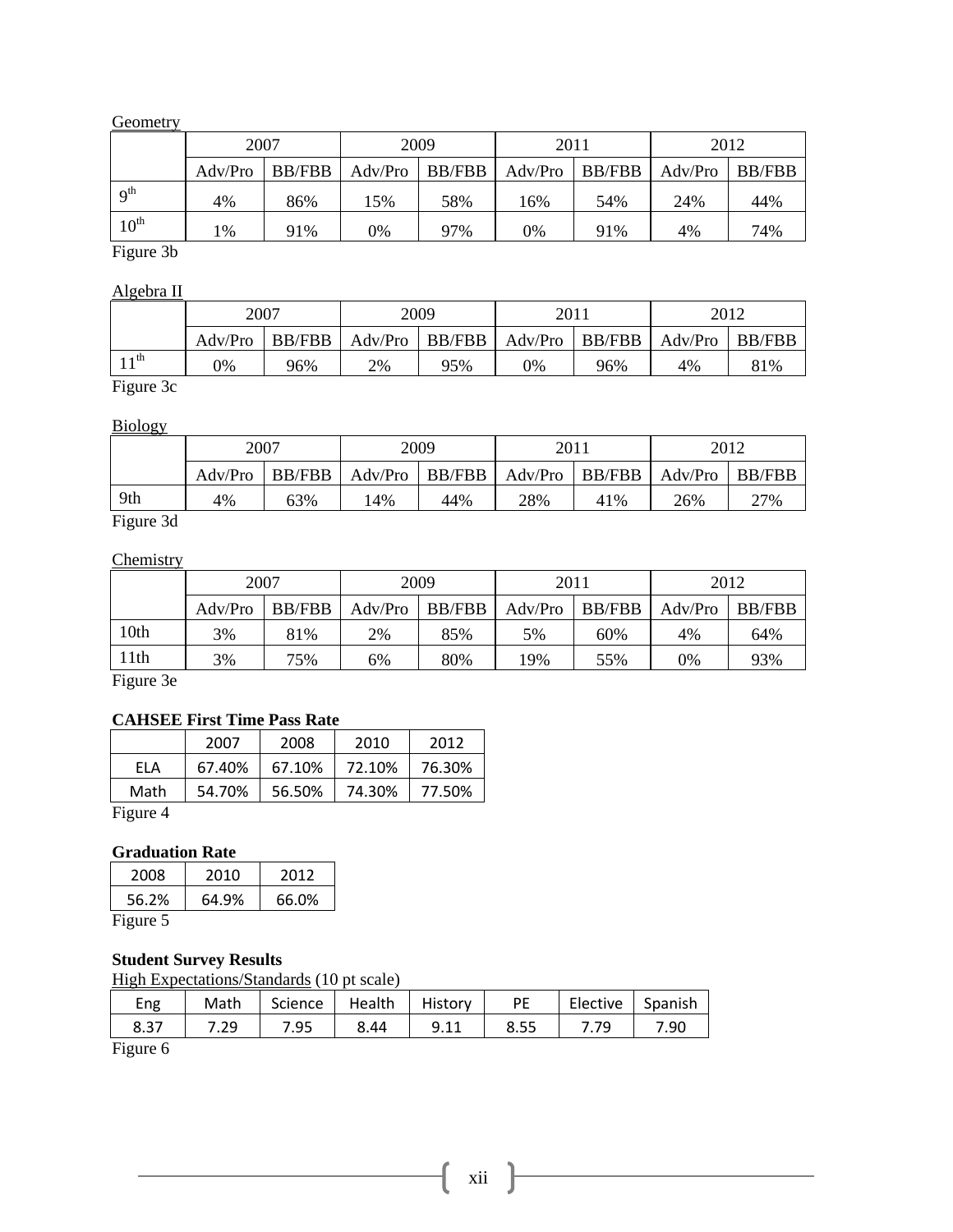#### **English Proficiency**

|      | Initially<br>Fluent | Reclassified<br>Fluent | Limited<br>English<br>Proficient |
|------|---------------------|------------------------|----------------------------------|
| 2012 | 55                  | 575                    | 251                              |
| 2010 | 24                  | 437                    | 220                              |
| 2008 | 29                  | 513                    | 291                              |
| 2006 | 56                  | 633                    | 405                              |

Figure 7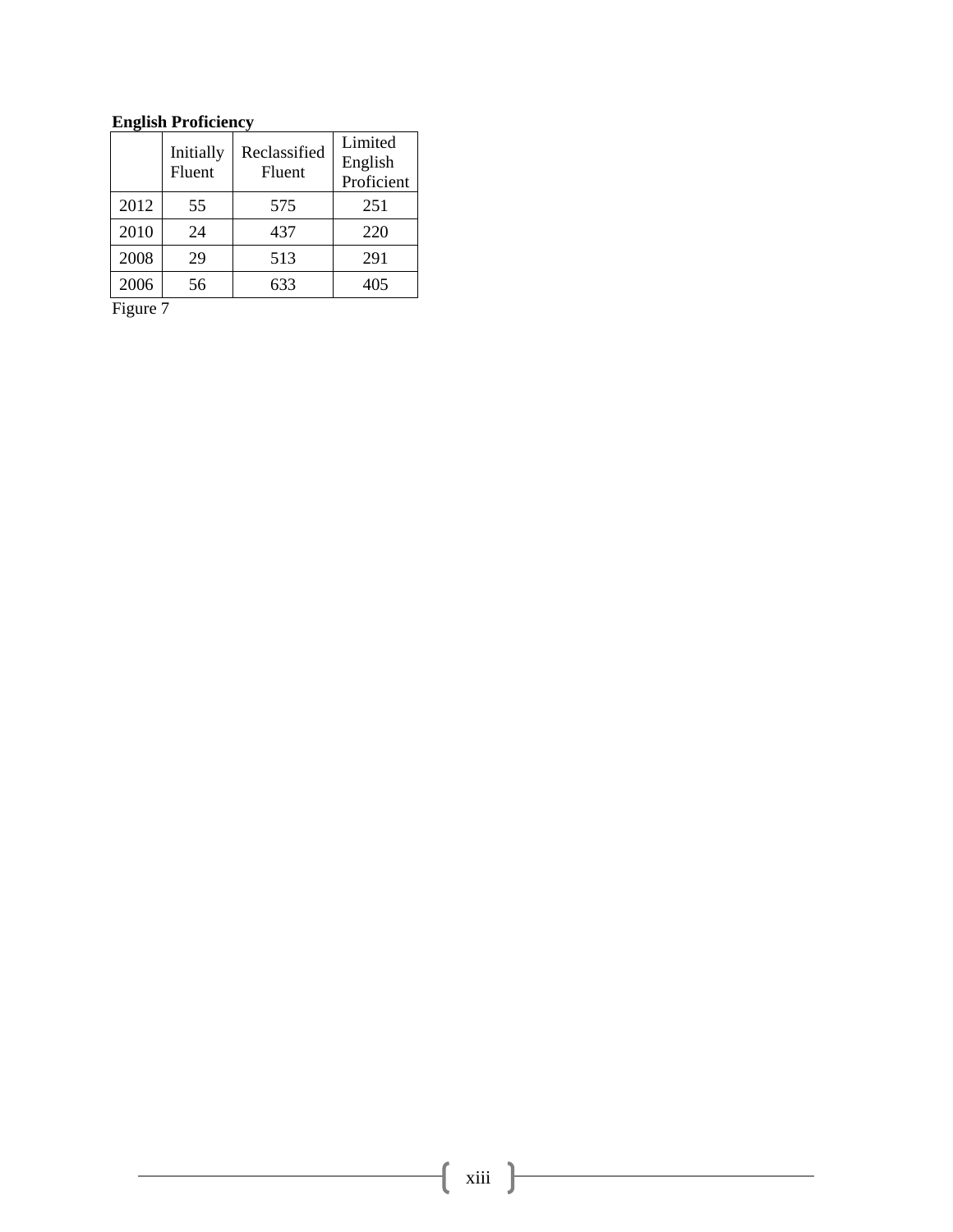#### **ATTACHMENT D**

#### **STUDENT SURVEY Administered 11/1/12**

As most of you are now aware, the School of Social Justice is applying to become a Pilot School. Your thoughtful and honest answers will assist us in our planning process. For each item *circle the NUMBER that best describes your feelings.*

#### **Academics**

*For the following questions, please consider your class assignments (homework, class work, quizzes, tests).* 

|   | 1. My English teacher has:                 |              |                         |                             |   |                |   |   |                          |
|---|--------------------------------------------|--------------|-------------------------|-----------------------------|---|----------------|---|---|--------------------------|
|   | Low Expectations                           |              |                         | <b>Average Expectations</b> |   |                |   |   | <b>High Expectations</b> |
| 1 | 2                                          | 3            | 4                       | 5                           | 6 | 7 <sup>1</sup> | 8 | 9 | 10                       |
|   | 2. My math teacher has:                    |              |                         |                             |   |                |   |   |                          |
|   | Low Expectations                           |              |                         | <b>Average Expectations</b> |   |                |   |   | <b>High Expectations</b> |
| 1 | $\mathbf{2}$                               | $\mathbf{3}$ | 4                       | 5                           | 6 | 7              | 8 | 9 | 10                       |
|   | 3. My science teacher has:                 |              |                         |                             |   |                |   |   |                          |
|   | Low Expectations                           |              |                         | <b>Average Expectations</b> |   |                |   |   | <b>High Expectations</b> |
| 1 | 2                                          | $\mathbf{3}$ | 4                       | 5                           | 6 | $\overline{7}$ | 8 | 9 | 10                       |
|   | 4. My health teacher has:                  |              |                         |                             |   |                |   |   |                          |
|   | Low Expectations                           |              |                         | <b>Average Expectations</b> |   |                |   |   | <b>High Expectations</b> |
| 1 | $\overline{2}$                             | 3            | 4                       | 5                           | 6 | $\overline{7}$ | 8 | 9 | 10                       |
|   | 5. My PE teacher has:                      |              |                         |                             |   |                |   |   |                          |
|   | Low Expectations                           |              |                         | <b>Average Expectations</b> |   |                |   |   | <b>High Expectations</b> |
| 1 | $\overline{2}$                             | 3            | 4                       | 5                           | 6 | 7              | 8 | 9 | 10                       |
|   | 6. My Spanish teacher (if applicable) has: |              |                         |                             |   |                |   |   |                          |
|   | Low Expectations                           |              |                         | <b>Average Expectations</b> |   |                |   |   | <b>High Expectations</b> |
|   | 2                                          | 3            | $\overline{\mathbf{4}}$ | 5                           | 6 | 7              | 8 | 9 | 10                       |

*The following questions focus on the quality of instruction when you learn new content.* 

#### *WHEN COVERING SOMETHING NEW IN CLASS:*

| 7. In English it is done in a way that I am able to learn the material. |                          |  |  |                |  |  |  |  |                       |  |  |
|-------------------------------------------------------------------------|--------------------------|--|--|----------------|--|--|--|--|-----------------------|--|--|
|                                                                         | <b>Strongly Disagree</b> |  |  | <i>Neutral</i> |  |  |  |  | <b>Strongly Agree</b> |  |  |
|                                                                         |                          |  |  |                |  |  |  |  |                       |  |  |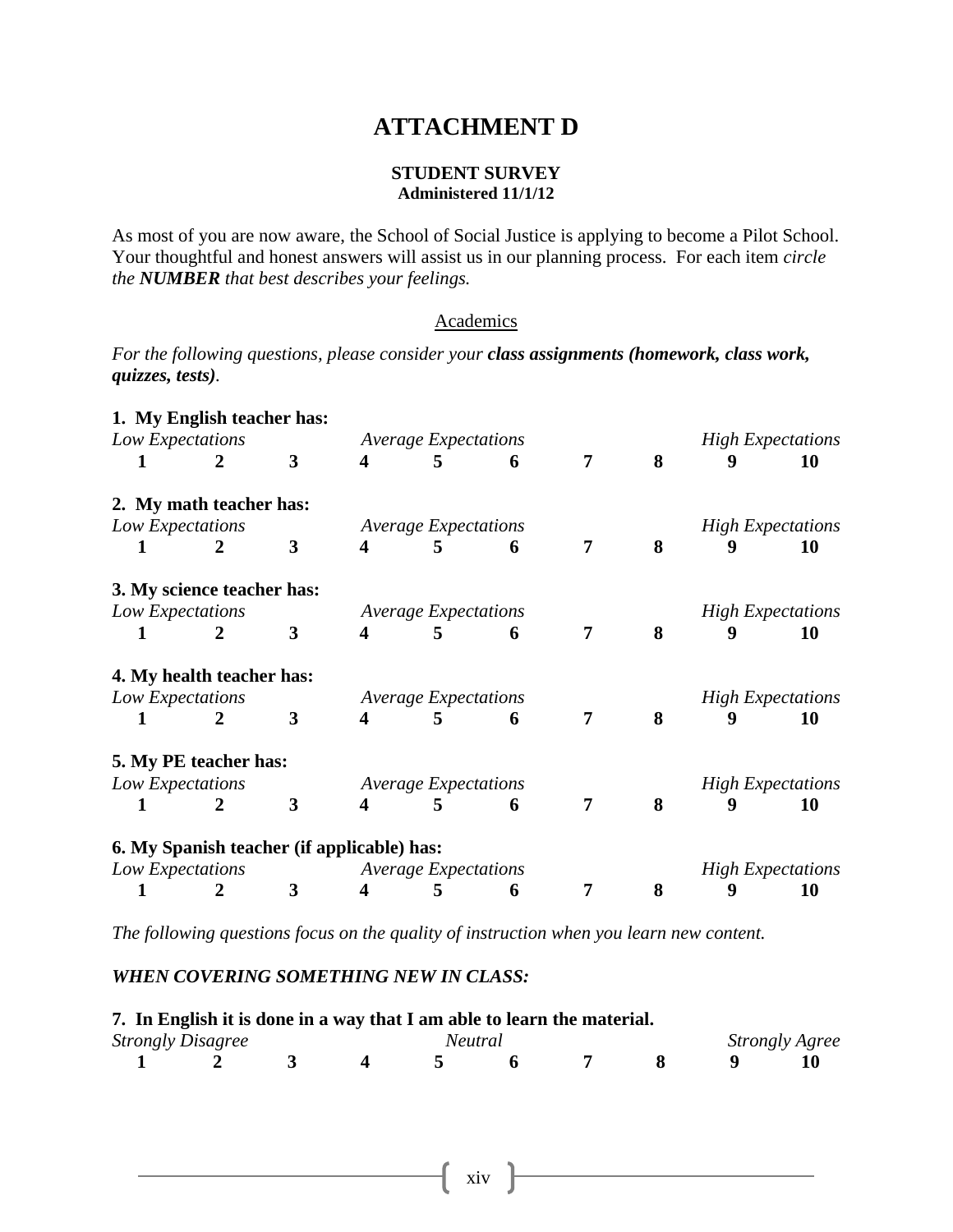| 8. In math it is done in a way that I am able to learn the material.                                               |                  |                         |                         |                                  |   |                |   |                            |                  |
|--------------------------------------------------------------------------------------------------------------------|------------------|-------------------------|-------------------------|----------------------------------|---|----------------|---|----------------------------|------------------|
| <b>Strongly Disagree</b><br>1                                                                                      | 2                | $\overline{\mathbf{3}}$ | $\overline{\mathbf{4}}$ | <b>Neutral</b><br>5              | 6 | $\overline{7}$ | 8 | <b>Strongly Agree</b><br>9 | 10               |
|                                                                                                                    |                  |                         |                         |                                  |   |                |   |                            |                  |
| 9. In science it is done in a way that I am able to learn the material.                                            |                  |                         |                         |                                  |   |                |   |                            |                  |
| <b>Strongly Disagree</b>                                                                                           |                  |                         |                         | <b>Neutral</b>                   |   |                |   | <b>Strongly Agree</b>      |                  |
| 1                                                                                                                  | 2                | $\overline{\mathbf{3}}$ | 4                       | 5                                | 6 | $\overline{7}$ | 8 | 9                          | 10               |
| 10. In Health it is done in a way that I am able to learn the material.                                            |                  |                         |                         |                                  |   |                |   |                            |                  |
| <b>Strongly Disagree</b>                                                                                           |                  |                         |                         | Neutral                          |   |                |   | <b>Strongly Agree</b>      |                  |
| 1                                                                                                                  | 2                | $\overline{\mathbf{3}}$ | 4                       | 5                                | 6 | 7              | 8 | 9                          | 10               |
| 11. In Spanish (if applicable) it is done in a way that I am able to learn the material.                           |                  |                         |                         |                                  |   |                |   |                            |                  |
| <b>Strongly Disagree</b>                                                                                           |                  |                         |                         | Neutral                          |   |                |   | <b>Strongly Agree</b>      |                  |
| 1                                                                                                                  | 2                | $\overline{\mathbf{3}}$ | $\boldsymbol{4}$        | 5                                | 6 | $\overline{7}$ | 8 | 9                          | 10               |
| 12. If I have an academic problem, my teachers are available to help me outside of class.                          |                  |                         |                         |                                  |   |                |   |                            |                  |
| <b>Strongly Disagree</b><br>1                                                                                      | 2                | $\overline{\mathbf{3}}$ | $\overline{\mathbf{4}}$ | <b>Neutral</b><br>5              | 6 | $\overline{7}$ | 8 | <b>Strongly Agree</b><br>9 | 10               |
|                                                                                                                    |                  |                         |                         |                                  |   |                |   |                            |                  |
| 13. During class, teachers work to help students who are struggling with the material.<br><b>Strongly Disagree</b> |                  |                         |                         | <b>Neutral</b>                   |   |                |   | <b>Strongly Agree</b>      |                  |
| 1                                                                                                                  | 2                | $\overline{\mathbf{3}}$ | 4                       | 5                                | 6 | $\overline{7}$ | 8 | 9                          | 10               |
|                                                                                                                    |                  |                         |                         | Personal                         |   |                |   |                            |                  |
|                                                                                                                    |                  |                         |                         |                                  |   |                |   |                            |                  |
| 14. My teachers care about me.<br><b>Strongly Disagree</b>                                                         |                  |                         |                         | <b>Neutral</b>                   |   |                |   | <b>Strongly Agree</b>      |                  |
| 1                                                                                                                  | 2                | 3                       | $\overline{\mathbf{4}}$ | 5                                | 6 | 7              | 8 | 9                          | 10               |
|                                                                                                                    |                  |                         |                         |                                  |   |                |   |                            |                  |
| <b>Strongly Disagree</b>                                                                                           |                  |                         |                         | <b>Neutral</b>                   |   |                |   | <b>Strongly Agree</b>      |                  |
| 1                                                                                                                  | 2                | 3                       | $\overline{\mathbf{4}}$ | 5                                | 6 | 7              | 8 | 9                          | 10               |
|                                                                                                                    |                  |                         |                         | <b>Post-High School Planning</b> |   |                |   |                            |                  |
| 16. My advisory class helps prepare me for post-high school options (college or career).                           |                  |                         |                         |                                  |   |                |   |                            |                  |
| <b>Strongly Disagree</b>                                                                                           |                  |                         |                         | Neutral                          |   |                |   | <b>Strongly Agree</b>      |                  |
| 1                                                                                                                  | 2                | $\mathbf{3}$            | 4                       | 5                                | 6 | $\overline{7}$ | 8 | 9                          | 10               |
| 17. The school provides enough information to help me make my post-high school plans.                              |                  |                         |                         | <b>Neutral</b>                   |   |                |   |                            |                  |
| <b>Strongly Disagree</b><br>1                                                                                      | 2                | $\overline{\mathbf{3}}$ | $\overline{\mathbf{4}}$ | 5                                | 6 | $\overline{7}$ | 8 | <b>Strongly Agree</b><br>9 | 10               |
|                                                                                                                    |                  |                         |                         |                                  |   |                |   |                            |                  |
|                                                                                                                    |                  |                         |                         | <b>Discipline</b>                |   |                |   |                            |                  |
| 18. I think that the school's rules and regulations are:                                                           |                  |                         |                         |                                  |   |                |   |                            |                  |
| Too Weak<br>1                                                                                                      | $\boldsymbol{2}$ | 3                       | 4                       | Just Right<br>5                  | 6 | 7              | 8 | 9                          | Too Strong<br>10 |
|                                                                                                                    |                  |                         |                         |                                  |   |                |   |                            |                  |

 $\left\{\begin{array}{c}\nxv\n\end{array}\right\}$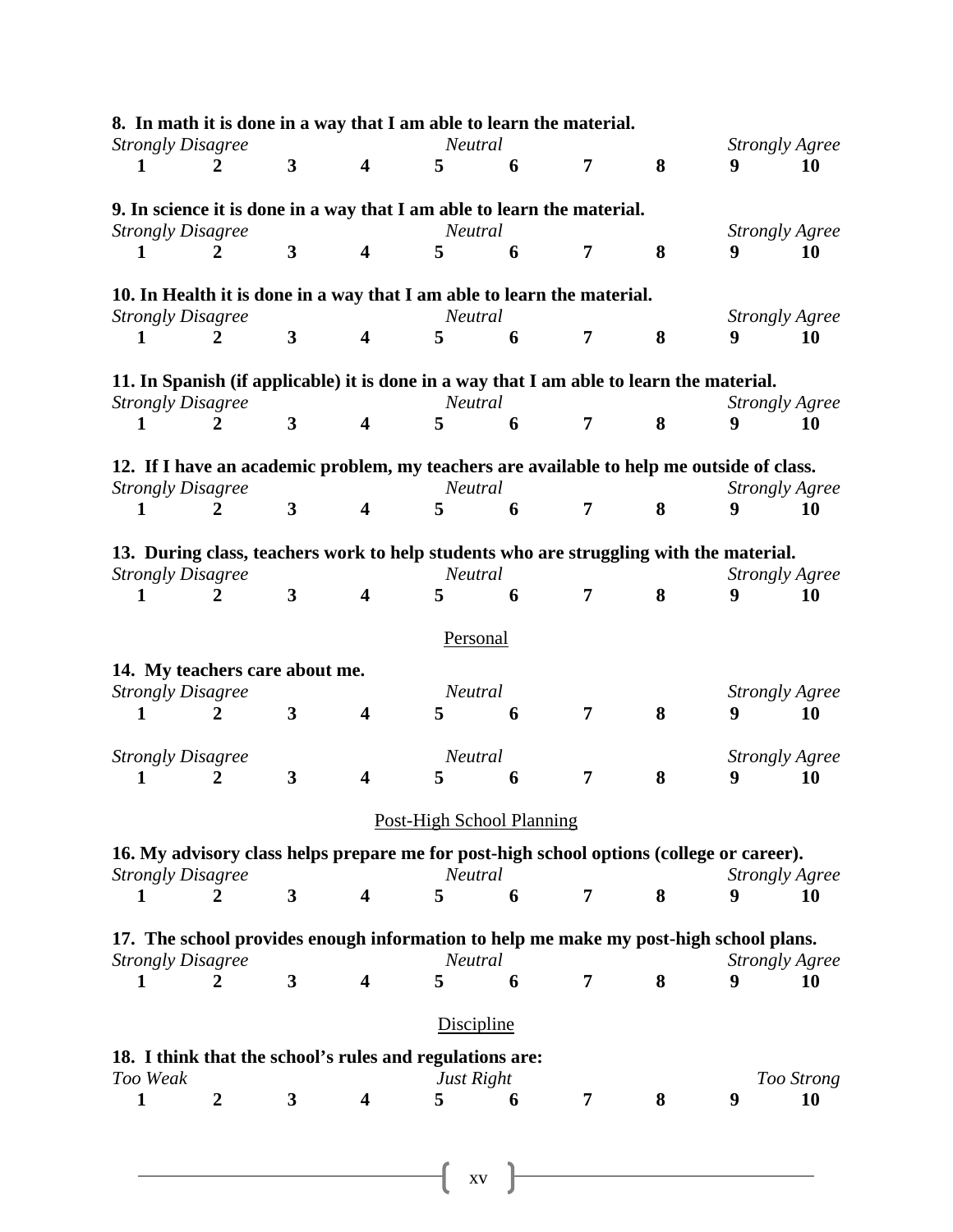| 19. I think that the teachers and administrators enforce school rules in a fair manner. |  |                |  |  |                       |
|-----------------------------------------------------------------------------------------|--|----------------|--|--|-----------------------|
| <b>Strongly Disagree</b>                                                                |  | <i>Neutral</i> |  |  | <b>Strongly Agree</b> |
|                                                                                         |  |                |  |  | 10                    |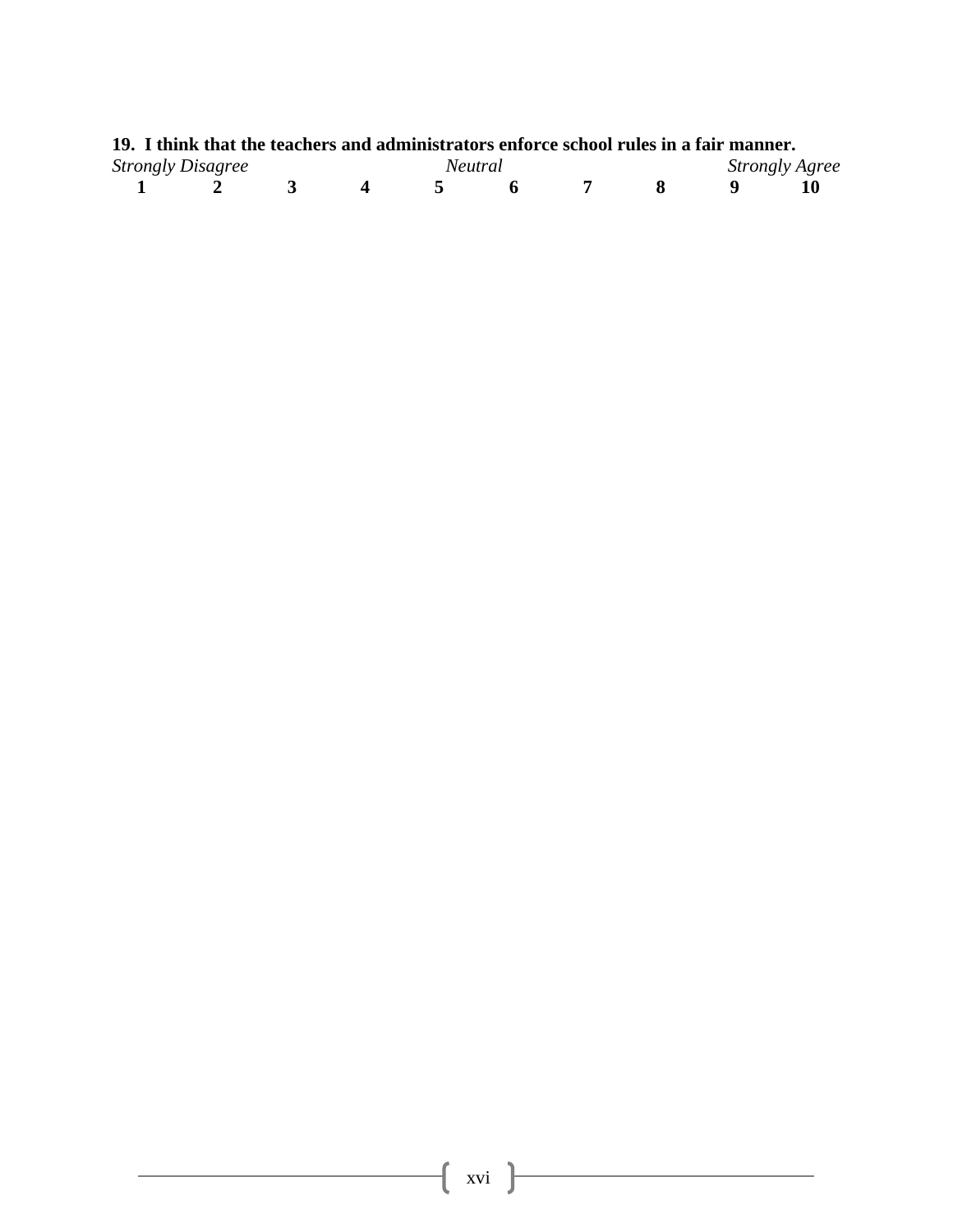## **ATTACHMENT E**

#### **SCHOOL COMMITTEE MEMBERSHIP**

| Group                      | Parent    | <b>Staff Members</b> | Student         | Community      | Minimum        | Meeting   |
|----------------------------|-----------|----------------------|-----------------|----------------|----------------|-----------|
|                            | Members   |                      | Members         | <b>Members</b> | Size           | Frequency |
| Governing Council          | 3 Parents | At least 6 Staff     | 3               | 1 Members      | 12             | As        |
|                            |           | (4 of 5 Teachers     | <b>Students</b> |                |                | needed.   |
|                            |           | committee reps,      |                 |                |                |           |
|                            |           | lead teacher         |                 |                |                |           |
|                            |           | Counselor, and       |                 |                |                |           |
|                            |           | Principal)           |                 |                |                |           |
| <b>School Site Council</b> | 3 Parents | 6 Staff Member       | 3               | N/A            | 12             | At least  |
|                            |           | (Ideally, 4)         | <b>Students</b> |                |                | Monthly   |
|                            |           | Teachers, Principal, |                 |                |                |           |
|                            |           | and Clerical staff   |                 |                |                |           |
|                            |           | member)              |                 |                |                |           |
| <b>Staff Selection</b>     |           |                      |                 |                |                |           |
|                            | Parent    | Principal, counselor | Student         | 1 (optional)   | $\overline{4}$ | As needed |
| Committee                  | Council   | and 2 teachers (at   | Council         |                |                |           |
|                            | Involve-  | least one from the   | Involve-        |                |                |           |
|                            | ment      | hiring department    | ment            |                |                |           |
|                            |           | and lead teacher)    |                 |                |                |           |
| <b>Student Council</b>     | <b>NA</b> | 1 advisor            | 40              | <b>NA</b>      | 20             | Daily     |
| (Leadership)               |           |                      |                 |                |                |           |
| <b>Student Court</b>       | <b>NA</b> | Two faculty          | 7               | <b>NA</b>      | $6 +$ one      | As needed |
| (discipline)               |           | advisors             |                 |                | advisor        |           |
| <b>Parent Council</b>      | 10        | At least two         | $\overline{2}$  | Possible       | 6              | Monthly   |
|                            |           | (Principal and / or  |                 |                |                |           |
|                            |           | designee)            |                 |                |                |           |
| Positive Behavior          | Possible  | Teachers             | <b>NA</b>       | Possible       | At least 3     | Weekly    |
| Support / School           |           |                      |                 |                |                |           |
| <b>Culture Committee</b>   |           |                      |                 |                |                |           |
| Instructional              | Possible  | Teachers             | <b>NA</b>       | Possible       | At least 3     | Weekly    |
| Leadership Team            |           |                      |                 |                |                |           |
| Curriculum and             | Possible  | Teachers             | <b>NA</b>       | Possible       | At least 3     | Weekly    |
| Instruction                |           |                      |                 |                |                |           |
| Committee                  |           |                      |                 |                |                |           |
|                            |           |                      |                 |                |                |           |
| Parent and School,         | Possible  | Teachers             | NA              | Possible       | At least 3     | Weekly    |
| Community                  |           |                      |                 |                |                |           |
| Committee                  |           |                      |                 |                |                |           |
| Operations                 | NA        | Teachers             | NA              | Possible       | At least 3     | Weekly    |
| Committee                  |           |                      |                 |                |                |           |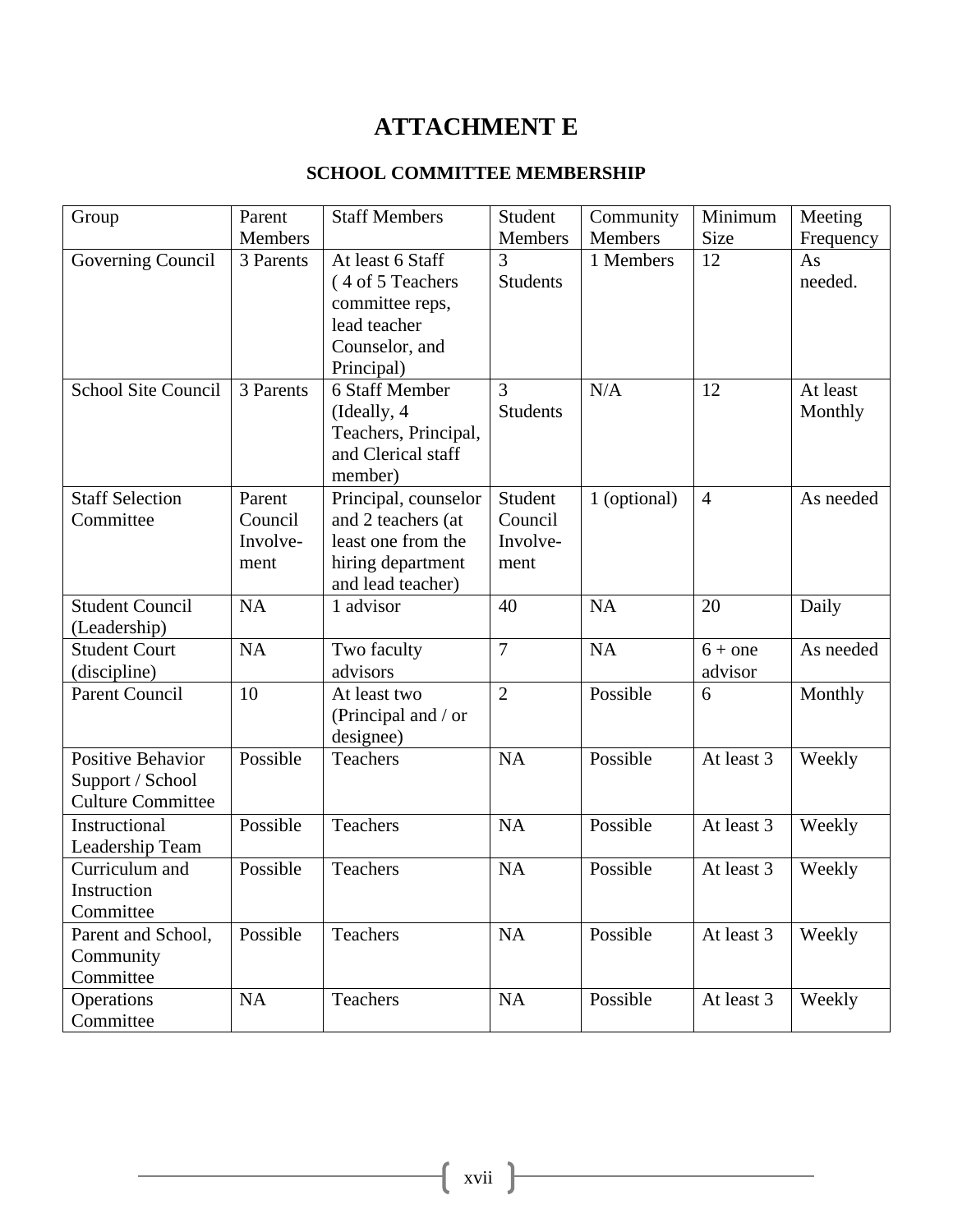## **ATTACHMENT F**

#### **STAFF VOTING RESULTS**

| <b>Pilot School Proposal</b><br>December 10, 2012 |                           |                 |     |    |           |
|---------------------------------------------------|---------------------------|-----------------|-----|----|-----------|
| Employee<br>Number                                | <b>Design Team Member</b> | <b>Position</b> | Yes | No | Sjgnature |
| 723434                                            | Bantis, Alexandros        | Teacher         |     |    |           |
| 548342                                            | Barembaum, Neil           | Teacher         |     |    |           |
| 649647                                            | Brenneman, Charles        | Teacher         |     |    |           |
| 804651                                            | Campos, Lucia             | Teacher         |     |    |           |
| 638809                                            | Cano, Juanatano           | Teacher         |     |    |           |
| 715846                                            | Chastain, Thomas          | Coordinator     |     |    |           |
| 804288                                            | Corpus, Christine         | Teacher         |     |    |           |
| 745040                                            | De la O, Julian           | Teacher         |     |    |           |
| 696212                                            | Duff, John                | Teacher         |     |    |           |
| 660631                                            | Gentry, James             | Teacher         |     |    | M Nentry  |
| 927384                                            | Grounds, Christopher      | Teacher         |     |    |           |
| 927118                                            | Haddy, Christopher        | Counselor       |     |    |           |
| 1020300                                           | Hwami, Tamuka             | Teacher         |     |    |           |
| 804542                                            | Jimenez, George           | Teacher         |     |    |           |
| 653655                                            | Meza, Nova                | Principal       |     |    |           |
| 737487                                            | Middlebrook, Mark         | Teacher         |     |    |           |
| 804047                                            | Narvaez, Francisco        | Teacher         | ✓   |    | umg       |
| 804289                                            | Orozco, Jennie            | Teacher         |     |    |           |
| 809084                                            | Richter, Todd             | Teacher         |     |    | <b>W</b>  |
| 1004023                                           | Robertson, Kelly          | Teacher         |     |    |           |
| 742275                                            | Rose, Edward              | Teacher         |     |    |           |